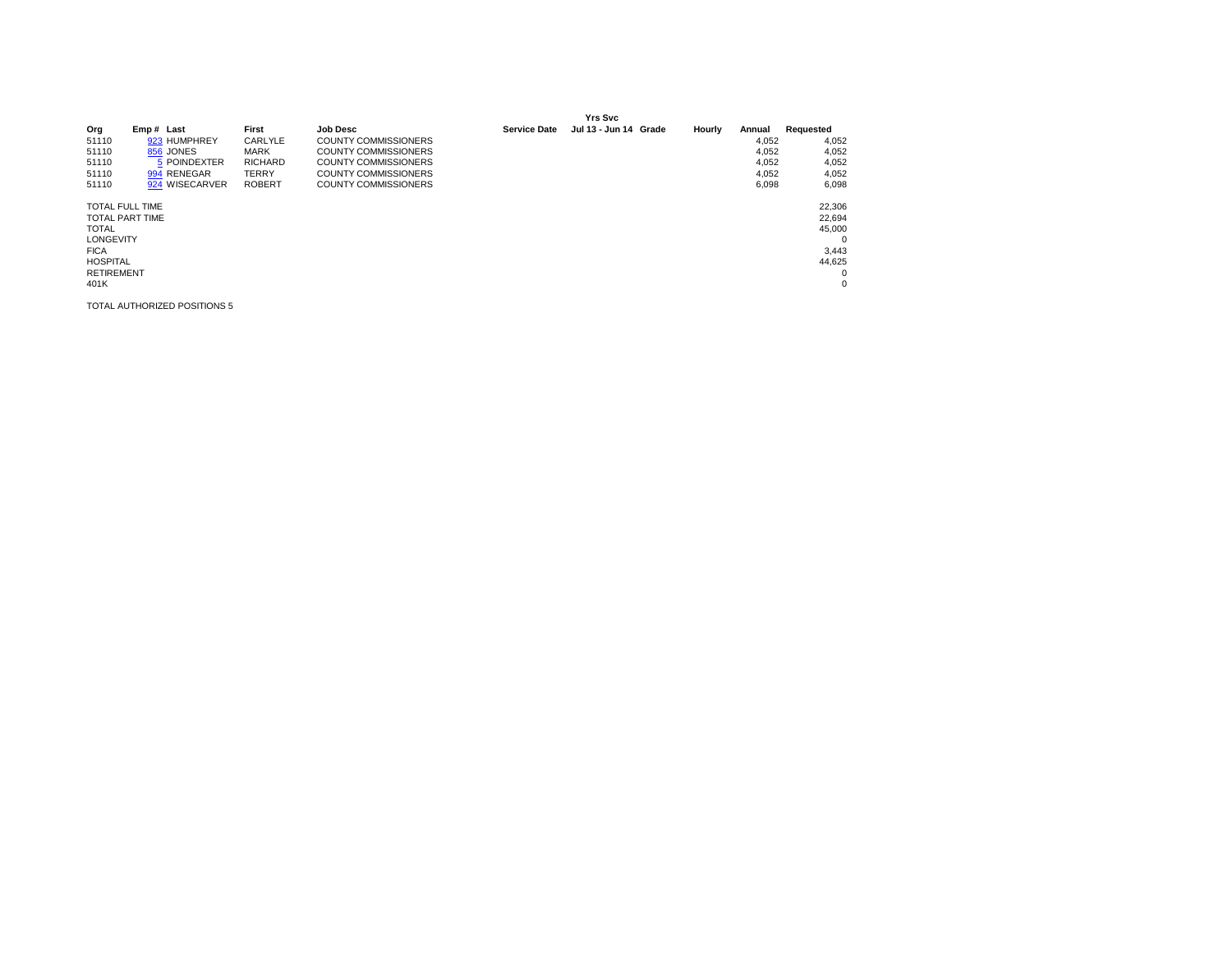|                        |                    |               |                              |                     | <b>Yrs Svc</b>        |    |        |         |           |
|------------------------|--------------------|---------------|------------------------------|---------------------|-----------------------|----|--------|---------|-----------|
| Org                    | Emp# Last          | First         | <b>Job Desc</b>              | <b>Service Date</b> | Jul 13 - Jun 14 Grade |    | Hourly | Annual  | Requested |
| 51210                  | 610 DIRKS          | <b>BETH</b>   | <b>COUNTY MANAGER</b>        | 02/07/2005          | 9                     |    |        | 113.039 | 113,039   |
| 51210                  | 7 HUNTER           | <b>BRENDA</b> | <b>CLK TO BD/ADMIN ASST</b>  | 10/03/1988          | 25                    | 66 |        | 49.359  | 49,359    |
| 51210                  | 784 MOYER          | <b>STACY</b>  | HUMAN RESOURCES COORDINATOR  | 07/01/2008          | 5                     | 69 |        | 40.758  | 44,834    |
| 51210                  | <b>10 STOCKERT</b> | <b>JAMES</b>  | DEPUTY COUNTY MANAGER        | 03/23/1987          | 27                    | 82 |        | 102.765 | 102,765   |
|                        |                    |               | <b>COUNTY MANAGER TRAVEL</b> |                     |                       |    |        |         | 7.500     |
|                        |                    |               | DEPUTY COUNTY MANAGER TRAVEL |                     |                       |    |        |         | 7.500     |
| <b>TOTAL FULL TIME</b> |                    |               |                              |                     |                       |    |        |         | 324.997   |
| <b>TOTAL PART TIME</b> |                    |               |                              |                     |                       |    |        |         | 0         |
| <b>TOTAL</b>           |                    |               |                              |                     |                       |    |        |         | 324.997   |
| <b>LONGEVITY</b>       |                    |               |                              |                     |                       |    |        |         | 2.120     |
| <b>FICA</b>            |                    |               |                              |                     |                       |    |        |         | 25,024    |
| <b>HOSPITAL</b>        |                    |               |                              |                     |                       |    |        |         | 35,700    |
| <b>RETIREMENT</b>      |                    |               |                              |                     |                       |    |        |         | 23,127    |
| 401K                   |                    |               |                              |                     |                       |    |        |         | 9.750     |

TOTAL AUTHORIZED POSITIONS 4 FULL TIME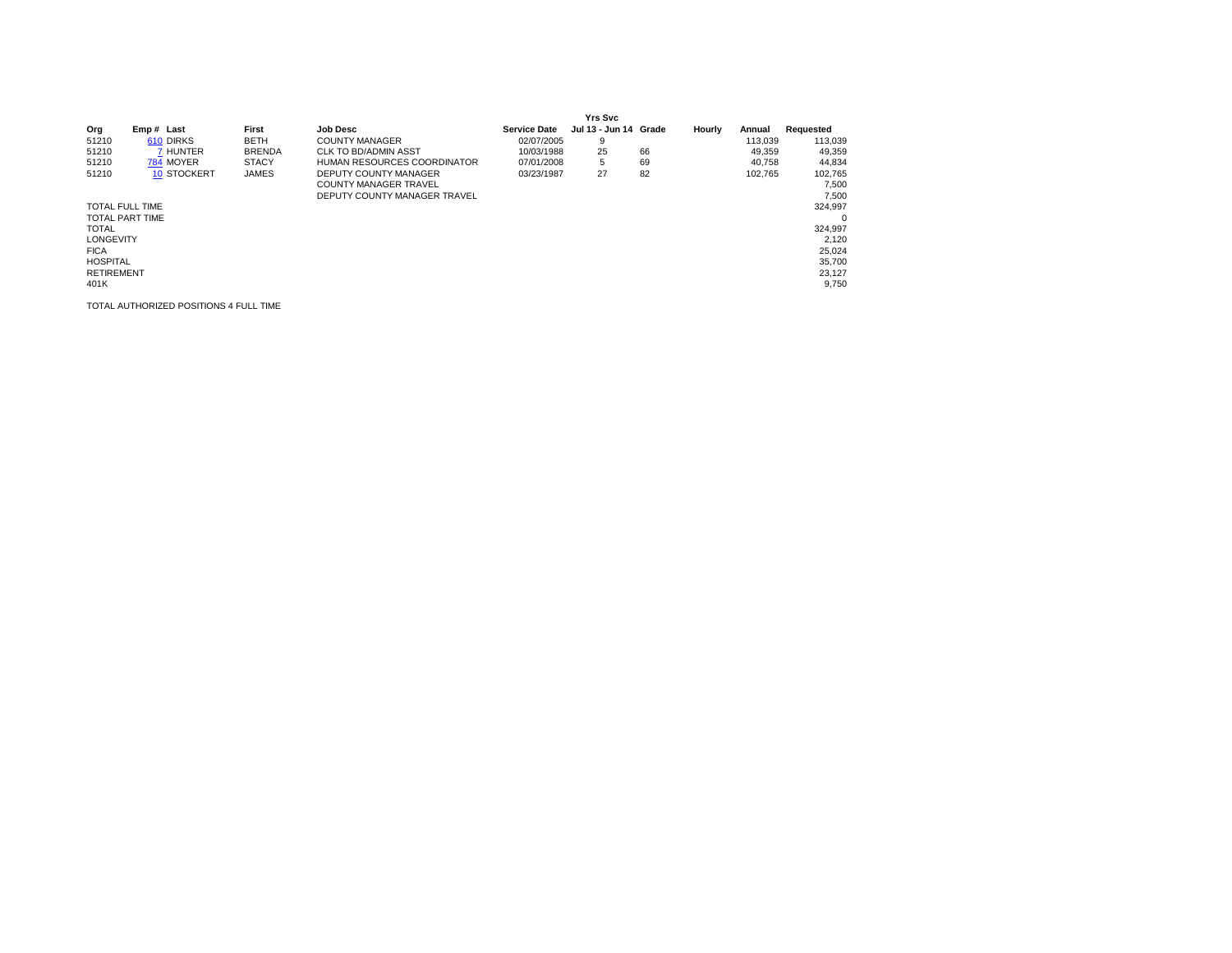|                        |                    |                 |                            |                     | Yrs Svc               |    |        |        |           |
|------------------------|--------------------|-----------------|----------------------------|---------------------|-----------------------|----|--------|--------|-----------|
| Org                    | Emp# Last          | First           | <b>Job Desc</b>            | <b>Service Date</b> | Jul 13 - Jun 14 Grade |    | Hourly | Annual | Requested |
| 51310                  | 633 HENDRICKS      | <b>CINDY</b>    | ASSISTANT FINANCE DIRECTOR | 06/27/2005          | 9                     | 74 |        | 49,542 | 52,019    |
| 51310                  | 955 LANNING        | <b>BRITTNEY</b> | PAYROLL SPECIALIST         | 02/01/2012          | 2                     | 68 |        | 38,817 | 38,817    |
| 51310                  | 11 WEST            | <b>ROBIN</b>    | <b>FINANCE DIRECTOR</b>    | 10/01/1998          | 15                    | 78 |        | 72.981 | 76,630    |
| 51310                  | <b>16 WHITAKER</b> | LETTIE          | ACCOUNTING TECHNICIAN III  | 03/01/1993          | 21                    | 63 |        | 38.728 | 38,728    |
| 51310                  | 17 YOKLEY          | <b>GINGER</b>   | ACCOUNTING TECHNICIAN III  | 07/01/1987          | 26                    | 63 |        | 40.664 | 40.664    |
| <b>TOTAL FULL TIME</b> |                    |                 |                            |                     |                       |    |        |        | 246.858   |
| <b>TOTAL PART TIME</b> |                    |                 |                            |                     |                       |    |        |        | $\Omega$  |
| <b>TOTAL</b>           |                    |                 |                            |                     |                       |    |        |        | 246,858   |
| <b>LONGEVITY</b>       |                    |                 |                            |                     |                       |    |        |        | 2.110     |
| <b>FICA</b>            |                    |                 |                            |                     |                       |    |        |        | 19,046    |
| <b>HOSPITAL</b>        |                    |                 |                            |                     |                       |    |        |        | 44,625    |
| <b>RETIREMENT</b>      |                    |                 |                            |                     |                       |    |        |        | 17.602    |
| 401K                   |                    |                 |                            |                     |                       |    |        |        | 7,406     |

TOTAL AUTHORIZED POSITIONS 5 FULL TIME, PART-TIME AS NEEDED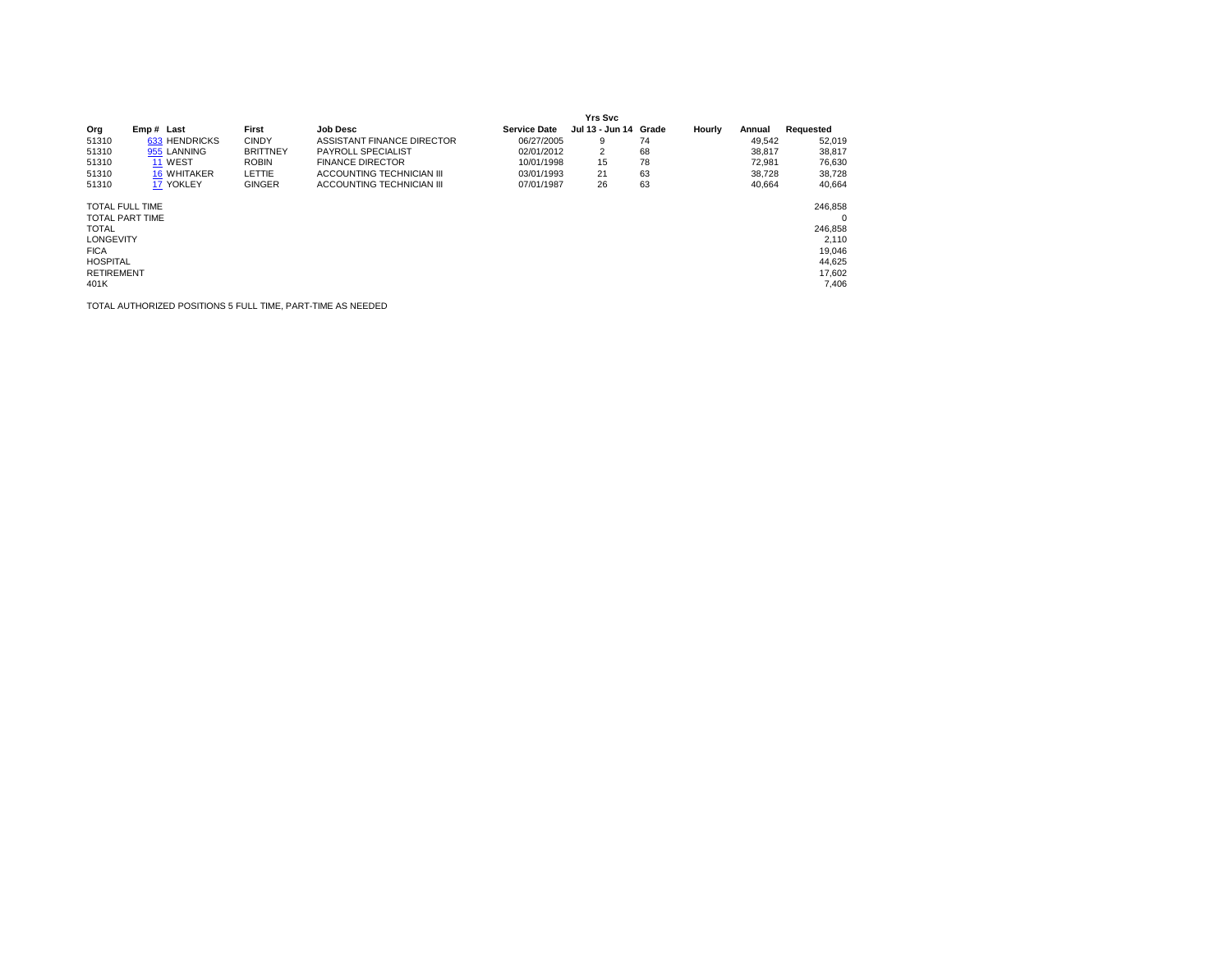|                        |             |                |                                     |                     | <b>Yrs Svc</b>        |    |        |        |           |
|------------------------|-------------|----------------|-------------------------------------|---------------------|-----------------------|----|--------|--------|-----------|
| Org                    | Emp# Last   | First          | <b>Job Desc</b>                     | <b>Service Date</b> | Jul 13 - Jun 14 Grade |    | Hourly | Annual | Requested |
| 51320                  | 18 PRESLEY  | <b>PHYLLIS</b> | NETWORK ADMINISTRATOR               | 03/08/1999          | 15                    | 69 |        | 47.076 | 49,430    |
| 51320                  | 13 SMITH    | <b>NEAL</b>    | <b>INFORMATION SYSTEMS DIRECTOR</b> | 02/01/1993          | 21                    | 75 |        | 64,393 | 64,393    |
| 51320                  | 799 WHITLEY | <b>BEVERLY</b> | <b>TECHNICIAN I</b>                 | 01/02/2008          | 6                     | 64 |        | 35.270 | 35,270    |
|                        |             |                | On call                             |                     |                       |    |        |        | 3,600     |
| <b>TOTAL FULL TIME</b> |             |                |                                     |                     |                       |    |        |        | 152,693   |
| <b>TOTAL PART TIME</b> |             |                |                                     |                     |                       |    |        |        | 12,000    |
| <b>TOTAL</b>           |             |                |                                     |                     |                       |    |        |        | 164,693   |
| <b>LONGEVITY</b>       |             |                |                                     |                     |                       |    |        |        | 1.320     |
| <b>FICA</b>            |             |                |                                     |                     |                       |    |        |        | 12,700    |
| <b>HOSPITAL</b>        |             |                |                                     |                     |                       |    |        |        | 26.775    |
| <b>RETIREMENT</b>      |             |                |                                     |                     |                       |    |        |        | 11.737    |
| 401K                   |             |                |                                     |                     |                       |    |        |        | 4,581     |

TOTAL AUTHORIZED POSITIONS 4 FULL TIME, PART-TIME STUDENT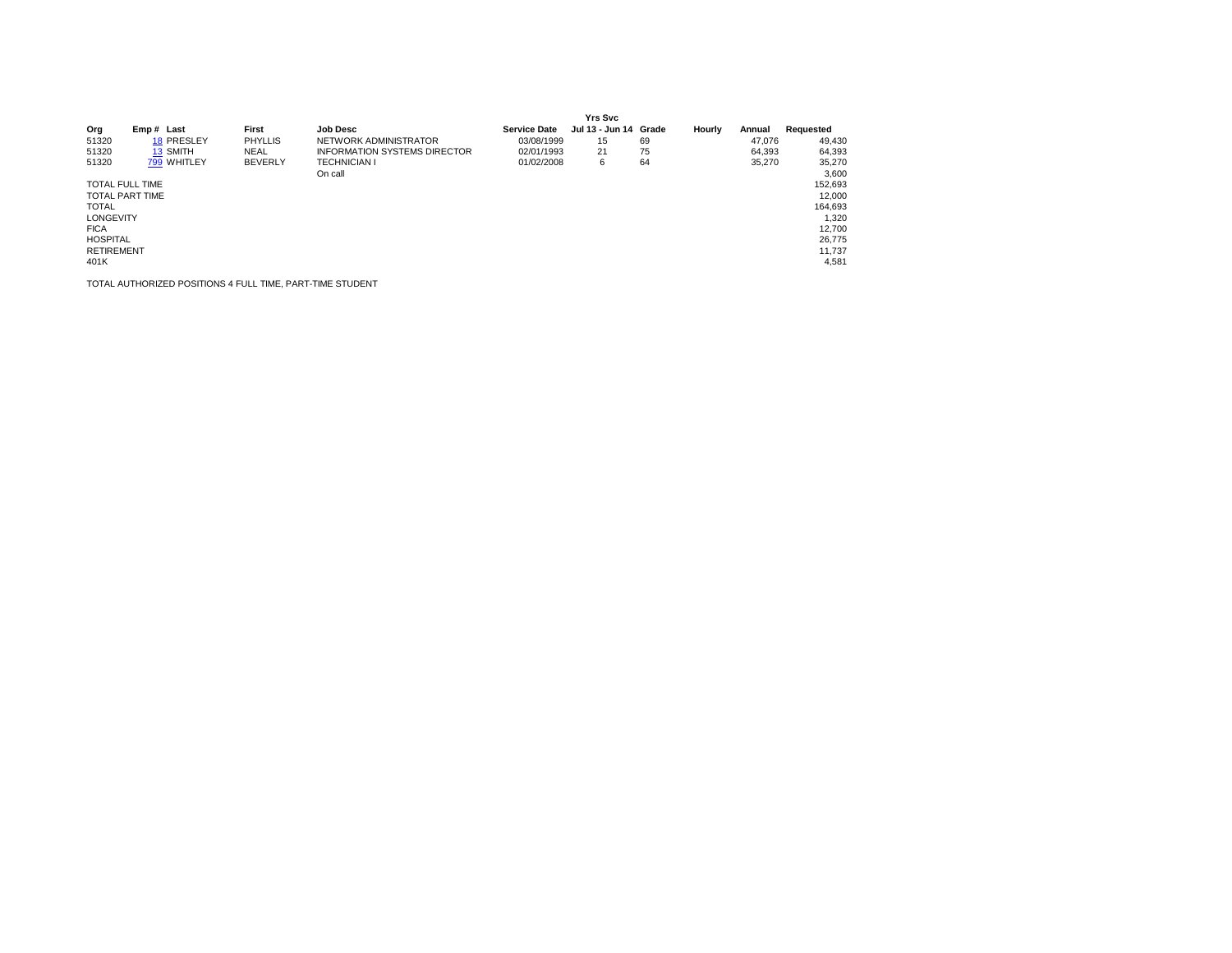| Org<br>51410<br>51410<br>51410<br>51410<br>51410<br>51410<br>51410<br>51410                                                                                    | Emp# Last<br>596 BOLLINGER<br>727 CARPENTER<br>25 JACOBS<br>698 JONES<br>803 MYERS<br>27 POTTS<br>951 RAFIE<br>31 WILLIAMS | First<br>CAMILLA<br><b>KAREN</b><br><b>SHIRLEY</b><br><b>DENISE</b><br><b>BRIAN</b><br><b>LINDA</b><br><b>KENDRA</b><br><b>NANCY</b> | <b>Job Desc</b><br>TAX COLLECTIONS SUPERVISOR<br>TAX CUSTOMER SERVICE SPECIALIS<br><b>BUS PERS PROPERTY APPRAISER</b><br>TAX CUSTOMER SERVICE SPECIALIS<br><b>TAX ADMINISTRATOR</b><br><b>VEHICLE VALUATION SPECIALIST</b><br>TAX CUSTOMER SERVICE SPECIALIS<br>PERSONAL PROPERTY APPRAISER | <b>Service Date</b><br>10/29/2004<br>01/02/2007<br>09/06/1994<br>07/24/2006<br>02/01/2008<br>08/27/1990<br>07/01/2012<br>12/17/2002 | <b>Yrs Svc</b><br>Jul 13 - Jun 14 Grade<br>9<br>$\overline{7}$<br>19<br>$\overline{7}$<br>6<br>23<br>1<br>11 | 65<br>59<br>61<br>59<br>75<br>61<br>59<br>61 | Hourly | Annual<br>40,730<br>30,394<br>35,059<br>30,394<br>61,585<br>35,129<br>25,022<br>33,030 | Requested<br>40,730<br>30,394<br>35,059<br>30,394<br>61,585<br>35,129<br>25,022<br>33,030    |
|----------------------------------------------------------------------------------------------------------------------------------------------------------------|----------------------------------------------------------------------------------------------------------------------------|--------------------------------------------------------------------------------------------------------------------------------------|---------------------------------------------------------------------------------------------------------------------------------------------------------------------------------------------------------------------------------------------------------------------------------------------|-------------------------------------------------------------------------------------------------------------------------------------|--------------------------------------------------------------------------------------------------------------|----------------------------------------------|--------|----------------------------------------------------------------------------------------|----------------------------------------------------------------------------------------------|
| <b>TOTAL FULL TIME</b><br><b>TOTAL PART TIME</b><br><b>TOTAL</b><br>LONGEVITY<br><b>FICA</b><br><b>HOSPITAL</b><br><b>RETIREMENT</b><br>401K                   |                                                                                                                            |                                                                                                                                      |                                                                                                                                                                                                                                                                                             |                                                                                                                                     |                                                                                                              |                                              |        |                                                                                        | 291,343<br>0<br>291,343<br>2,800<br>22,502<br>71,400<br>20,796<br>8.740                      |
| 51430<br>51430<br><b>TOTAL FULL TIME</b><br><b>TOTAL PART TIME</b><br><b>TOTAL</b><br>LONGEVITY<br><b>FICA</b><br><b>HOSPITAL</b><br><b>RETIREMENT</b><br>401K | TOTAL AUTHORIZED POSITIONS 8 FULL TIME<br><b>954 BECK</b><br>614 HURSEY                                                    | <b>MICHAEL</b><br><b>REBECCA</b>                                                                                                     | <b>REVALUATION COORDINATOR</b><br>APPRAISAL TECH SUPPORT SPEC<br>certification                                                                                                                                                                                                              | 02/01/2012<br>04/01/2005                                                                                                            | 2<br>9                                                                                                       | 69<br>61                                     |        | 41.781<br>33,509                                                                       | 41,781<br>33,509<br>838<br>76,128<br>0<br>76,128<br>370<br>5,852<br>17,850<br>5,408<br>2,284 |

TOTAL AUTHORIZED POSITIONS 2 FULL TIME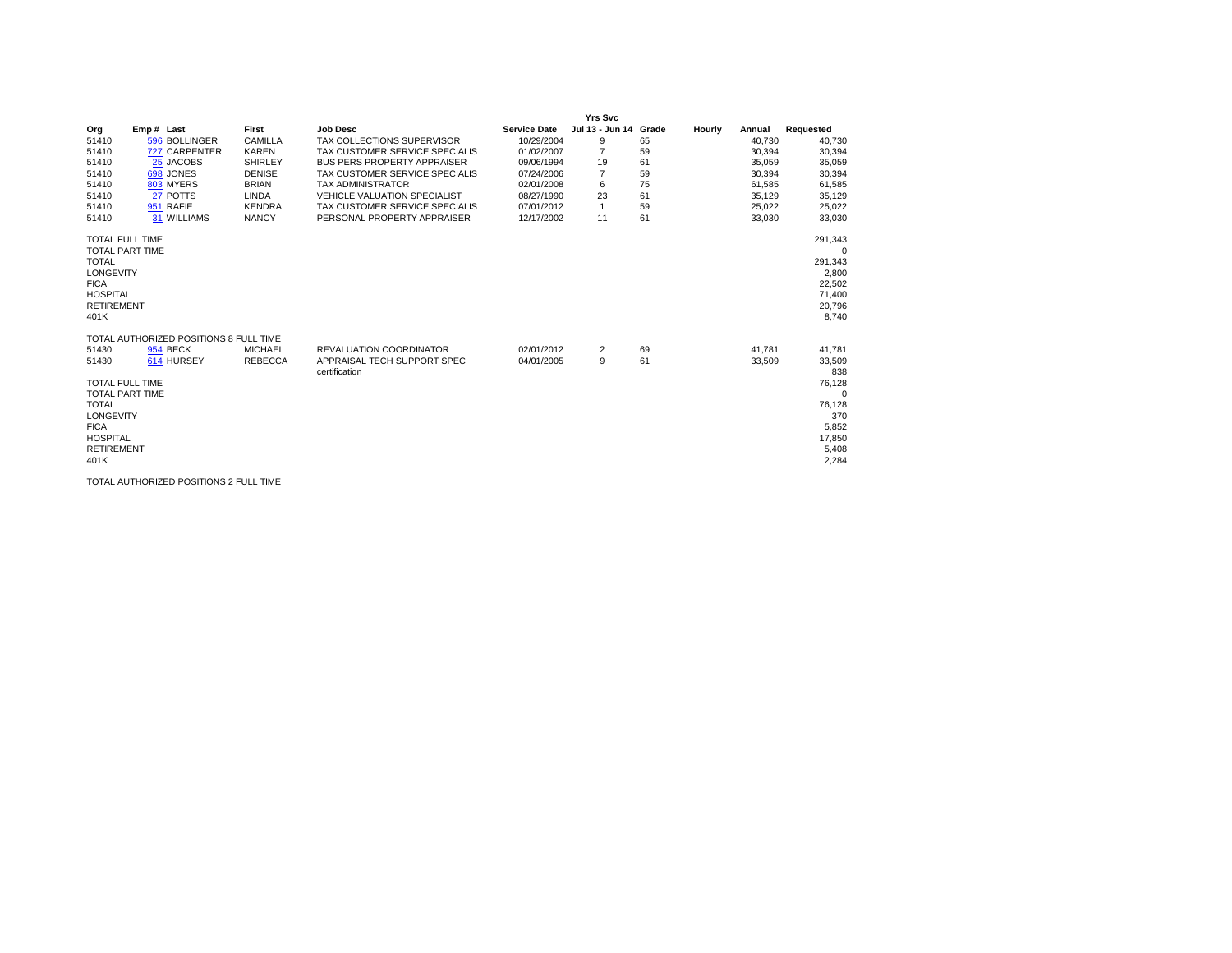|                                                                                                                           |                        |                |                               |                     | <b>Yrs Svc</b>        |    |        |        |                                                                        |
|---------------------------------------------------------------------------------------------------------------------------|------------------------|----------------|-------------------------------|---------------------|-----------------------|----|--------|--------|------------------------------------------------------------------------|
| Org                                                                                                                       | Emp# Last              | First          | <b>Job Desc</b>               | <b>Service Date</b> | Jul 13 - Jun 14 Grade |    | Hourly | Annual | Requested                                                              |
| 51610                                                                                                                     | 754 EANES              | <b>TERRI</b>   | PART TIME ELECTION SPECIALIST |                     |                       |    | 12.86  |        |                                                                        |
| 51610                                                                                                                     | 934 MARION             | <b>MELISSA</b> | <b>ELECTIONS SPECIALIST</b>   | 08/03/2011          | 2                     | 59 |        | 26.210 | 26,210                                                                 |
| 51610                                                                                                                     | 185 PARRISH            | <b>TABATHA</b> | <b>ELECTIONS DIRECTOR</b>     | 09/01/1995          | 18                    | 68 |        | 38.817 | 38.817                                                                 |
| 51610                                                                                                                     | 599 REDMAN             | <b>NANCY</b>   | PART TIME CLERK               |                     |                       |    | 12.61  |        |                                                                        |
| 51610                                                                                                                     | 906 RUMPLE             | <b>BARBARA</b> | PART TIME ELECTION SPECIALIST |                     |                       |    | 12.12  |        |                                                                        |
| <b>TOTAL FULL TIME</b><br><b>TOTAL</b><br><b>LONGEVITY</b><br><b>FICA</b><br><b>HOSPITAL</b><br><b>RETIREMENT</b><br>401K | <b>TOTAL PART TIME</b> |                |                               |                     |                       |    |        |        | 65.027<br>15,000<br>80.027<br>700<br>6,176<br>17,850<br>5.707<br>1,951 |

TOTAL AUTHORIZED POSITIONS 2 FULL TIME, PART-TIME AS NEEDED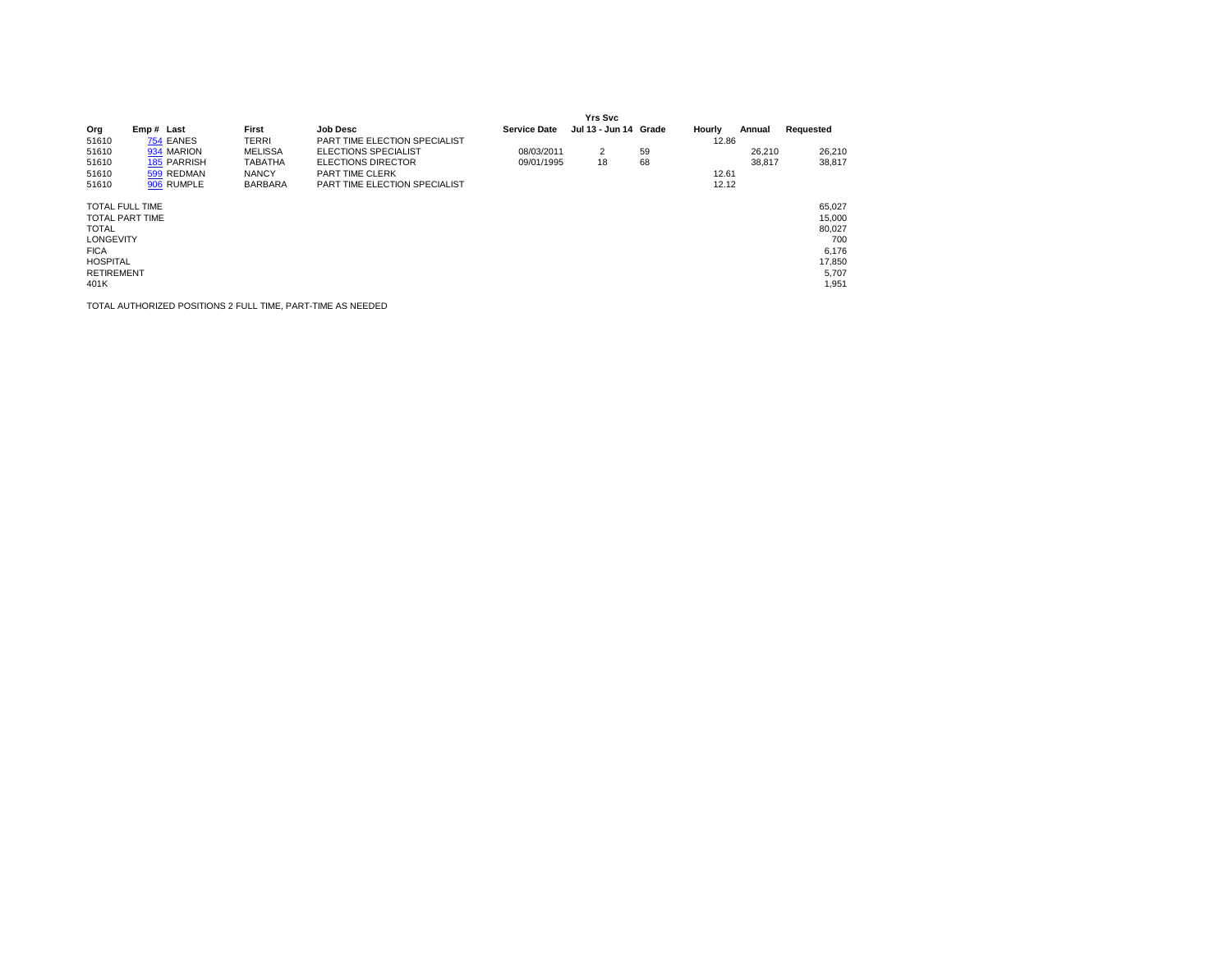|                                                                                                                                                     |              |                |                             |                     | <b>Yrs Svc</b>             |    |        |        |                                                                                   |
|-----------------------------------------------------------------------------------------------------------------------------------------------------|--------------|----------------|-----------------------------|---------------------|----------------------------|----|--------|--------|-----------------------------------------------------------------------------------|
| Org                                                                                                                                                 | Emp# Last    | First          | <b>Job Desc</b>             | <b>Service Date</b> | Jul 13 - Jun 14 Grade      |    | Hourly | Annual | Requested                                                                         |
| 51710                                                                                                                                               | 722 KELLER   | <b>HANNAH</b>  | DEPUTY REGISTER OF DEEDS    | 12/01/2006          |                            | 59 |        | 28.167 | 28,167                                                                            |
| 51710                                                                                                                                               | 656 MCDANIEL | <b>BEVERLY</b> | DEPUTY REGISTER OF DEEDS    | 01/09/2006          | 8                          | 59 |        | 30.394 | 30,394                                                                            |
| 51710                                                                                                                                               | 376 SHOAF    | <b>MEDFORD</b> | <b>REGISTER OF DEEDS</b>    | 12/04/2000          | 13                         | 74 |        | 65.154 | 65,154                                                                            |
| 51710                                                                                                                                               | 740 VOGLER   | <b>ROBIN</b>   | ASSISTANT REGISTER OF DEEDS | 03/07/2007          | $\overline{ }$<br>$\prime$ | 62 |        | 33.378 | 33,378                                                                            |
| <b>TOTAL FULL TIME</b><br><b>TOTAL PART TIME</b><br><b>TOTAL</b><br><b>LONGEVITY</b><br><b>FICA</b><br><b>HOSPITAL</b><br><b>RETIREMENT</b><br>401K |              |                |                             |                     |                            |    |        |        | 157,093<br>$\mathbf 0$<br>157,093<br>1,130<br>12,104<br>35,700<br>11,186<br>4,713 |

TOTAL AUTHORIZED POSITIONS 4 FULL TIME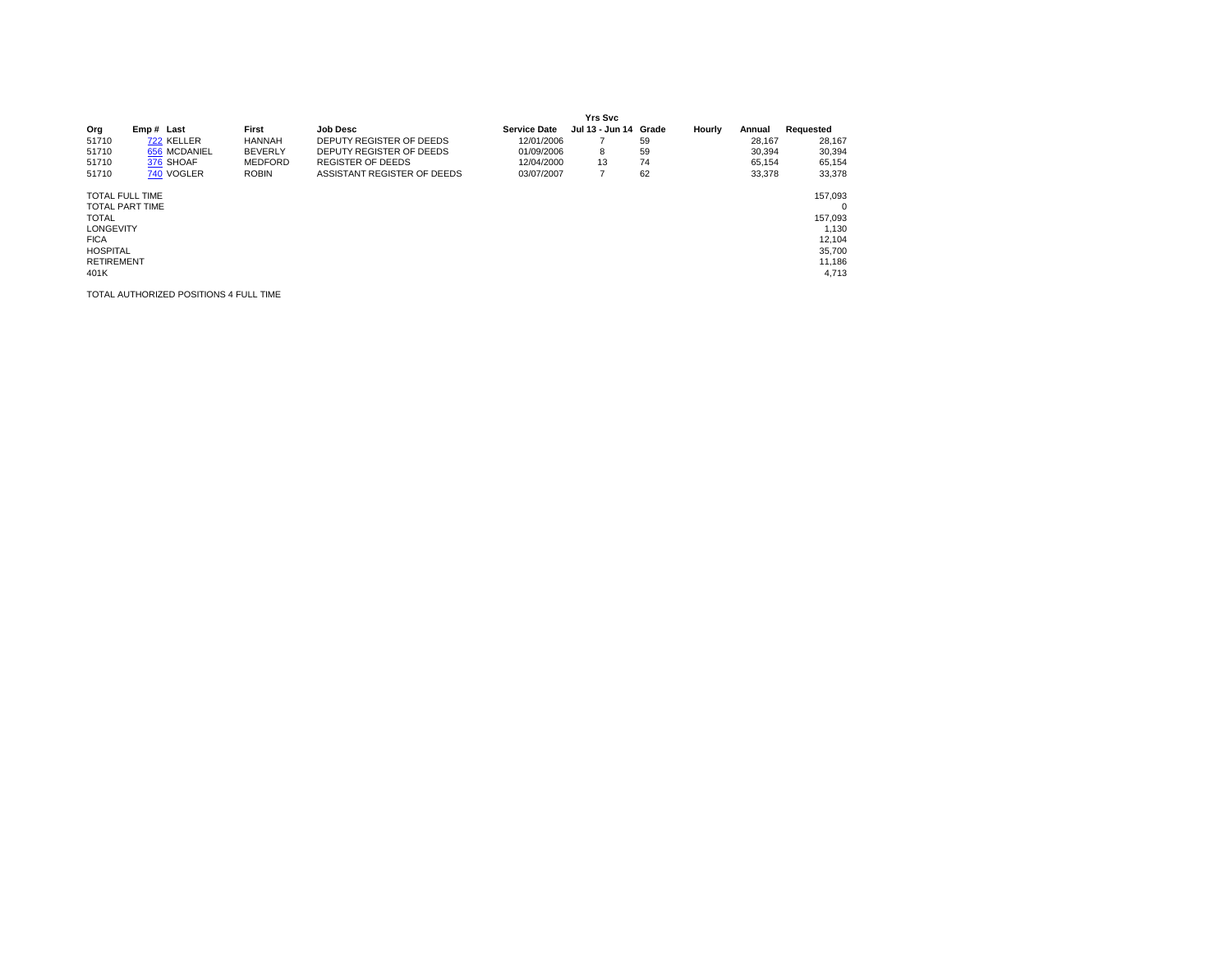| Org<br>51810                                                                                                                                        | Emp# Last<br>458 HARRIS | First<br><b>KIMBERLY</b> | <b>Job Desc</b><br><b>GRANTS ADMINISTRATION</b> | <b>Service Date</b><br>01/02/2002 | <b>Yrs Svc</b><br>Jul 13 - Jun 14 Grade<br>12 | 69 | Hourly | Annual<br>49,511 | Requested<br>49,511                                              |
|-----------------------------------------------------------------------------------------------------------------------------------------------------|-------------------------|--------------------------|-------------------------------------------------|-----------------------------------|-----------------------------------------------|----|--------|------------------|------------------------------------------------------------------|
| <b>TOTAL FULL TIME</b><br><b>TOTAL PART TIME</b><br><b>TOTAL</b><br><b>LONGEVITY</b><br><b>FICA</b><br><b>HOSPITAL</b><br><b>RETIREMENT</b><br>401K |                         |                          |                                                 |                                   |                                               |    |        |                  | 49,511<br>0<br>49,511<br>380<br>3,817<br>8,925<br>3,527<br>1,485 |

TOTAL AUTHORIZED POSITIONS 1 FULL TIME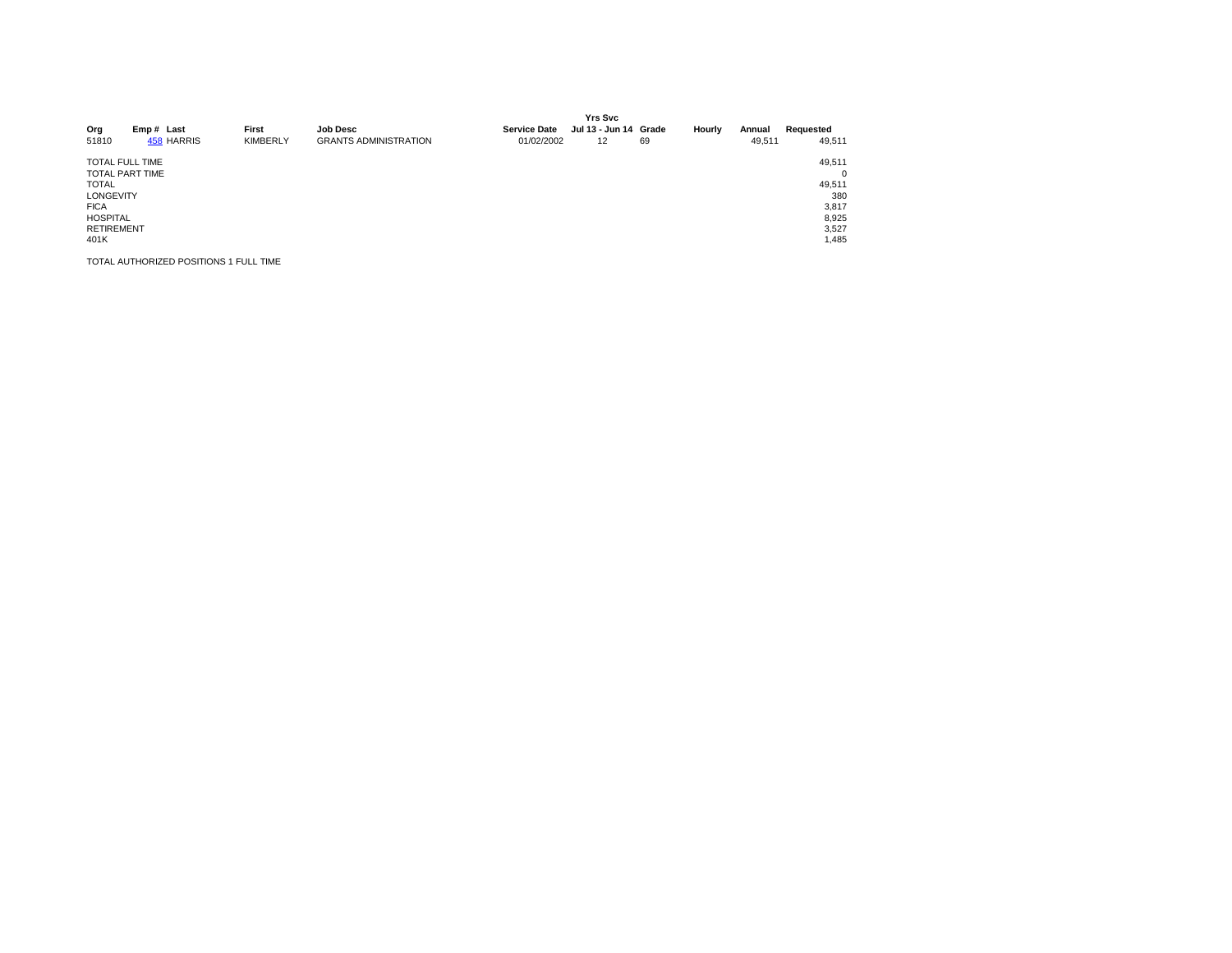|                        |             |                |                                    |                     | <b>Yrs Svc</b>        |    |        |        |           |
|------------------------|-------------|----------------|------------------------------------|---------------------|-----------------------|----|--------|--------|-----------|
| Org                    | Emp# Last   | First          | <b>Job Desc</b>                    | <b>Service Date</b> | Jul 13 - Jun 14 Grade |    | Hourly | Annual | Requested |
| 51910                  | 706 ADAMS   | <b>CLYDE</b>   | <b>FACILITIES MAINT TECHNICIAN</b> | 09/11/2006          |                       | 62 |        | 33,009 | 33,009    |
| 51910                  | 671 ALLEN   | <b>JEFFERY</b> | <b>FACILITIES MAINT TECHNICIAN</b> | 03/13/2006          | 8                     | 62 |        | 35,185 | 35,185    |
| 51910                  | 298 BINKLEY | <b>CYNTHIA</b> | OFFICE ASSISTANT 37.5              | 10/04/1990          | 23                    | 57 |        | 30.561 | 30,561    |
| 51910                  | 708 PEYTON  | <b>ROBERT</b>  | <b>FACILITIES MAINT TECHNICIAN</b> | 09/01/2006          | $\overline{7}$        | 62 |        | 32,256 | 32,256    |
| 51910                  | 439 WHITLEY | <b>BRIAN</b>   | <b>FACILITIES MAINT SUPERVISOR</b> | 09/17/2001          | 12                    | 66 |        | 37,870 | 37,870    |
|                        |             |                | On Call                            |                     |                       |    |        |        | 5,200     |
| <b>TOTAL FULL TIME</b> |             |                |                                    |                     |                       |    |        |        | 174.081   |
| <b>TOTAL PART TIME</b> |             |                |                                    |                     |                       |    |        |        | $\Omega$  |
| <b>TOTAL</b>           |             |                |                                    |                     |                       |    |        |        | 174.081   |
| <b>LONGEVITY</b>       |             |                |                                    |                     |                       |    |        |        | 1,930     |
| <b>FICA</b>            |             |                |                                    |                     |                       |    |        |        | 13,465    |
| <b>HOSPITAL</b>        |             |                |                                    |                     |                       |    |        |        | 44,625    |
| <b>RETIREMENT</b>      |             |                |                                    |                     |                       |    |        |        | 12,444    |
| 401K                   |             |                |                                    |                     |                       |    |        |        | 5,222     |

TOTAL AUTHORIZED POSITIONS 5 FULL TIME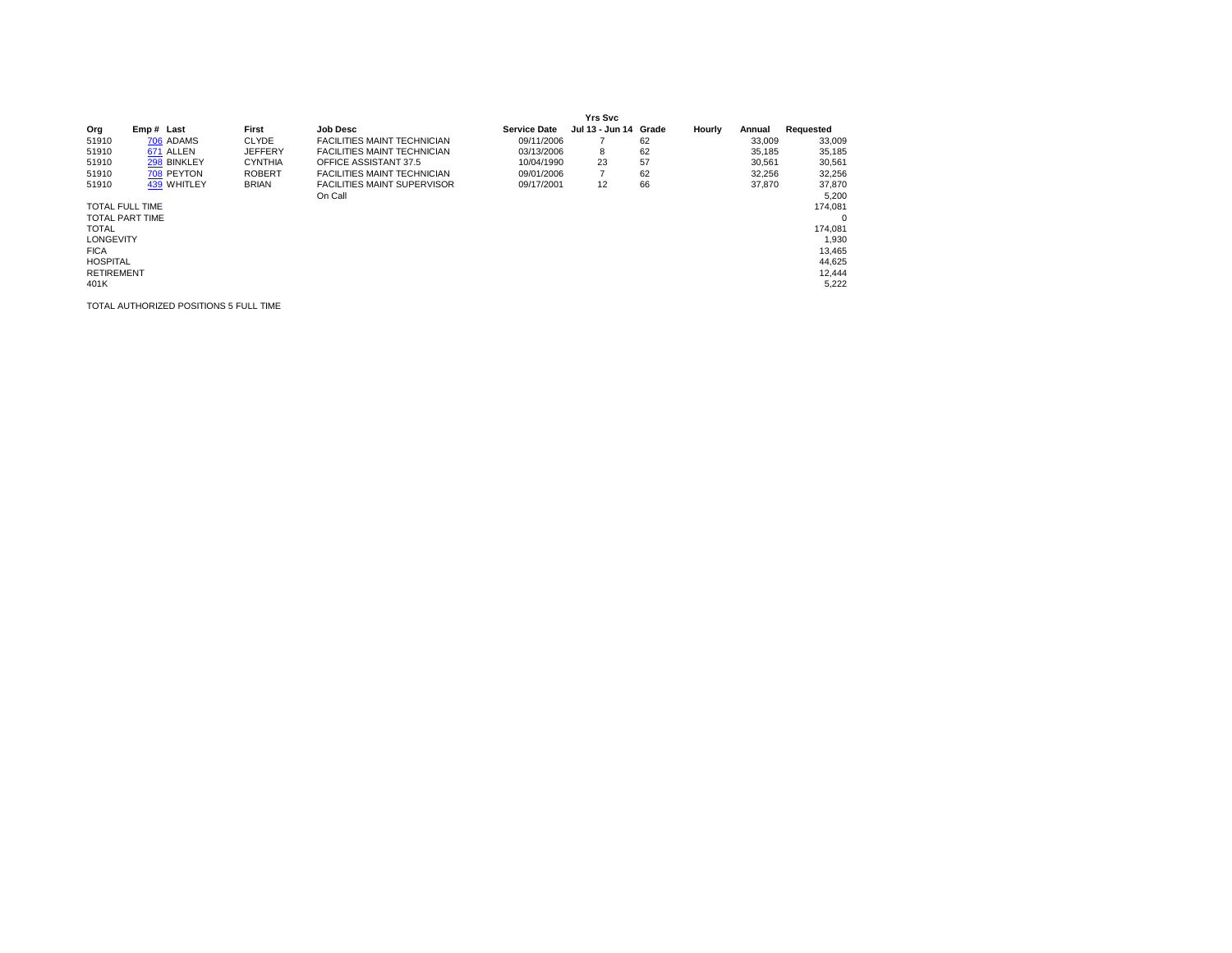|                |                                |                                    |                                                         |                          | <b>Yrs Svc</b>        |          |        |                  |                  |
|----------------|--------------------------------|------------------------------------|---------------------------------------------------------|--------------------------|-----------------------|----------|--------|------------------|------------------|
| Org            | Emp# Last                      | First                              | Job Desc                                                | <b>Service Date</b>      | Jul 13 - Jun 14 Grade |          | Hourly | Annual           | Requested        |
| 52110          | 137 ALLEN                      | <b>KAREN</b>                       | ADMIN SUPPORT SPECIALIST SHER                           | 12/04/2006               | $\overline{7}$        | 60       |        | 31,914           | 31,914           |
| 52110          | 709 ALMOND                     | <b>BRADFORD</b>                    | <b>DEPUTY SHERIFF - SERGEANT</b>                        | 10/10/2006               | $\overline{7}$        | 66       |        | 36,921           | 36,921           |
| 52110          | 696 BATTLE                     | <b>DAVID</b>                       | PART TIME SPECIAL DEPUTY                                |                          |                       |          | 13.12  |                  |                  |
| 52110          | 743 BOLES                      | <b>ALESIA</b>                      | ADMIN SUPPORT SPECIALIST SHER                           | 04/02/2007               | $\overline{7}$        | 60       |        | 28,338           | 28,338           |
| 52110          | 408 BROCKWELL<br>978 BURCHETTE | <b>EDWIN</b><br><b>JERAMIE</b>     | <b>DEPUTY SHERIFF</b><br><b>DEPUTY SHERIFF</b>          | 06/01/2011<br>11/02/2012 | 3                     | 63<br>63 |        | 31,933<br>28,966 | 31,933<br>30,414 |
| 52110<br>52110 | 797 BUTERO                     | <b>MICHAEL</b>                     | DEPUTY SHERIFF - SERGEANT                               | 02/04/2008               | 1<br>6                | 66       |        | 33.532           | 33,532           |
| 52110          | <b>758 BYRD</b>                | WILLIAM                            | DEPUTY SHERIFF-LIEUTENANT                               | 01/03/2011               | 3                     | 69       |        | 40,758           | 40,758           |
| 52110          | 718 CARTER                     | <b>TERRY</b>                       | DEPUTY SHERIFF - DETECTIVE                              | 12/04/2006               | $\overline{7}$        | 66       |        | 38,498           | 38,498           |
| 52110          | 473 CHANDLER                   | <b>DANNY</b>                       | PART TIME SPECIAL DEPUTY                                |                          |                       |          | 13.12  |                  |                  |
| 52110          | 946 CHAPPLE                    | ZACHARY                            | PART TIME SPECIAL DEPUTY                                |                          |                       |          | 13.12  |                  |                  |
| 52110          | <b>850 CHILDRESS</b>           | <b>CHARLES</b>                     | <b>DEPUTY SHERIFF - CORPORAL</b>                        | 02/10/2009               | 5                     | 65       |        | 33.532           | 36.885           |
| 52110          | 364 CLARK                      | <b>RAYMOND</b>                     | PART TIME SPECIAL DEPUTY                                |                          |                       |          | 13.12  |                  |                  |
| 52110          | 659 COOPER                     | VURALL                             | <b>DEPUTY SHERIFF</b>                                   | 01/15/2006               | 8                     | 63       |        | 36,921           | 36,921           |
| 52110          | 50 CRATER                      | <b>MARK</b>                        | <b>DEPUTY SHERIFF</b>                                   | 10/09/2012               | -1                    | 63       |        | 28,966           | 30.414           |
| 52110          | 767 CROTTS                     | JOSEPH                             | DEPUTY SHERIFF - SERGEANT                               | 08/06/2007               | 6                     | 66       |        | 35,129           | 36,885           |
| 52110          | 51 DIGGS                       | <b>BRIAN</b>                       | DEPUTY SHERIFF - DETECTIVE                              | 08/09/1993               | 20                    | 66       |        | 42,700           | 44,835           |
| 52110          | 700 DINGLER                    | WENDELL                            | PART TIME SPECIAL DEPUTY                                |                          |                       |          | 13.12  |                  |                  |
| 52110<br>52110 | 52 FIELDS<br>921 FLEMING       | <b>VICKI</b><br><b>CHRISTOPHER</b> | DEPUTY SHERIFF-LIEUTENANT<br>DEPUTY SHERIFF - CORPORAL  | 02/12/1999<br>10/01/2010 | 15<br>3               | 69<br>65 |        | 40,758<br>31,935 | 42,796<br>31,935 |
| 52110          | 648 FOSTER                     | <b>JUSTIN</b>                      | PART TIME SPECIAL DEPUTY                                |                          |                       |          | 13.12  |                  |                  |
| 52110          | 807 GANT                       | <b>MARTIN</b>                      | <b>DEPUTY SHERIFF</b>                                   | 03/03/2008               | 6                     | 63       |        | 30,588           | 33,647           |
| 52110          | 756 GEIGER                     | <b>ALANA</b>                       | DEPUTY SHERIFF - DARE                                   | 05/21/2007               | $\overline{7}$        | 65       |        | 38,556           | 38,556           |
| 52110          | 896 GOODIN                     | JAMES                              | <b>DEPUTY SHERIFF</b>                                   | 05/07/2010               | 4                     | 63       |        | 30,414           | 30,414           |
| 52110          | 54 GRUBB                       | <b>THOMAS</b>                      | PART TIME SPECIAL DEPUTY                                |                          |                       |          | 13.12  |                  |                  |
| 52110          | 404 HARPE                      | WILLIAM                            | DEPUTY SHERIFF-LIEUTENANT                               | 03/14/2003               | 11                    | 69       |        | 42.698           | 44.833           |
| 52110          | 55 HARTMAN                     | JERRY                              | CHIEF DEPUTY                                            | 12/04/2006               | $\overline{7}$        | 74       |        | 57,221           | 57,221           |
| 52110          | 932 HELMS                      | <b>THOMAS</b>                      | PART TIME SPECIAL DEPUTY                                |                          |                       |          | 13.12  |                  |                  |
| 52110          | 507 JACKSON                    | <b>ROBERT</b>                      | PART TIME SPECIAL DEPUTY                                |                          |                       |          | 13.12  |                  |                  |
| 52110          | 347 JACOBS                     | <b>BRIAN</b>                       | DEPUTY SHERIFF-LIEUTENANT                               | 08/06/2007               | 6                     | 69       |        | 44,834           | 44,834           |
| 52110          | 990 JACOBS                     | <b>CHRISTY</b>                     | <b>RECORDS CLERK</b>                                    | 11/06/2012               | $\mathbf{1}$          | 58       |        | 23,830           | 25,022           |
| 52110<br>52110 | 829 JONES<br>374 KIMEL         | JEFFREY<br>JEFFREY                 | DEPUTY SHERIFF - CORPORAL<br>DEPUTY SHERIFF - DETECTIVE | 07/01/2008<br>11/16/2000 | 6<br>13               | 65<br>66 |        | 31,935<br>37,645 | 35,129<br>37,645 |
| 52110          | 761 LAWTER                     | LARRY                              | DEPUTY SHERIFF - SERGEANT                               | 07/10/2007               | 6                     | 66       |        | 36,885           | 36,885           |
| 52110          | 58 LEFTWICH                    | <b>ANTHONY</b>                     | <b>DEPUTY SHERIFF</b>                                   | 09/01/2011               | 2                     | 63       |        | 31,933           | 31,933           |
| 52110          | 532 LEONARD                    | <b>RALPH</b>                       | PART TIME SECURITY                                      |                          |                       |          | 13.12  |                  |                  |
| 52110          | 533 LIVENGOOD                  | <b>GENE</b>                        | PART TIME SECURITY                                      |                          |                       |          | 13.12  |                  |                  |
| 52110          | 996 LOOS                       | <b>JOHN</b>                        | <b>DEPUTY SHERIFF</b>                                   | 01/07/2013               | $\mathbf{1}$          | 63       |        | 28,966           | 30,414           |
| 52110          | 668 MARTIN                     | WESLEY                             | DEPUTY SHERIFF - DETECTIVE                              | 02/20/2006               | 8                     | 66       |        | 36,921           | 36,921           |
| 52110          | 504 MATHIS                     | <b>RONALD</b>                      | DEPUTY SHERIFF-LIEUTENANT                               | 01/21/2003               | 11                    | 69       |        | 40,758           | 40,758           |
| 52110          | 59 MCDANIEL                    | LORIS                              | PART TIME SECRETARY                                     |                          |                       |          | 13.12  |                  |                  |
| 52110          | 869 MCDOUGAL                   | <b>TRAVIS</b>                      | <b>DEPUTY SHERIFF - CORPORAL</b>                        | 05/13/2009               | 5                     | 65       |        | 35.076           | 38,584           |
| 52110          | 945 MERRITT<br>397 MILLER      | <b>JIMMY</b>                       | <b>DEPUTY SHERIFF</b><br>PART TIME SPECIAL DEPUTY       | 12/12/2011               | $\overline{2}$        | 63       | 13.12  | 30,414           | 30,414           |
| 52110<br>52110 | 975 MINTO                      | <b>DAVID</b><br><b>MICHAEL</b>     | PART TIME IT SUPPORT                                    |                          |                       |          | 13.12  |                  |                  |
| 52110          | 60 MOXLEY                      | <b>STEVEN</b>                      | <b>DEPUTY SHERIFF-CAPTAIN</b>                           | 03/02/1992               | 22                    | 72       |        | 49,542           | 49,542           |
| 52110          | 62 MYERS                       | <b>TERRY</b>                       | DEPUTY SHERIFF-LIEUTENANT                               | 06/01/1994               | 20                    | 69       |        | 42,693           | 44,828           |
| 52110          | 579 PALMER                     | <b>JASON</b>                       | DEPUTY SHERIFF-LIEUTENANT                               | 08/01/2004               | 9                     | 69       |        | 42,697           | 42,697           |
| 52110          | 566 PALMER                     | <b>KIMBERLY</b>                    | DEPUTY SHERIFF - DETECTIVE                              | 06/01/2004               | 10                    | 66       |        | 36,991           | 38,841           |
| 52110          | 64 PARKER                      | <b>JOHN</b>                        | <b>DEPUTY SHERIFF-CAPTAIN</b>                           | 08/05/1991               | 22                    | 72       |        | 50,174           | 50,174           |
| 52110          | 861 POINDEXTER                 | <b>THOMAS</b>                      | DEPUTY SHERIFF - DETECTIVE                              | 02/09/2009               | 5                     | 66       |        | 35,209           | 38,730           |
| 52110          | 892 REAGAN                     | <b>PATRICK</b>                     | PART TIME SPECIAL DEPUTY                                |                          |                       |          | 13.12  |                  |                  |
| 52110          | <b>513 RUFF</b>                | <b>SHAWN</b>                       | <b>DEPUTY SHERIFF - SERGEANT</b>                        | 02/09/2009               | 5                     | 66       |        | 35,209           | 38,730           |
| 52110          | 731 SHUPING                    | <b>KYLE</b>                        | DEPUTY SHERIFF - DETECTIVE                              | 10/01/2009               | $\overline{4}$        | 66       |        | 36,967           | 36,967           |
| 52110          | 67 SHUSKEY                     | <b>CHRISTOPHER</b>                 | <b>DEPUTY SHERIFF-CAPTAIN</b>                           | 12/04/2006               | $\overline{7}$        | 72       |        | 57,311           | 57,311           |
| 52110          | 618 SLOAN                      | CAMERON                            | PART TIME SPECIAL DEPUTY                                |                          |                       |          | 13.12  |                  |                  |
| 52110<br>52110 | 68 SMITH<br>739 SNODY          | <b>DANNY</b><br>MICHAEL            | PART TIME SPECIAL DEPUTY<br>DEPUTY SHERIFF - SERGEANT   | 01/19/2007               | $\overline{7}$        | 66       | 13.12  | 38,730           | 38,730           |
| 52110          | 887 SNOW                       | <b>DAVID</b>                       | PART TIME SPECIAL DEPUTY                                |                          |                       |          | 13.12  |                  |                  |
| 52110          | <b>520 SNOW</b>                | <b>ELIZABETH</b>                   | <b>EVIDENCE TECHNICIAN</b>                              | 10/01/2009               | $\overline{4}$        | 62       |        | 28,966           | 28,966           |
| 52110          | <b>70 STEPHENS</b>             | <b>JOHN</b>                        | PART TIME SPECIAL DEPUTY                                |                          |                       |          | 13.12  |                  |                  |
| 52110          | 833 STEPHENS                   | <b>JOHN</b>                        | DEPUTY SHERIFF - SERGEANT                               | 07/01/2008               | 5                     | 66       |        | 33,532           | 36,885           |
| 52110          | 719 STOKES                     | ANDREW                             | <b>SHERIFF</b>                                          | 12/04/2006               | 7                     | 77       |        | 74,609           | 74,609           |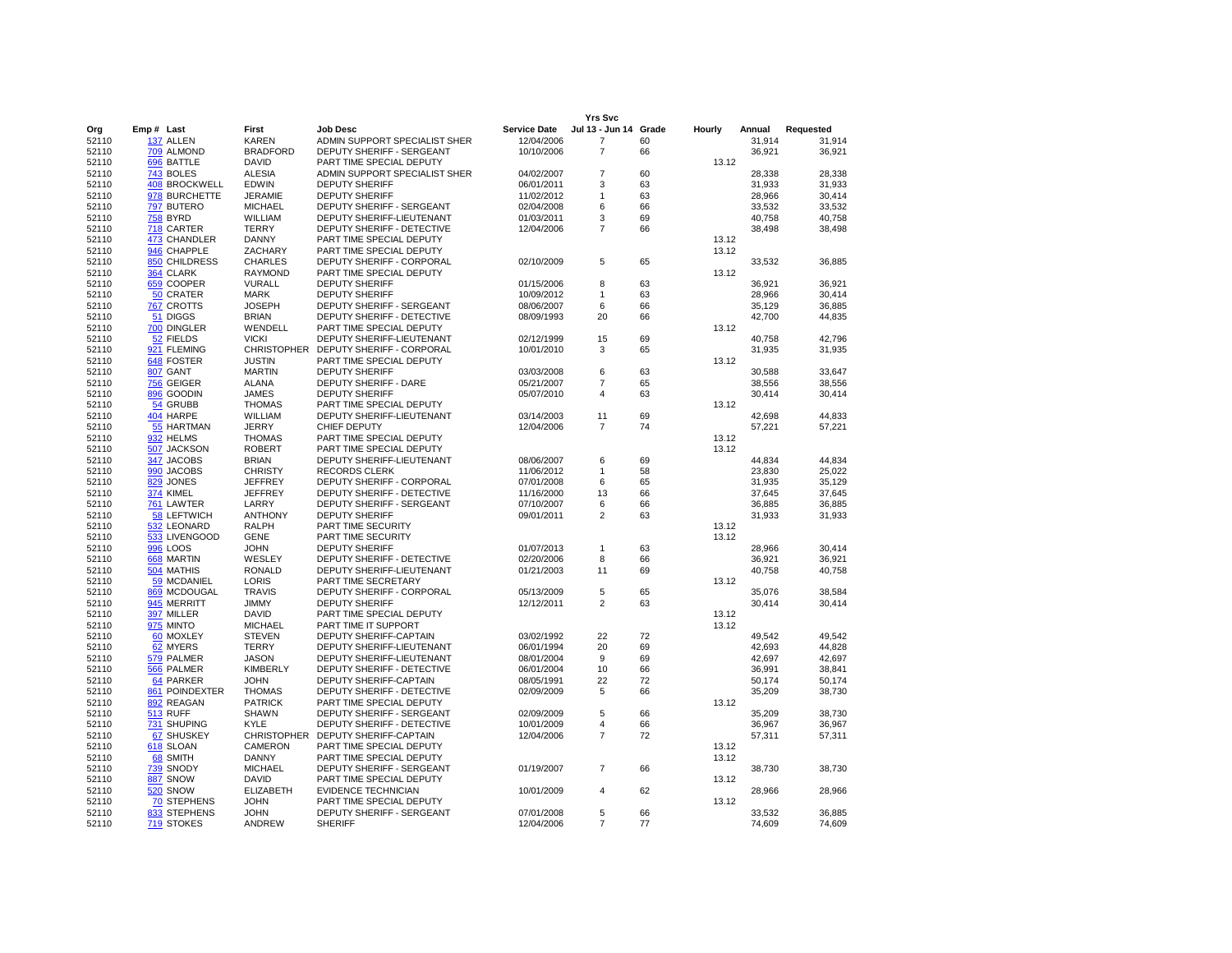|                        |                      |                |                                  |                     | <b>Yrs Svc</b>        |    |        |        |           |
|------------------------|----------------------|----------------|----------------------------------|---------------------|-----------------------|----|--------|--------|-----------|
| Org                    | Emp# Last            | First          | <b>Job Desc</b>                  | <b>Service Date</b> | Jul 13 - Jun 14 Grade |    | Hourly | Annual | Requested |
| 52110                  | 836 STONEMAN         | WAYNE          | PART TIME SPECIAL DEPUTY         |                     |                       |    | 13.12  |        |           |
| 52110                  | 834 STUTTS           | <b>JUSTIN</b>  | <b>DEPUTY SHERIFF</b>            | 07/01/2008          | 5                     | 63 |        | 30,414 | 33,455    |
| 52110                  | 595 TAYLOR           | <b>JAMES</b>   | DEPUTY SHERIFF - SERGEANT        | 10/11/2004          | 9                     | 66 |        | 35,127 | 35,127    |
| 52110                  | 699 TELINGER         | <b>JON</b>     | <b>DEPUTY SHERIFF - CORPORAL</b> | 08/08/2006          |                       | 65 |        | 33,815 | 33,815    |
| 52110                  | 953 TRIVITTE         | CHAD           | <b>DEPUTY SHERIFF</b>            | 01/04/2012          | 2                     | 63 |        | 30,414 | 30,414    |
| 52110                  | 1022 TUTTEROW        | <b>BRADLEY</b> | <b>DEPUTY SHERIFF</b>            | 01/30/2013          | $\overline{1}$        | 63 |        | 28,966 | 30,414    |
| 52110                  | 529 WALKER           | <b>JOHN</b>    | PART TIME SPECIAL DEPUTY         |                     |                       |    | 13.12  |        |           |
| 52110                  | 983 WENTZ            | <b>DAVID</b>   | <b>DEPUTY SHERIFF</b>            | 10/09/2012          | $\overline{1}$        | 63 |        | 28,966 | 30,414    |
| 52110                  | 654 WEST             | <b>BOBBY</b>   | PART TIME SPECIAL DEPUTY         |                     |                       |    | 13.12  |        |           |
| 52110                  | 44 WHITAKER          | WILLIAM        | PART TIME SPECIAL DEPUTY         |                     |                       |    | 13.12  |        |           |
| 52110                  | <b>73 WHITESIDES</b> | WILLIAM        | DEPUTY SHERIFF-LIEUTENANT        | 06/25/1990          | 24                    | 69 |        | 46.146 | 46,146    |
| 52110                  | <b>88 WILLIAMS</b>   | <b>MICHAEL</b> | <b>DCI OFFICER</b>               | 12/01/1996          | 17                    | 63 |        | 36,884 | 36,884    |
| 52110                  | 660 WILLIAMS         | <b>SUSAN</b>   | ADMIN SUPPORT SPECIALIST SHER    | 01/13/2006          | 8                     | 60 |        | 30,365 | 30,365    |
| 52110                  | 658 ZICKMUND         | GERARD         | DEPUTY SHERIFF - SERGEANT        | 01/01/2006          | 8                     | 66 |        | 36,921 | 36,921    |
|                        |                      |                | <b>New Position</b>              |                     |                       |    |        |        | 30,412    |
|                        |                      |                | <b>New Position</b>              |                     |                       |    |        |        | 30,412    |
|                        |                      |                | <b>New Position</b>              |                     |                       |    |        |        | 30,412    |
|                        |                      |                | <b>New Position</b>              |                     |                       |    |        |        | 30,412    |
| <b>TOTAL FULL TIME</b> |                      |                |                                  |                     |                       |    |        |        | 2,168,802 |
| <b>TOTAL PART TIME</b> |                      |                |                                  |                     |                       |    |        |        | 150,000   |
| <b>TOTAL</b>           |                      |                |                                  |                     |                       |    |        |        | 2,318,802 |
| <b>LONGEVITY</b>       |                      |                |                                  |                     |                       |    |        |        | 13,990    |
| <b>FICA</b>            |                      |                |                                  |                     |                       |    |        |        | 178,459   |
| <b>HOSPITAL</b>        |                      |                |                                  |                     |                       |    |        |        | 499,800   |
| <b>RETIREMENT</b>      |                      |                |                                  |                     |                       |    |        |        | 169.827   |
| 401K                   |                      |                |                                  |                     |                       |    |        |        | 108,440   |
|                        |                      |                |                                  |                     |                       |    |        |        |           |

TOTAL AUTHORIZED POSITIONS 49 FULL TIME, 3 SECRETARY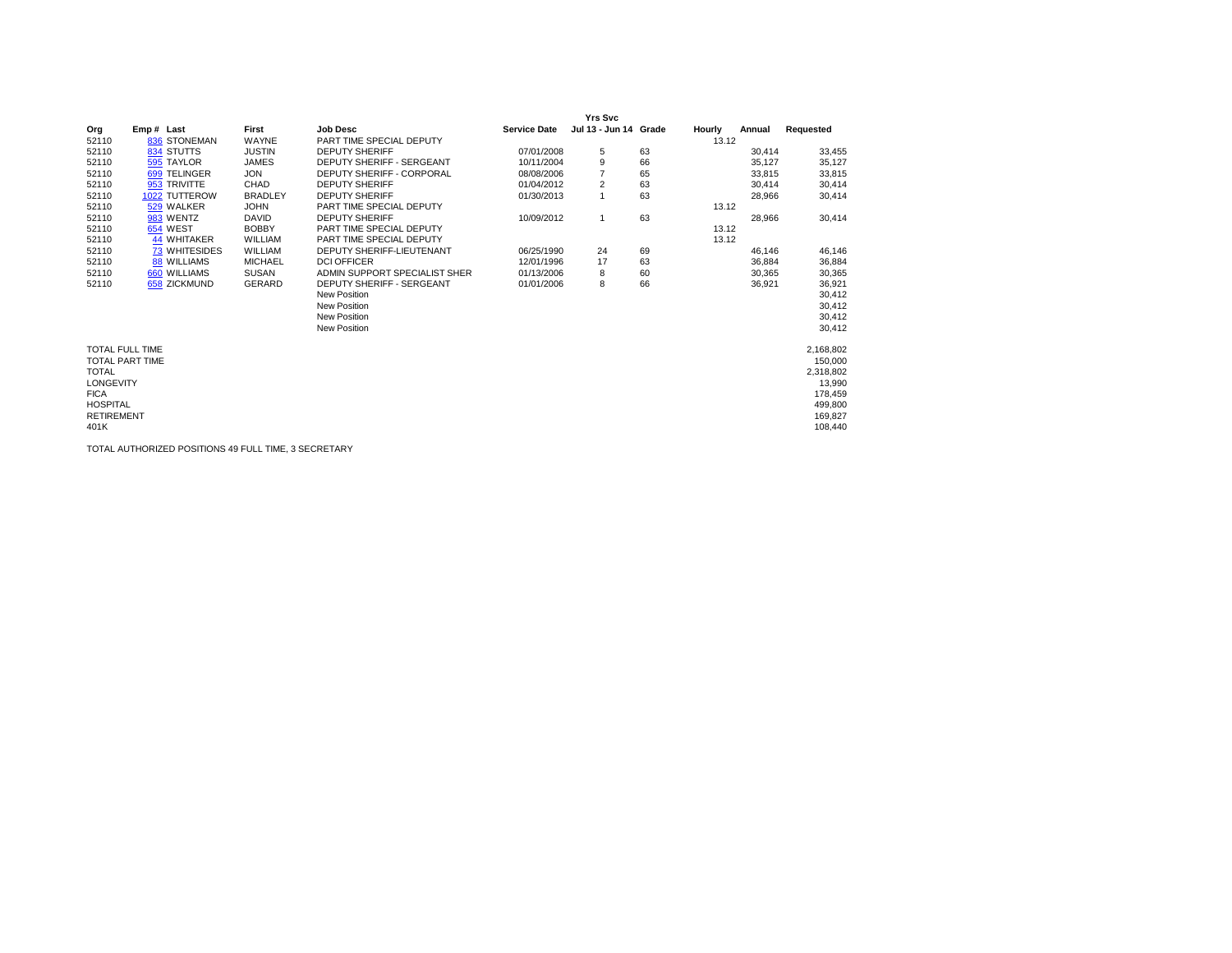|                        |                     |                    |                                 |                     | <b>Yrs Svc</b>        |    |        |        |           |
|------------------------|---------------------|--------------------|---------------------------------|---------------------|-----------------------|----|--------|--------|-----------|
| Org                    | Emp# Last           | First              | <b>Job Desc</b>                 | <b>Service Date</b> | Jul 13 - Jun 14 Grade |    | Hourly | Annual | Requested |
| 52120                  | 922 AVERY           | <b>LYNDA</b>       | PART TIME DETENTION OFFICER     |                     |                       |    | 12.12  |        |           |
| 52120                  | 977 BOGER           | <b>RONNIE</b>      | PART TIME DETENTION OFFICER     |                     |                       |    | 13.12  |        |           |
| 52120                  | 79 BURCH            | DARRELL            | ASST DETENTION ADMINISTRATOR    | 09/02/1985          | 28                    | 69 |        | 42,700 | 42.700    |
| 52120                  | 402 COLEY           | <b>JOHN</b>        | <b>DETENTION SERGEANT</b>       | 03/19/2001          | 13                    | 66 |        | 37,147 | 37,147    |
| 52120                  | <b>433 COOK</b>     | SARAH              | <b>DET OFFCR I/CMMSRY</b>       | 09/14/2001          | 12                    | 65 |        | 33,901 | 33,901    |
| 52120                  | 534 COOPER          | <b>CHADWICK</b>    | <b>DETENTION OFFICER II</b>     | 08/11/2003          | 10                    | 65 |        | 34,003 | 34,003    |
| 52120                  | 583 EVANS           | <b>CHRISTINE</b>   | DETENTION OFFICER I             | 08/13/2004          | 9                     | 63 |        | 32,489 | 32,489    |
| 52120                  | 982 FRYE            | WILLIAM            | PART TIME DETENTION OFFICER     |                     |                       |    | 13.12  |        |           |
| 52120                  | 849 GLASS           |                    | CHRISTOPHER DETENTION OFFICER I | 07/01/2010          | 3                     | 63 |        | 30,414 | 30,414    |
| 52120                  | 546 GLASS           | <b>DANA</b>        | <b>DETENTION OFFICER I</b>      | 12/11/2003          | 10                    | 63 |        | 33,195 | 34,855    |
| 52120                  | 471 GODBEY          | <b>TERESA</b>      | <b>DETENTION OFFICER II</b>     | 03/01/2002          | 12                    | 65 |        | 33,901 | 33,901    |
| 52120                  | 497 JOHNSON         | <b>JENNIFER</b>    | DETENTION OFFICER I             | 12/27/2002          | 11                    | 63 |        | 34,007 | 34,007    |
| 52120                  | 351 JONES           | <b>DONALD</b>      | <b>DETENTION SERGEANT</b>       | 09/01/2000          | 13                    | 66 |        | 35,378 | 35,378    |
| 52120                  | 667 LANKFORD        | <b>KENDALL</b>     | <b>DETENTION OFFICER I</b>      | 02/20/2006          | 8                     | 63 |        | 32,548 | 32,548    |
| 52120                  | <b>489 LANKFORD</b> | <b>SHANNON</b>     | DETENTION OFFICER I             | 10/14/2002          | 11                    | 63 |        | 34,007 | 34,007    |
| 52120                  | 356 MCDANIEL        | <b>BILLIE</b>      | <b>DETENTION OFFICER I</b>      | 09/29/2000          | 13                    | 63 |        | 33,795 | 33,795    |
| 52120                  | 684 MEADOWS         | CRYSTAL            | <b>DETENTION OFFICER II</b>     | 06/15/2006          | 8                     | 65 |        | 35,127 | 35,127    |
| 52120                  | 817 MOXLEY          | <b>CHRISTOPHER</b> | <b>DETENTION OFFICER I</b>      | 07/21/2008          | 5                     | 63 |        | 30,414 | 33,455    |
| 52120                  | 604 MYERS           | <b>BILLY</b>       | <b>DETENTION OFFICER I</b>      | 12/29/2004          | 9                     | 63 |        | 32,489 | 32,489    |
| 52120                  | 418 PREVETTE        | <b>TERRY</b>       | DETENTION OFFICER I             | 07/01/2001          | 12                    | 63 |        | 33,901 | 33,901    |
| 52120                  | <b>772 RAY</b>      | WILLIAM            | <b>DETENTION OFFICER I</b>      | 08/09/2007          | 6                     | 63 |        | 35,137 | 35,137    |
| 52120                  | 85 RIVERS           | <b>DOUGLAS</b>     | <b>DETENTION OFFICER II</b>     | 06/22/1998          | 16                    | 65 |        | 36,885 | 36,885    |
| 52120                  | 86 ROBBINS          | <b>BOBBY</b>       | <b>DETENTION OFFICER I</b>      | 09/01/1996          | 17                    | 63 |        | 36,884 | 36,884    |
| 52120                  | <b>311 SAIN</b>     | WENDELL            | <b>DETENTION ADMINISTRATOR</b>  | 04/01/2000          | 14                    | 72 |        | 52,408 | 52,408    |
| 52120                  | 508 SMITH           | <b>GOLDIE</b>      | <b>DETENTION OFFICER I</b>      | 03/14/2003          | 11                    | 63 |        | 32,449 | 34,071    |
| 52120                  | 87 SNYDER           | <b>JERRY</b>       | <b>DETENTION SERGEANT</b>       | 04/15/1999          | 15                    | 66 |        | 36,011 | 37,812    |
| 52120                  | 417 WILLIAMS        | <b>JOYCE</b>       | DETENTION SERGEANT              | 07/12/2001          | 12                    | 66 |        | 35,490 | 35,490    |
| 52120                  | 406 WILLIAMS        | PAUL               | DETENTION OFFICER I             | 06/01/2001          | 13                    | 63 |        | 33,795 | 33,795    |
| 52120                  | 888 WOLFE           | <b>ALETA</b>       | PART TIME DETENTION OFFICER     |                     |                       |    | 13.12  |        |           |
| <b>TOTAL FULL TIME</b> |                     |                    |                                 |                     |                       |    |        |        | 886.599   |
| <b>TOTAL PART TIME</b> |                     |                    |                                 |                     |                       |    |        |        | 25,000    |
| <b>TOTAL</b>           |                     |                    |                                 |                     |                       |    |        |        | 911,599   |
| LONGEVITY              |                     |                    |                                 |                     |                       |    |        |        | 9.620     |
| <b>FICA</b>            |                     |                    |                                 |                     |                       |    |        |        | 70,473    |
| <b>HOSPITAL</b>        |                     |                    |                                 |                     |                       |    |        |        | 223,125   |
| <b>RETIREMENT</b>      |                     |                    |                                 |                     |                       |    |        |        | 65,130    |
| 401K                   |                     |                    |                                 |                     |                       |    |        |        | 26,598    |
|                        |                     |                    |                                 |                     |                       |    |        |        |           |
|                        |                     |                    |                                 |                     |                       |    |        |        |           |

TOTAL AUTHORIZED POSITIONS 25 FULL TIME, PART-TIME AS NEEDED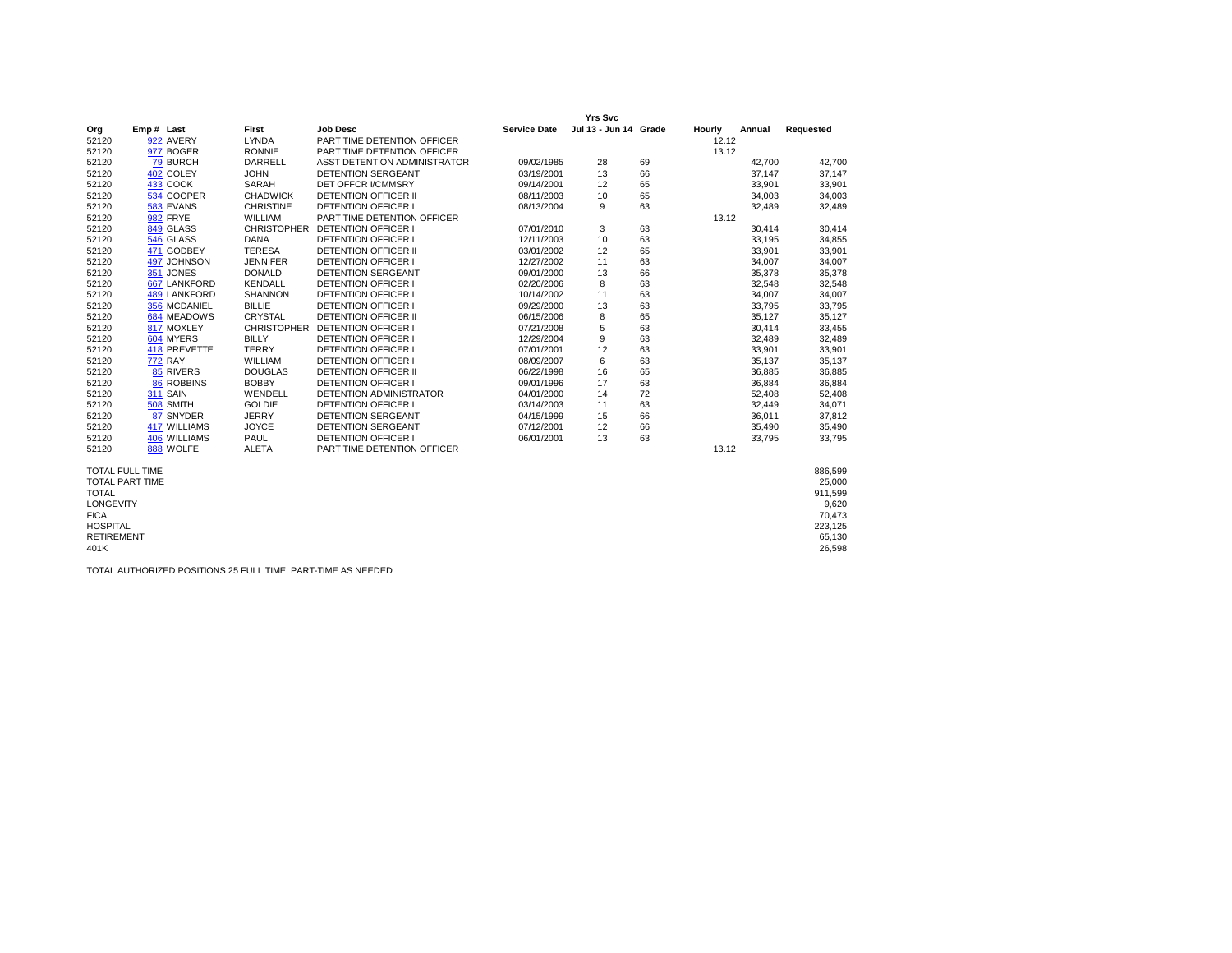|                        |              |               |                           |                     | <b>Yrs Svc</b>        |    |        |        |           |
|------------------------|--------------|---------------|---------------------------|---------------------|-----------------------|----|--------|--------|-----------|
| Org                    | Emp# Last    | First         | <b>Job Desc</b>           | <b>Service Date</b> | Jul 13 - Jun 14 Grade |    | Hourly | Annual | Requested |
| 52210                  | 768 DEWITT   | <b>ROBERT</b> | DEPUTY SHERIFF-LIEUTENANT | 10/01/2007          | 6                     | 69 |        | 42.699 | 42,699    |
| 52210                  | 973 HEMMINGS | CHAD          | <b>DEPUTY SHERIFF</b>     | 07/02/2012          |                       | 63 |        | 30.414 | 30,414    |
| 52210                  | 972 STRANEY  | <b>ERICK</b>  | ANIMAL CONTROL ASSISTANT  | 07/01/2012          |                       | 62 |        | 28.966 | 28,966    |
| <b>TOTAL FULL TIME</b> |              |               |                           |                     |                       |    |        |        | 102.079   |
| <b>TOTAL PART TIME</b> |              |               |                           |                     |                       |    |        |        | 20,000    |
| <b>TOTAL</b>           |              |               |                           |                     |                       |    |        |        | 122.079   |
| <b>LONGEVITY</b>       |              |               |                           |                     |                       |    |        |        | 390       |
| <b>FICA</b>            |              |               |                           |                     |                       |    |        |        | 9,369     |
| <b>HOSPITAL</b>        |              |               |                           |                     |                       |    |        |        | 26,775    |
| <b>RETIREMENT</b>      |              |               |                           |                     |                       |    |        |        | 8,916     |
| 401K                   |              |               |                           |                     |                       |    |        |        | 5,104     |

TOTAL AUTHORIZED POSITIONS 3 FULL TIME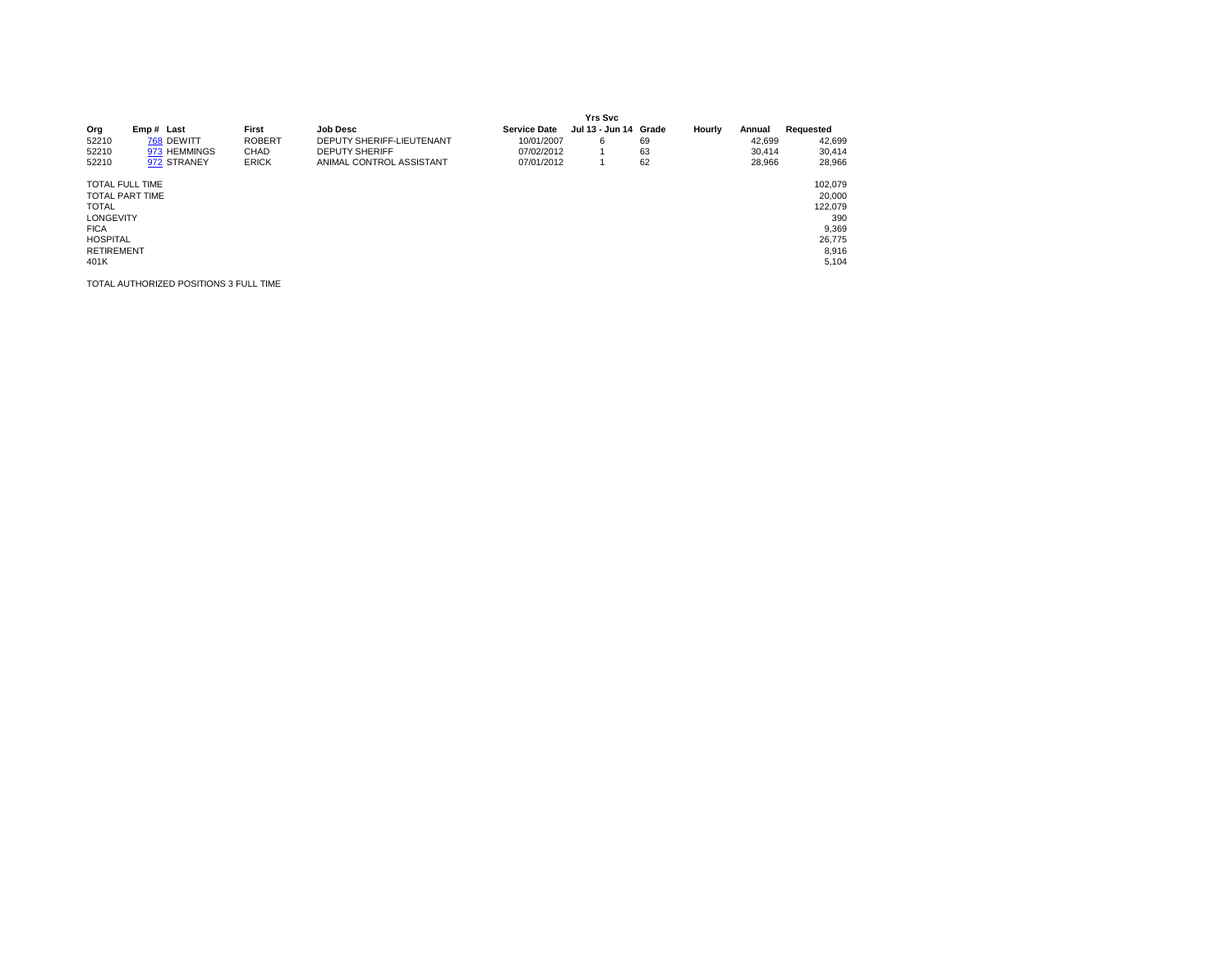|                        |            |                 |                                |                     | Yrs Svc               |    |        |        |           |
|------------------------|------------|-----------------|--------------------------------|---------------------|-----------------------|----|--------|--------|-----------|
| Org                    | Emp# Last  | First           | <b>Job Desc</b>                | <b>Service Date</b> | Jul 13 - Jun 14 Grade |    | Hourly | Annual | Requested |
| 52150108               | 974 CONTOS | SAMANTHA        | PART TIME SECRETARY            |                     |                       |    | 12.00  |        |           |
| 52150102               | 662 CRAVER | <b>KIMBERLY</b> | DOMESTIC VIOLENCE SERV COORD   | 01/23/2006          | 8                     | 66 |        | 38,853 | 38,853    |
| 52150116               | 703 HAYES  | <b>LORRI</b>    | OUTREACH & PREVENTION COORDINA | 08/21/2006          | 7                     | 63 |        | 35.889 | 35,889    |
| 52150104               | vacant     |                 | DOMESTIC VIOLENCE PREV DIRECT  |                     |                       | 69 |        | 38.817 | 44.834    |
| <b>TOTAL FULL TIME</b> |            |                 |                                |                     |                       |    |        |        | 119,576   |
| <b>TOTAL PART TIME</b> |            |                 |                                |                     |                       |    |        |        | 35.040    |
| <b>TOTAL</b>           |            |                 |                                |                     |                       |    |        |        | 154,616   |
| <b>LONGEVITY</b>       |            |                 |                                |                     |                       |    |        |        | 810       |
| <b>FICA</b>            |            |                 |                                |                     |                       |    |        |        | 11,890    |
| <b>HOSPITAL</b>        |            |                 |                                |                     |                       |    |        |        | 26,775    |
| <b>RETIREMENT</b>      |            |                 |                                |                     |                       |    |        |        | 10,989    |
| 401K                   |            |                 |                                |                     |                       |    |        |        | 3,587     |
|                        |            |                 |                                |                     |                       |    |        |        |           |

TOTAL AUTHORIZED POSITIONS 4 FULL TIME, PART-TIME AS NEEDED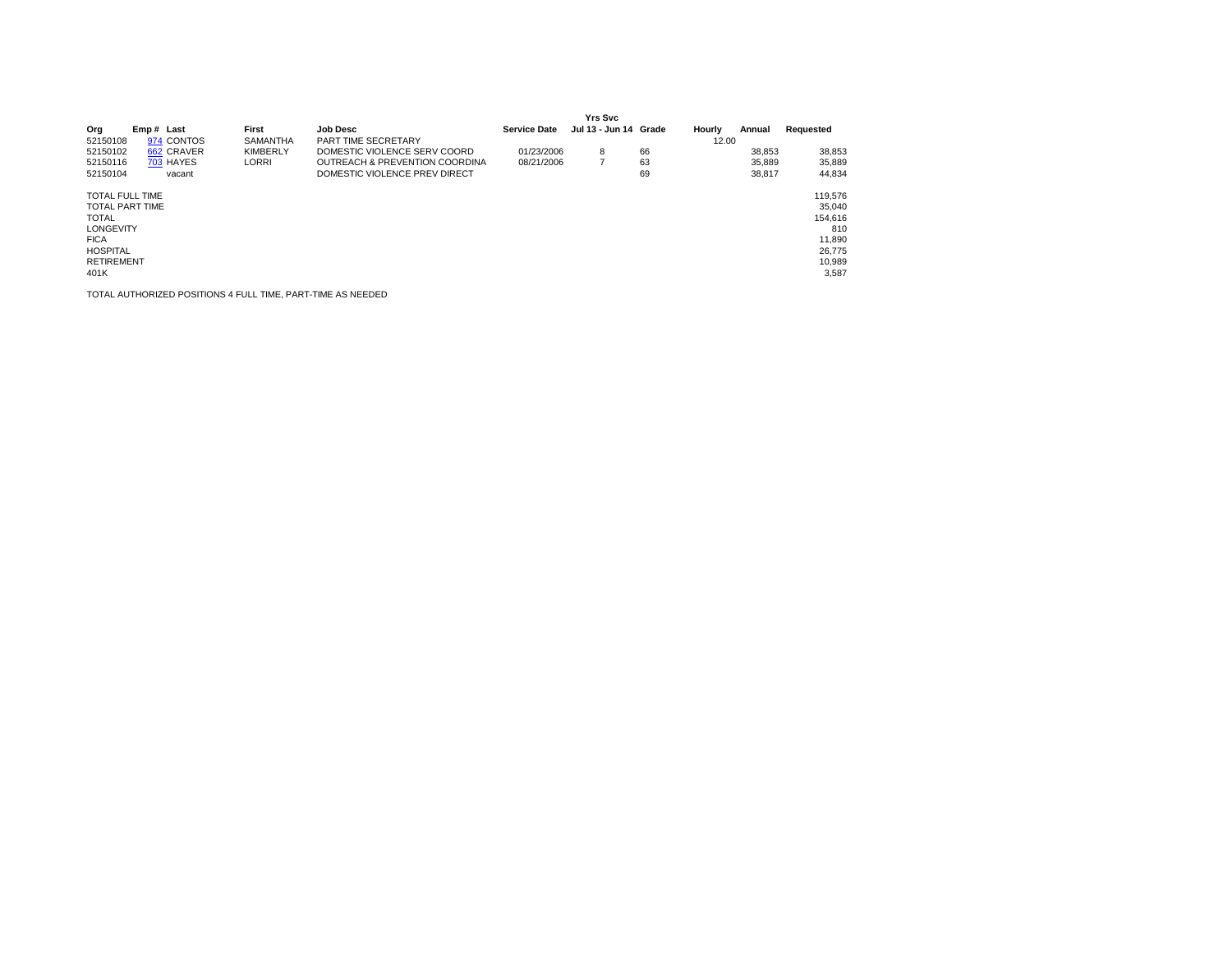|                                                                                                                        |                     |                    |                                    |                     | <b>Yrs Svc</b>        |    |        |        |                                                             |
|------------------------------------------------------------------------------------------------------------------------|---------------------|--------------------|------------------------------------|---------------------|-----------------------|----|--------|--------|-------------------------------------------------------------|
| Org                                                                                                                    | Emp# Last           | First              | <b>Job Desc</b>                    | <b>Service Date</b> | Jul 13 - Jun 14 Grade |    | Hourly | Annual | Requested                                                   |
| 52310                                                                                                                  | 101 DICKENS         | <b>TIMOTHY</b>     | BLDG CODE ENFORCEMENT III          | 09/09/1991          | 22                    | 68 |        | 53,347 | 53,347                                                      |
| 52310                                                                                                                  | 104 JORDAN          | KELLY              | BLDG CODE ENFORCEMENT III          | 09/02/1997          | 16                    | 68 |        | 50,318 | 50,318                                                      |
| 52310                                                                                                                  | <b>103 NUCKOLLS</b> | <b>CHRISTOPHER</b> | <b>BUILDING CODE ADMINISTRATOR</b> | 01/03/1995          | 19                    | 72 |        | 63.876 | 63,876                                                      |
| 52310                                                                                                                  | 576 ROBINSON        | <b>RAYMOND</b>     | BLBG CODE ENFORCEMENT OFF II       | 07/01/2004          | 9                     | 67 |        | 46,025 | 46,025                                                      |
| <b>TOTAL FULL TIME</b><br><b>TOTAL PART TIME</b><br><b>TOTAL</b><br><b>LONGEVITY</b><br><b>FICA</b><br><b>HOSPITAL</b> |                     |                    |                                    |                     |                       |    |        |        | 213,566<br>$\Omega$<br>213.566<br>2,150<br>16,502<br>35,700 |
| <b>RETIREMENT</b><br>401K                                                                                              |                     |                    |                                    |                     |                       |    |        |        | 15,251<br>6,407                                             |

TOTAL AUTHORIZED POSITIONS 4 FULL TIME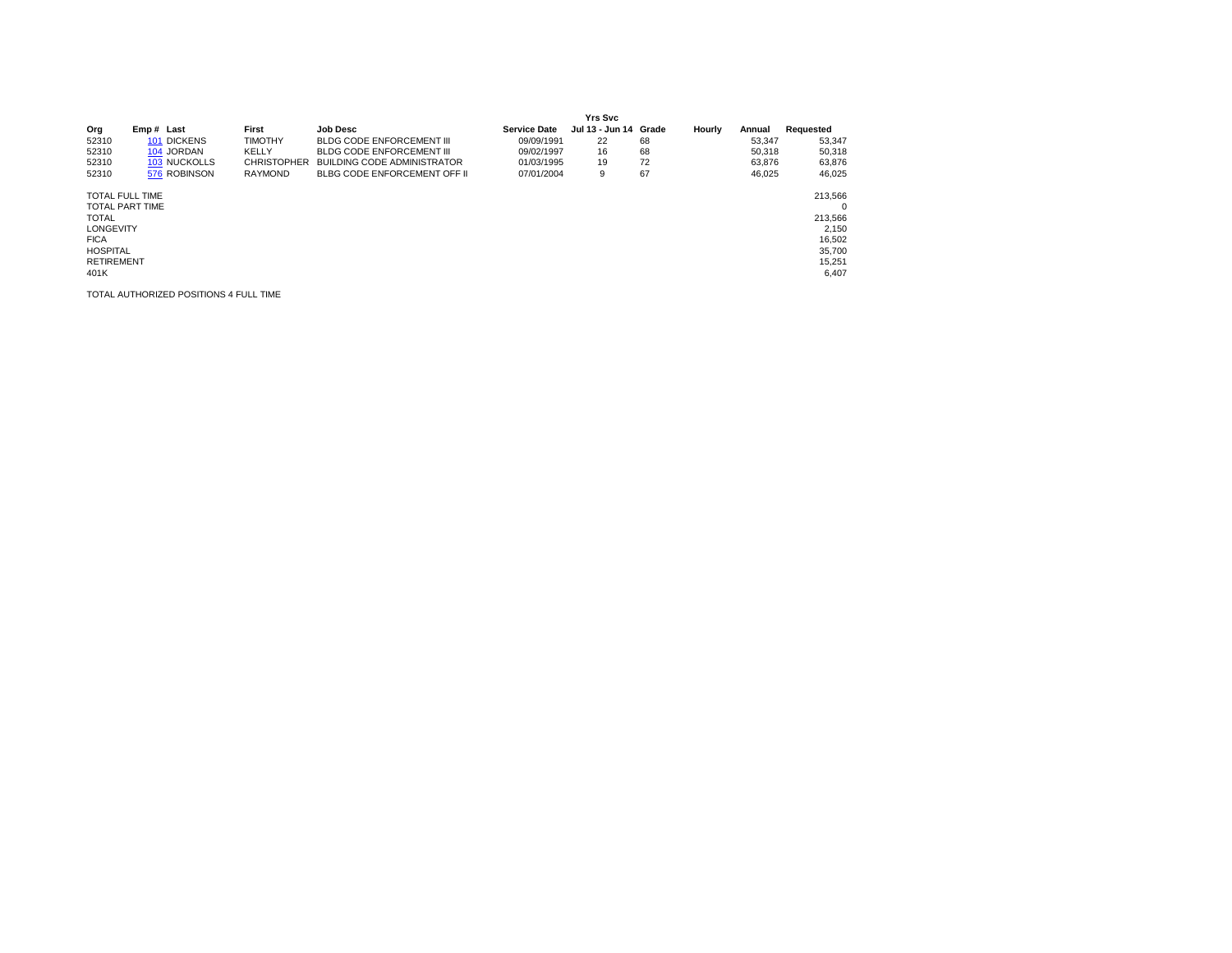|                        |                                        |                    |                                |                     | <b>Yrs Svc</b>        |    |        |        |           |
|------------------------|----------------------------------------|--------------------|--------------------------------|---------------------|-----------------------|----|--------|--------|-----------|
| Org                    | Emp# Last                              | First              | <b>Job Desc</b>                | <b>Service Date</b> | Jul 13 - Jun 14 Grade |    | Hourly | Annual | Requested |
| 52320                  | 854 BENNETT                            | <b>CHRISTOPHER</b> | <b>LAND RECORDS SPECIALIST</b> | 11/03/2008          | 5                     | 63 |        | 34.575 | 34,575    |
| 52320                  | 156 GALLIMORE                          | <b>JOHN</b>        | <b>GIS ADMINISTRATOR</b>       | 06/01/1994          | 20                    | 72 |        | 66,404 | 66,404    |
|                        |                                        |                    | Certification                  |                     |                       |    |        |        | 1.728     |
| <b>TOTAL FULL TIME</b> |                                        |                    |                                |                     |                       |    |        |        | 102,707   |
| <b>TOTAL PART TIME</b> |                                        |                    |                                |                     |                       |    |        |        | 16,000    |
| <b>TOTAL</b>           |                                        |                    |                                |                     |                       |    |        |        | 118,707   |
| <b>LONGEVITY</b>       |                                        |                    |                                |                     |                       |    |        |        | 790       |
| <b>FICA</b>            |                                        |                    |                                |                     |                       |    |        |        | 9,142     |
| <b>HOSPITAL</b>        |                                        |                    |                                |                     |                       |    |        |        | 17,850    |
| <b>RETIREMENT</b>      |                                        |                    |                                |                     |                       |    |        |        | 8,448     |
| 401K                   |                                        |                    |                                |                     |                       |    |        |        | 3,081     |
|                        | TOTAL AUTHORIZED POSITIONS 2 FULL TIME |                    |                                |                     |                       |    |        |        |           |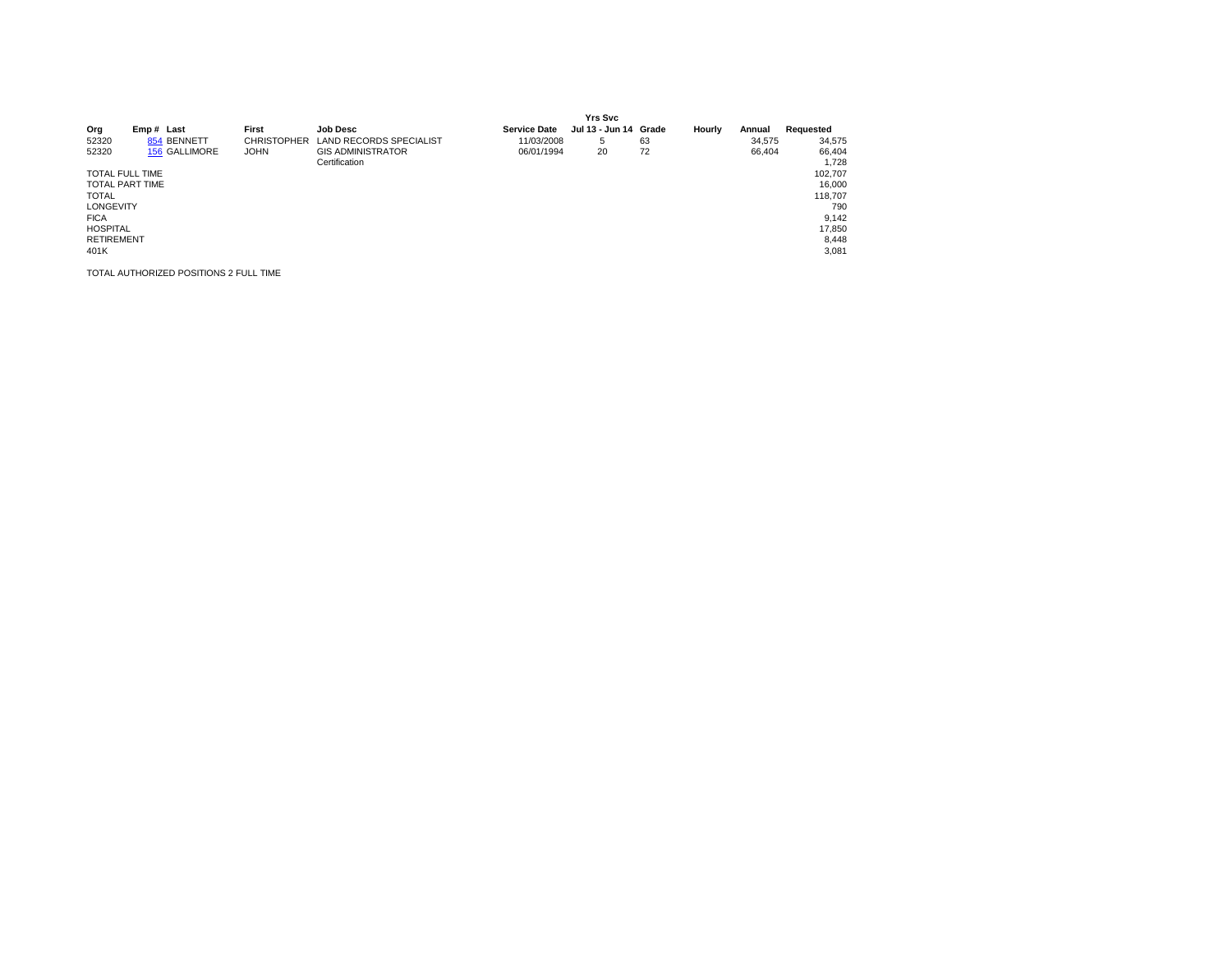|       |                     |                    |                                    |                     | <b>Yrs Svc</b>          |    |        |        |           |
|-------|---------------------|--------------------|------------------------------------|---------------------|-------------------------|----|--------|--------|-----------|
| Org   | Emp# Last           | First              | <b>Job Desc</b>                    | <b>Service Date</b> | Jul 13 - Jun 14 Grade   |    | Hourly | Annual | Requested |
| 52510 | 839 ALLRED          | <b>STEPHEN</b>     | <b>EMT - PARAMEDIC</b>             | 06/01/2009          | 5                       | 66 |        | 35,209 | 38.730    |
| 52510 | 124 ASHBURN         | <b>JOSEPH</b>      | <b>TRAINING OFFICER</b>            | 10/01/2000          | 13                      | 68 |        | 44.834 | 44,834    |
| 52510 | 652 BAKER           | <b>JUSTIN</b>      | $EMT - I$                          | 01/10/2011          | 3                       | 66 |        | 35,209 | 35,209    |
| 52510 | 726 BLACKWELDER     | <b>MARY</b>        | ADMIN SUPPORT SPECIALIST 37.5      | 12/21/2006          | $\overline{7}$          | 60 |        | 29,465 | 29,465    |
| 52510 | 826 BLUNKALL        | <b>BRIAN</b>       | $EMT - I$                          | 07/01/2009          | $\overline{4}$          | 66 |        | 35,209 | 35,209    |
| 52510 | 870 BYRD            | <b>BRIAN</b>       | <b>EMT - PARAMEDIC</b>             | 07/01/2009          | $\overline{4}$          | 66 |        | 35,209 | 35,209    |
| 52510 | 877 CHILDRESS       | <b>DAVID</b>       | PART TIME EMT                      |                     |                         |    | 12.28  |        |           |
| 52510 | 367 CHURCH          | <b>DAVID</b>       | PART TIME EMT                      |                     |                         |    | 16.96  |        |           |
| 52510 | 790 CRANFORD        | <b>TOMMY</b>       | <b>EMT - PARAMEDIC</b>             | 12/01/2008          | 5                       | 66 |        | 35,209 | 38.730    |
| 52510 | 391 CROTTS          | <b>BRENT</b>       | EMT - SHIFT SUPERVISOR             | 08/13/2001          | 12                      | 67 |        | 43,579 | 43,579    |
| 52510 | <b>701 DRYE</b>     | ANDREW             | <b>EMT - PARAMEDIC</b>             | 02/01/2007          | $\overline{7}$          | 66 |        | 38,730 | 38,730    |
| 52510 | 109 DUNN            | <b>STEPHEN</b>     | <b>EMT - SHIFT SUPERVISOR</b>      | 10/22/1988          | 25                      | 67 |        | 47,076 | 49,430    |
| 52510 | 585 FAIRCLOTH       | <b>MITCHELL</b>    | PART TIME EMT                      |                     |                         |    | 16.30  |        |           |
| 52510 | 600 FINNEY          | <b>JEFFERY</b>     | PART TIME EMT                      |                     |                         |    | 14.14  |        |           |
| 52510 | 517 FOIL            | <b>NATHAN</b>      | <b>EMT - PARAMEDIC</b>             | 12/03/2005          | 8                       | 66 |        | 38,730 | 38,730    |
| 52510 | 828 FORBES          | <b>GREGORY</b>     | PART TIME EMT                      |                     |                         |    | 14.14  |        |           |
| 52510 | 126 HALL            | <b>SAMUEL</b>      | <b>EMT - SHIFT SUPERVISOR</b>      | 10/01/2000          | 13                      | 67 |        | 44,834 | 44,834    |
| 52510 | 110 HANCOCK         | <b>JOHN</b>        | <b>EMERGENCY SERVICES DIRECTOR</b> | 02/01/1989          | 25                      | 73 |        | 63,086 | 66,240    |
| 52510 | 757 HARTMAN         | <b>KEVIN</b>       | <b>EMT - PARAMEDIC</b>             | 03/12/2009          | 5                       | 66 |        | 35,209 | 38,730    |
| 52510 | 322 HAWKS           | <b>BRENT</b>       | PART TIME EMT                      |                     |                         |    | 15.83  |        |           |
| 52510 | 871 HAZELWOOD       | <b>BRANDON</b>     | <b>EMT - PARAMEDIC</b>             | 07/01/2009          | $\overline{4}$          | 66 |        | 35,209 | 35,209    |
| 52510 | 693 HOLLOWAY        | <b>JASON</b>       | PART TIME EMT                      |                     |                         |    | 15.82  |        |           |
| 52510 | 574 HORNE           | LONNIE             | <b>EMT - BASIC</b>                 | 12/01/2008          | 5                       | 61 |        | 28,964 | 31,860    |
| 52510 | 125 KIESTLER        | <b>TERRY</b>       | <b>EMT - PARAMEDIC</b>             | 10/01/2000          | 13                      | 66 |        | 40,667 | 40,667    |
| 52510 | 112 LATHAM          | <b>KEITH</b>       | <b>EMT - PARAMEDIC</b>             | 08/01/1990          | 23                      | 66 |        | 44,835 | 44,835    |
| 52510 | 993 LAYELL          | <b>ROGER</b>       | PART TIME EMT                      |                     |                         |    | 15.67  |        |           |
| 52510 | 128 LIPSCOMB        | CHAD               | PART TIME EMT                      |                     |                         |    | 16.96  |        |           |
| 52510 | 113 LIPSCOMB        | <b>JAMES</b>       | <b>EMT-P FIELD OPERATIONS</b>      | 06/19/1989          | 25                      | 69 |        | 51,895 | 54,490    |
| 52510 | 847 LITTLE          | <b>JAMES</b>       | <b>EMT - PARAMEDIC</b>             | 07/01/2009          | $\overline{\mathbf{4}}$ | 66 |        | 35,209 | 35,209    |
| 52510 | 980 MARTIN          | <b>JORDAN</b>      | PART TIME EMT                      |                     |                         |    | 12.16  |        |           |
| 52510 | <b>129 MATTHEWS</b> | <b>ANTHONY</b>     | PART TIME EMT                      |                     |                         |    | 18.10  |        |           |
| 52510 | 891 MCDANIEL        | <b>BRAXTON</b>     | <b>EMT - BASIC</b>                 | 12/01/2009          | $\overline{4}$          | 61 |        | 27,587 | 27,587    |
| 52510 | 909 MCMANUS         | <b>KRISTIE</b>     | <b>EMT - PARAMEDIC</b>             | 04/13/2010          | $\overline{4}$          | 66 |        | 35,209 | 35,209    |
| 52510 | 598 MOJICA          | <b>ROGELIO</b>     | <b>EMT - PARAMEDIC</b>             | 08/01/2006          | $\overline{7}$          | 66 |        | 38,767 | 38,767    |
| 52510 | 801 MOORE           | <b>RAY</b>         | PART TIME EMT                      |                     |                         |    | 12.65  |        |           |
| 52510 | 991 MOORE           | <b>TIMOTHY</b>     | PART TIME EMT                      |                     |                         |    | 15.67  |        |           |
| 52510 | <b>705 MOSS</b>     | <b>CHRISTOPHER</b> | PART TIME EMT                      |                     |                         |    | 14.14  |        |           |
| 52510 | 779 NICHOLS         | <b>JASON</b>       | $EMT - I$                          | 10/29/2007          | 6                       | 63 |        | 33,705 | 33,705    |
| 52510 | 118 OWINGS          | <b>LINDA</b>       | PART TIME CLERK                    |                     |                         |    | 16.75  |        |           |
| 52510 | 890 PAGE            | <b>EMMETT</b>      | <b>EMT - PARAMEDIC</b>             | 09/01/2011          | 2                       | 66 |        | 35,209 | 35,209    |
| 52510 | 747 PUTMAN          | <b>DAVID</b>       | PART TIME EMT                      |                     |                         |    | 14.14  |        |           |
| 52510 | 694 REAVIS          | CARL               | <b>EMT - PARAMEDIC</b>             | 09/01/2006          | $\overline{7}$          | 66 |        | 38,767 | 38,767    |
| 52510 | 860 ROBBINS         | <b>AMANDA</b>      | <b>EMT - PARAMEDIC</b>             | 07/01/2009          | $\overline{4}$          | 66 |        | 35,209 | 35,209    |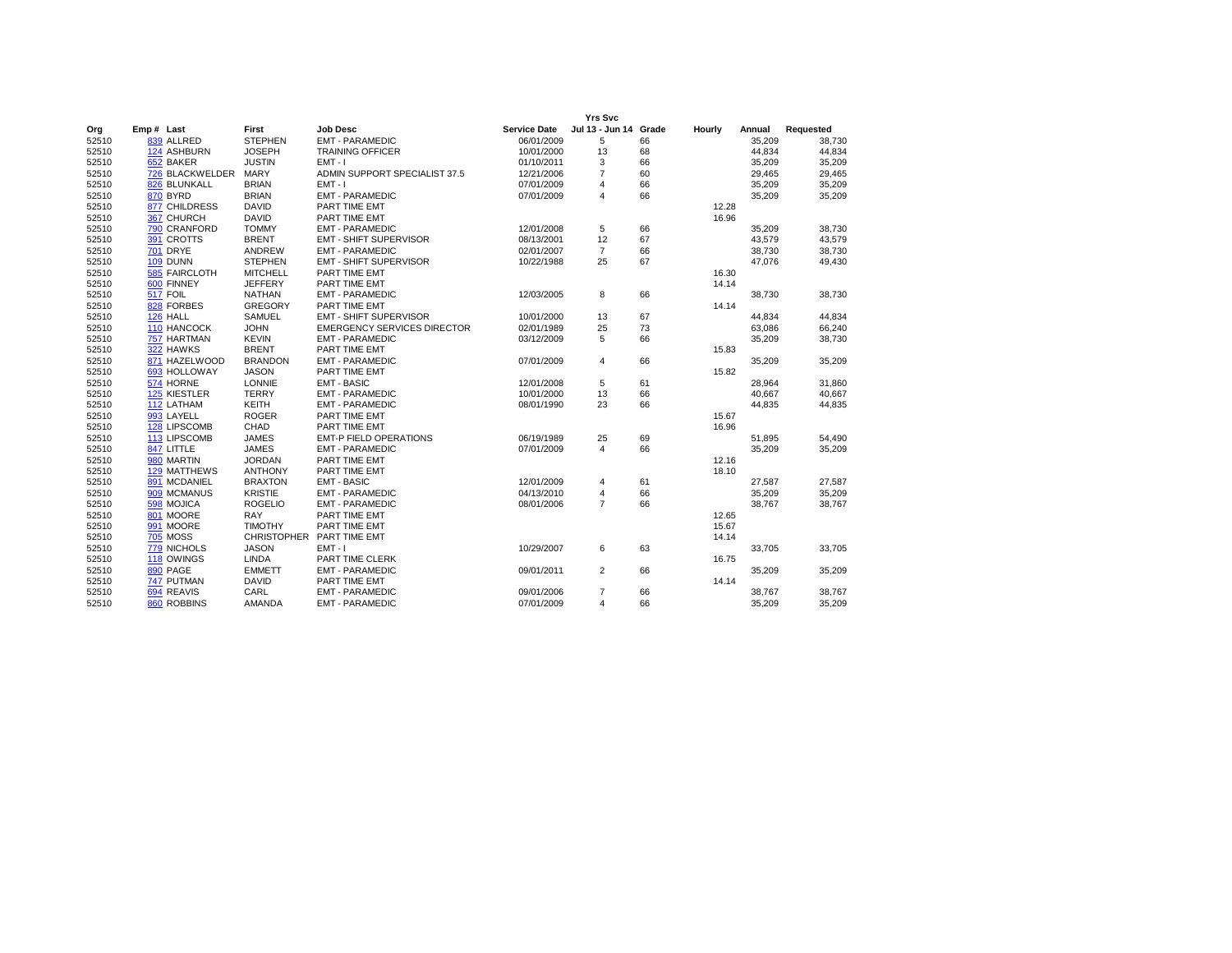|                        |              |                |                               |                     | <b>Yrs Svc</b>  |       |        |        |           |
|------------------------|--------------|----------------|-------------------------------|---------------------|-----------------|-------|--------|--------|-----------|
| Org                    | Emp# Last    | First          | <b>Job Desc</b>               | <b>Service Date</b> | Jul 13 - Jun 14 | Grade | Hourly | Annual | Requested |
| 52510                  | 851 SHORE    | <b>JASON</b>   | $EMT - I$                     | 07/01/2009          | 4               | 66    |        | 35,209 | 35,209    |
| 52510                  | 907 SNOW     | <b>STEPHEN</b> | PART TIME EMT                 |                     |                 |       | 15.83  |        |           |
| 52510                  | 910 SOUTHARD | <b>ASHLEY</b>  | <b>EMT - PARAMEDIC</b>        | 04/13/2010          | 4               | 66    |        | 35,209 | 35,209    |
| 52510                  | 120 SPRY     | LEWIS          | <b>EMT - PARAMEDIC</b>        | 12/17/1999          | 14              | 66    |        | 40,667 | 40,667    |
| 52510                  | 880 TAYLOR   | <b>COREY</b>   | PART TIME EMT                 |                     |                 |       | 15.83  |        |           |
| 52510                  | 920 TAYLOR   | <b>ERNEST</b>  | <b>EMT - PARAMEDIC</b>        | 10/01/2012          | 1               | 66    |        | 33,532 | 35,209    |
| 52510                  | 577 TESTA    | DANIEL         | PART TIME EMT                 |                     |                 |       | 15.67  |        |           |
| 52510                  | 911 THOMAS   | <b>LISA</b>    | <b>EMT - PARAMEDIC</b>        | 12/01/2012          | 1               | 66    |        | 33,532 | 35,209    |
| 52510                  | 444 WALKER   | <b>THOMAS</b>  | <b>EMT - SHIFT SUPERVISOR</b> | 10/06/2003          | 10              | 67    |        | 43,577 | 43,577    |
| 52510                  | 401 WARD     | <b>KEVIN</b>   | <b>EMT - PARAMEDIC</b>        | 11/01/2001          | 12              | 66    |        | 40,667 | 40,667    |
| 52510                  | 427 WILLIAMS | <b>BRIAN</b>   | <b>EMT - PARAMEDIC</b>        | 08/01/2003          | 10              | 66    |        | 38,943 | 40,667    |
|                        |              |                | Eight new employees           |                     |                 |       |        |        | 281,672   |
|                        |              |                | on call                       |                     |                 |       |        |        | 7,800     |
| <b>TOTAL FULL TIME</b> |              |                |                               |                     |                 |       |        |        | 1,660,268 |
| <b>TOTAL PART TIME</b> |              |                |                               |                     |                 |       |        |        | 283,075   |
| <b>TOTAL</b>           |              |                |                               |                     |                 |       |        |        | 1,943,343 |
| <b>LONGEVITY</b>       |              |                |                               |                     |                 |       |        |        | 10,730    |
| <b>FICA</b>            |              |                |                               |                     |                 |       |        |        | 149,487   |
| <b>HOSPITAL</b>        |              |                |                               |                     |                 |       |        |        | 383,775   |
| <b>RETIREMENT</b>      |              |                |                               |                     |                 |       |        |        | 138,153   |
| 401K                   |              |                |                               |                     |                 |       |        |        | 49,808    |
|                        |              |                |                               |                     |                 |       |        |        |           |

TOTAL AUTHORIZED POSITIONS 34 FULL TIME, 1 SECRETARY, PART-TIME AS NEEDED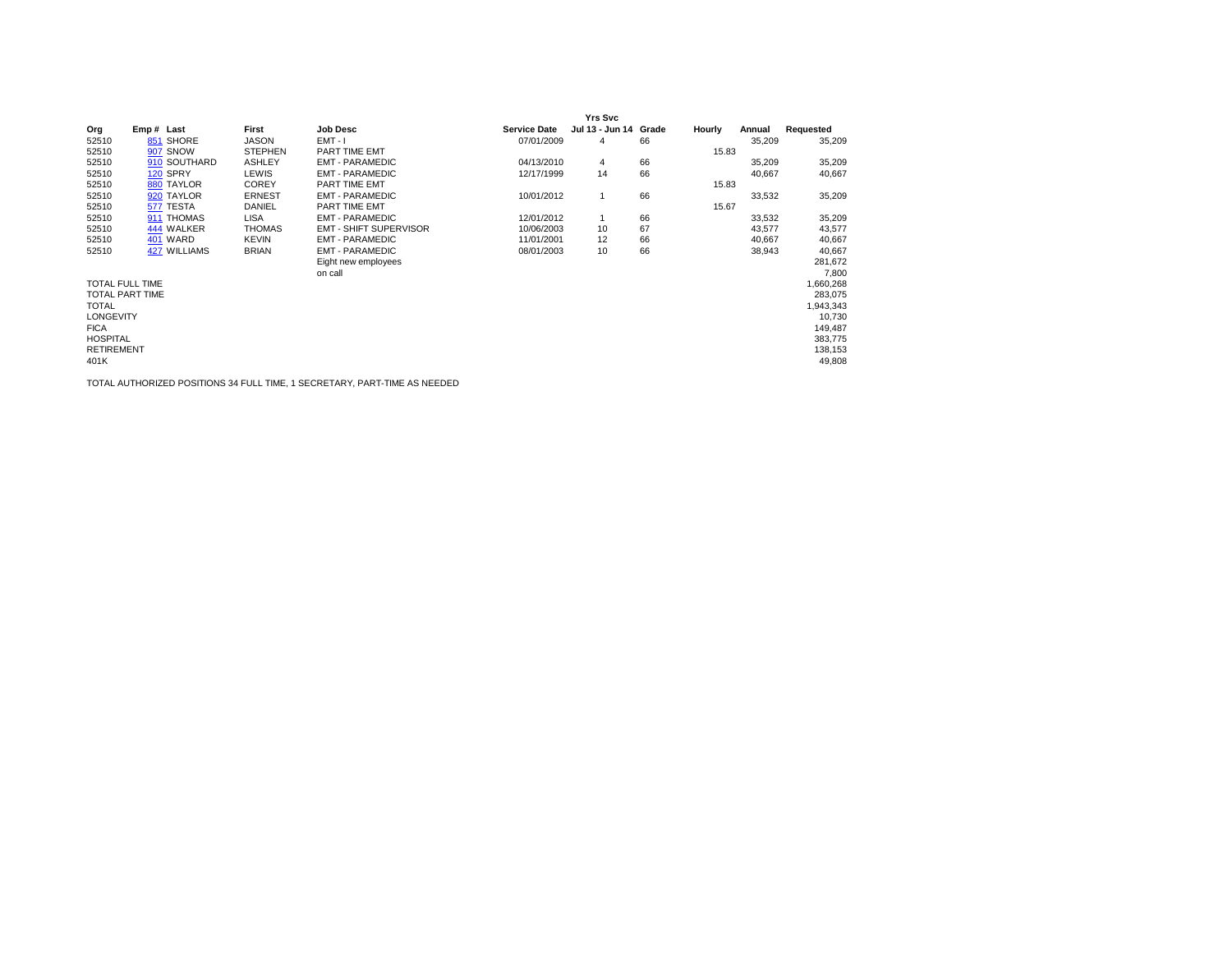| Org<br>52510150                                                                                                                                     | Emp# Last | 115 MYERS | First<br><b>JERRY</b> | <b>Job Desc</b><br>EMERG MANAGEMENT COORDINATOR | <b>Service Date</b><br>08/01/1989 | <b>Yrs Svc</b><br>Jul 13 - Jun 14 Grade<br>24 | 71 | Hourly | Annual<br>57.250 | Requested<br>57.250                                                     |
|-----------------------------------------------------------------------------------------------------------------------------------------------------|-----------|-----------|-----------------------|-------------------------------------------------|-----------------------------------|-----------------------------------------------|----|--------|------------------|-------------------------------------------------------------------------|
| <b>TOTAL FULL TIME</b><br><b>TOTAL PART TIME</b><br><b>TOTAL</b><br><b>LONGEVITY</b><br><b>FICA</b><br><b>HOSPITAL</b><br><b>RETIREMENT</b><br>401K |           |           |                       |                                                 |                                   |                                               |    |        |                  | 57,250<br>$\Omega$<br>57.250<br>770<br>4,439<br>8,925<br>4,102<br>1,718 |

TOTAL AUTHORIZED POSITIONS 1 FULL TIME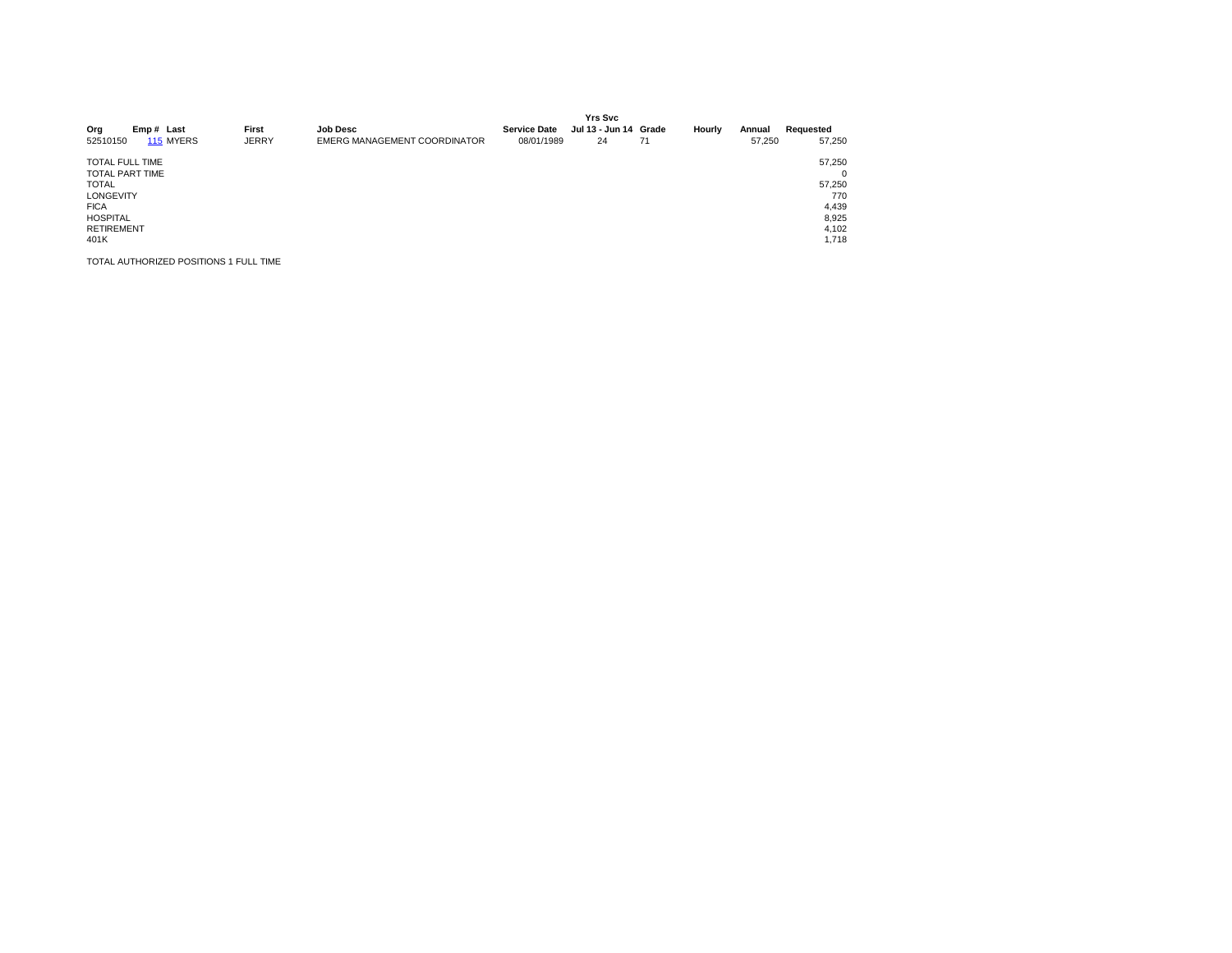|                        |                        |                  |                                |                     | <b>Yrs Svc</b>        |    |        |        |           |
|------------------------|------------------------|------------------|--------------------------------|---------------------|-----------------------|----|--------|--------|-----------|
| Org                    | Emp# Last              | First            | <b>Job Desc</b>                | <b>Service Date</b> | Jul 13 - Jun 14 Grade |    | Hourly | Annual | Requested |
| 52610                  | 143 ALLGOOD            | <b>JACQUELYN</b> | <b>TELECOMMUNICATOR</b>        | 09/01/1996          | 17                    | 61 |        | 34,566 | 34,566    |
| 52610                  | 931 BLACKBURN          | <b>DERRICK</b>   | PART TIME TELECOMMUNICATIONS   |                     |                       |    | 12.83  |        |           |
| 52610                  | 815 BROOKS             | <b>KELLY</b>     | <b>TELECOMMUNICATOR</b>        | 09/01/2012          | $\mathbf{1}$          | 61 |        | 31.631 | 31,631    |
| 52610                  | 752 BURTON             | <b>ALAN</b>      | <b>TELECOMMUNICATOR</b>        | 01/01/2008          | 6                     | 61 |        | 33,509 | 33,509    |
| 52610                  | 957 BYERLY             | <b>JERRY</b>     | PART TIME TELECOMMUNICATIONS   |                     |                       |    | 12.22  |        |           |
| 52610                  | 469 CROWE              | <b>MICHAEL</b>   | <b>TELECOMMUNICATOR</b>        | 02/13/2003          | 11                    | 61 |        | 33,543 | 33,543    |
| 52610                  | 774 DWIGGINS           | <b>CLAYTON</b>   | PART TIME TELECOMMUNICATIONS   |                     |                       |    | 12.83  |        |           |
| 52610                  | 770 FRAZIER            | <b>HEATHER</b>   | PART TIME TELECOMMUNICATIONS   |                     |                       |    | 12.83  |        |           |
| 52610                  | 138 FRYE               | <b>STEVE</b>     | SENIOR TELECOMMUNICATOR        | 07/01/1988          | 25                    | 62 |        | 36,885 | 36,885    |
| 52610                  | 956 GORDY              | <b>MICHAEL</b>   | PART TIME TELECOMMUNICATIONS   |                     |                       |    | 12.83  |        |           |
| 52610                  | 491 GUSA               | <b>GRAYSON</b>   | PART TIME TELECOMMUNICATIONS   |                     |                       |    | 12.83  |        |           |
| 52610                  | 760 JASTER             | <b>JEREMY</b>    | PART TIME TELECOMMUNICATIONS   |                     |                       |    | 12.70  |        |           |
| 52610                  | 355 JONES              | <b>TINA</b>      | <b>TELECOMMUNICATOR</b>        | 10/09/2000          | 13                    | 61 |        | 33,647 | 33,647    |
| 52610                  | <b>148 KIRKPATRICK</b> | WILLIAM          | PART TIME TELECOMMUNICATIONS   |                     |                       |    | 12.83  |        |           |
| 52610                  | 963 MCDANIEL           | <b>MICHAEL</b>   | PART TIME TELECOMMUNICATIONS   |                     |                       |    | 12.83  |        |           |
| 52610                  | 976 MILLS              | <b>JENNA</b>     | PART TIME TELECOMMUNICATIONS   |                     |                       |    | 12.83  |        |           |
| 52610                  | 590 MYERS              | <b>TAMMY</b>     | <b>TELECOMMUNICATOR</b>        | 03/01/2008          | 6                     | 61 |        | 33.509 | 33,509    |
| 52610                  | <b>483 PHILLIPS</b>    | <b>SETH</b>      | <b>TELECOMMUNICATOR</b>        |                     |                       |    | 12.83  | 30.125 | 30,125    |
| 52610                  | 141 PIERCE             | <b>RODNEY</b>    | <b>TELECOMMUNICATOR</b>        | 07/01/2008          | 5                     | 61 |        | 31,722 | 31,722    |
| 52610                  | 669 PRESNELL           | <b>REBECCA</b>   | PART TIME TELECOMMUNICATIONS   |                     |                       |    | 12.83  |        |           |
| 52610                  | 142 ROBERTSON          | <b>RONALD</b>    | TELECOMMUNICATIONS SUPERVISOR  | 10/26/1976          | 37                    | 67 |        | 56.827 | 56,827    |
| 52610                  | 902 SNYDER             | <b>JESSICA</b>   | PART TIME TELECOMMUNICATIONS   |                     |                       |    | 11.65  |        |           |
| 52610                  | 864 SPEER              | <b>STEPHANIE</b> | PART TIME TELECOMMUNICATIONS   |                     |                       |    | 12.83  |        |           |
| 52610                  | <b>498 THOMPKINS</b>   | <b>STEPHEN</b>   | ASSISTANT COMMUNICATIONS SUPER | 01/02/2003          | 11                    | 64 |        | 38,792 | 38,792    |
| <b>TOTAL FULL TIME</b> |                        |                  |                                |                     |                       |    |        |        | 394.756   |
| <b>TOTAL PART TIME</b> |                        |                  |                                |                     |                       |    |        |        | 60,500    |
| <b>TOTAL</b>           |                        |                  |                                |                     |                       |    |        |        | 455,256   |
| <b>LONGEVITY</b>       |                        |                  |                                |                     |                       |    |        |        | 5,140     |
| <b>FICA</b>            |                        |                  |                                |                     |                       |    |        |        | 35,220    |
| <b>HOSPITAL</b>        |                        |                  |                                |                     |                       |    |        |        | 98,175    |
| <b>RETIREMENT</b>      |                        |                  |                                |                     |                       |    |        |        | 32,550    |
| 401K                   |                        |                  |                                |                     |                       |    |        |        | 11.843    |

TOTAL AUTHORIZED POSITIONS 11 FULL TIME, PART-TIME AS NEEDED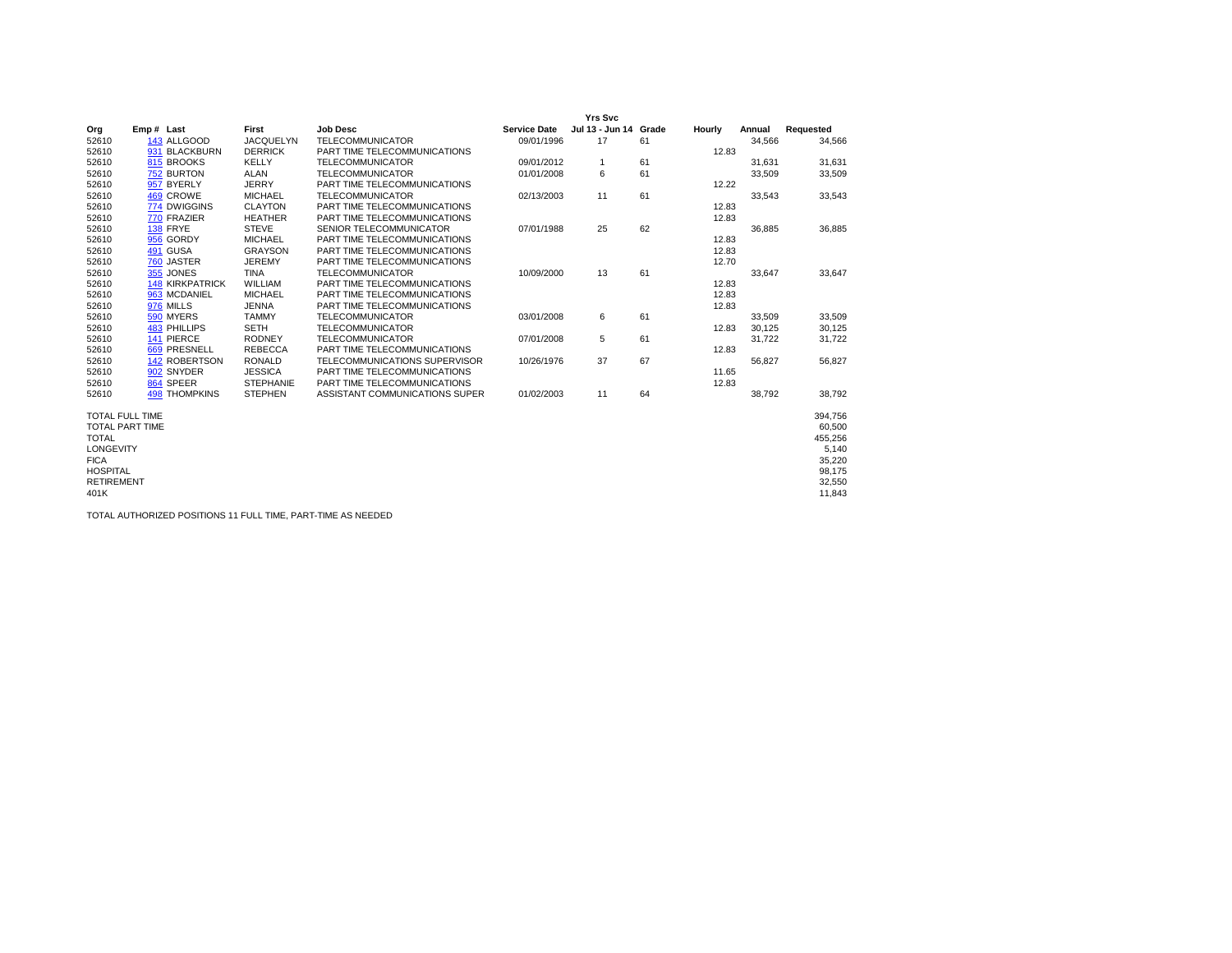| Org<br>54110<br>54110                                                                                                                               | Emp# Last<br>823 LITZ<br>623 MEADWELL  | First<br>AMY<br>ANDREW | <b>Job Desc</b><br>PLANNER I<br><b>PLANNING DIRECTOR</b> | <b>Service Date</b><br>06/02/2008<br>05/11/2005 | <b>Yrs Svc</b><br>Jul 13 - Jun 14 Grade<br>6<br>9 | 66<br>75 | Hourly | Annual<br>35.243<br>60,082 | Requested<br>38,767<br>60,082                                          |
|-----------------------------------------------------------------------------------------------------------------------------------------------------|----------------------------------------|------------------------|----------------------------------------------------------|-------------------------------------------------|---------------------------------------------------|----------|--------|----------------------------|------------------------------------------------------------------------|
| <b>TOTAL FULL TIME</b><br><b>TOTAL PART TIME</b><br><b>TOTAL</b><br><b>LONGEVITY</b><br><b>FICA</b><br><b>HOSPITAL</b><br><b>RETIREMENT</b><br>401K |                                        |                        |                                                          |                                                 |                                                   |          |        |                            | 98,849<br>4,000<br>102,849<br>490<br>7,905<br>17,850<br>7,306<br>2,965 |
|                                                                                                                                                     | TOTAL AUTHORIZED POSITIONS 2 FULL TIME |                        |                                                          |                                                 |                                                   |          |        |                            |                                                                        |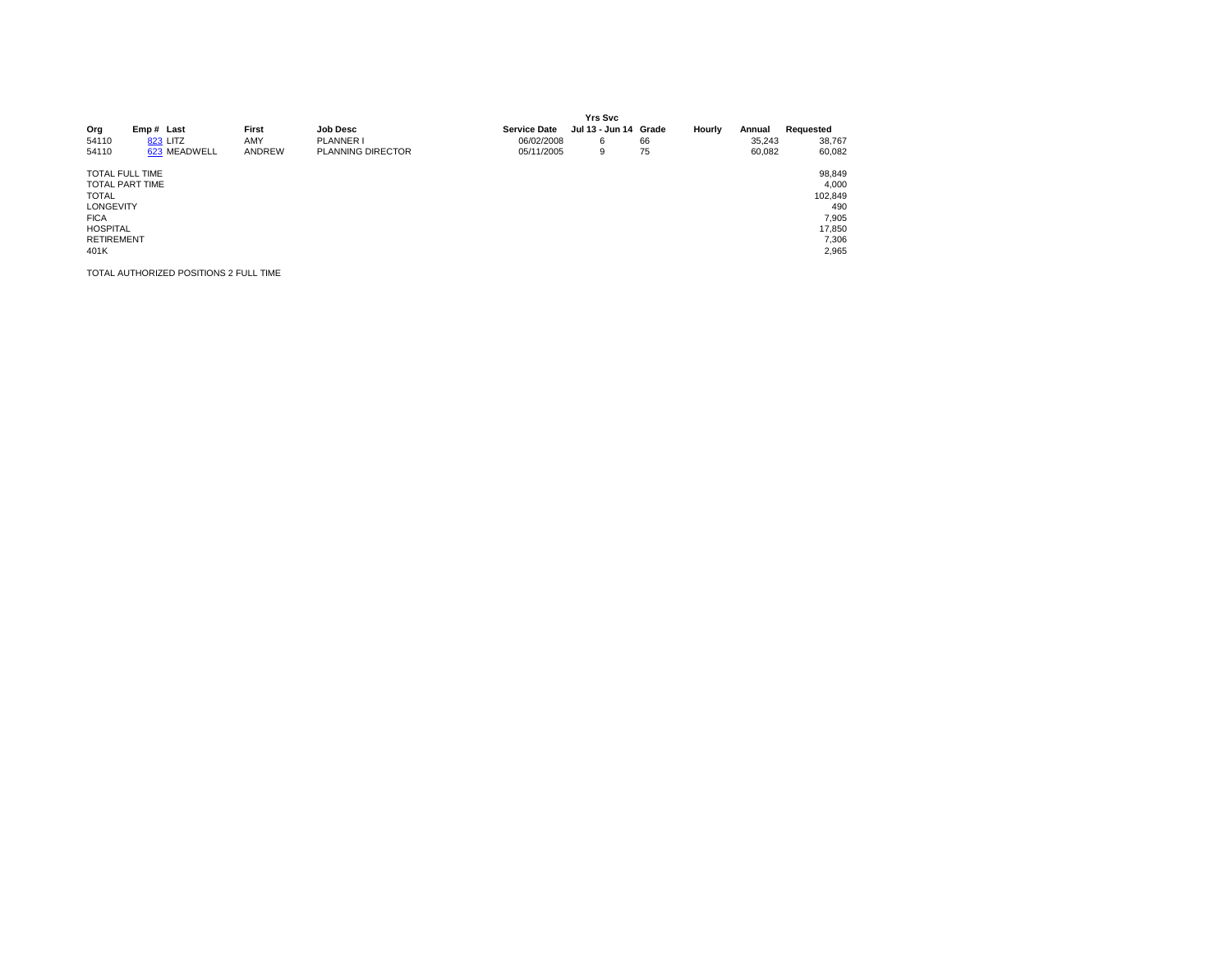| Org<br>55110                                                                                                                                        | Emp# Last<br>514 LUCKEY | First<br><b>NANCY</b> | <b>Job Desc</b><br><b>VETERAN SERVICE OFFICER</b> | <b>Service Date</b><br>08/01/2005 | <b>Yrs Svc</b><br>Jul 13 - Jun 14 Grade<br>8 | 64 | Hourly | Annual<br>31,935 | Requested<br>31,935                                                   |
|-----------------------------------------------------------------------------------------------------------------------------------------------------|-------------------------|-----------------------|---------------------------------------------------|-----------------------------------|----------------------------------------------|----|--------|------------------|-----------------------------------------------------------------------|
| <b>TOTAL FULL TIME</b><br><b>TOTAL PART TIME</b><br><b>TOTAL</b><br><b>LONGEVITY</b><br><b>FICA</b><br><b>HOSPITAL</b><br><b>RETIREMENT</b><br>401K |                         |                       |                                                   |                                   |                                              |    |        |                  | 31,935<br>$\Omega$<br>31,935<br>290<br>2,465<br>8,925<br>2,278<br>958 |

TOTAL AUTHORIZED POSITIONS 1 FULL TIME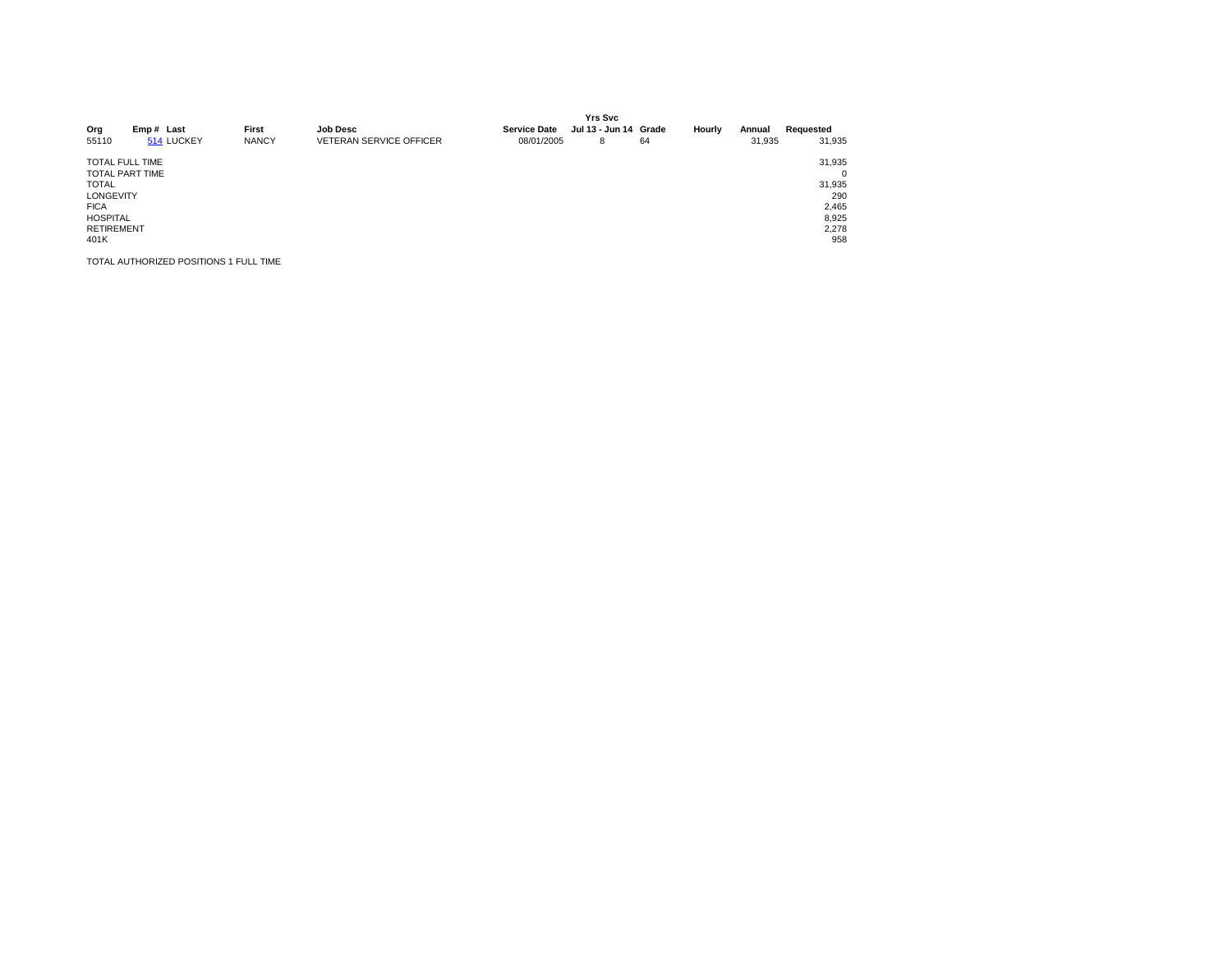|                                                                                                                                              |            |               |                 |                                    |                     | Yrs Svc               |    |        |        |                                                                              |
|----------------------------------------------------------------------------------------------------------------------------------------------|------------|---------------|-----------------|------------------------------------|---------------------|-----------------------|----|--------|--------|------------------------------------------------------------------------------|
| Org                                                                                                                                          | Emp# Last  |               | First           | <b>Job Desc</b>                    | <b>Service Date</b> | Jul 13 - Jun 14 Grade |    | Hourly | Annual | Requested                                                                    |
| 55210                                                                                                                                        |            | <b>VACANT</b> |                 | NUTRITION SITE MANAGER             |                     |                       |    | 8.79   |        |                                                                              |
| 55210                                                                                                                                        | 773 BARNEY |               | <b>JACLYN</b>   | <b>SENIOR CENTER AID</b>           |                     |                       |    | 9.05   |        |                                                                              |
| 55210                                                                                                                                        |            | 153 BEAVERS   | INA.            | NUTRITION PROGRAM COORDINATOR      | 02/20/1991          | 23                    | 57 |        | 35,982 | 35,982                                                                       |
| 55210                                                                                                                                        | 868 DUTTON |               | <b>HOPE</b>     | <b>SENIOR CENTER AID</b>           |                     |                       |    | 8.79   |        |                                                                              |
| 55210                                                                                                                                        | 918 HICKS  |               | <b>TAMMY</b>    | SENIOR CENTER AID                  |                     |                       |    | 8.79   |        |                                                                              |
| 55210                                                                                                                                        | 940 HUNTER |               | <b>MITZI</b>    | PART TIME SECRETARY                |                     |                       |    | 9.05   |        |                                                                              |
| 55210                                                                                                                                        | 681 KILBY  |               | KATHERINE       | <b>NUTRITION SITE MANAGER</b>      |                     |                       |    | 8.83   |        |                                                                              |
| 55210                                                                                                                                        |            | 830 MAURICE   | <b>BEVERLY</b>  | PART TIME SECRETARY                |                     |                       |    | 10.40  |        |                                                                              |
| 55210                                                                                                                                        |            | 970 NORMAN    | ELIZABETH       | <b>OUTREACH COORDINATOR</b>        | 06/21/2012          | 2                     | 58 |        | 23,830 | 23,830                                                                       |
| 55210                                                                                                                                        | 32 VEACH   |               | <b>TRACY</b>    | ADMIN 2 GA40                       | 09/12/2011          | 2                     | 60 |        | 25,022 | 26,273                                                                       |
| 55210                                                                                                                                        | 992 SHEETS |               | DARLENE         | NUTRITION SITE MANAGER             |                     |                       |    | 8.70   |        |                                                                              |
| 55210                                                                                                                                        |            | 425 SHUSKEY   | <b>KIMBERLY</b> | SENIOR CENTER DIR                  | 07/01/2001          | 12                    | 69 |        | 47,949 | 47,949                                                                       |
| 55210                                                                                                                                        | 594 SLOAN  |               | <b>KELLY</b>    | <b>COMMUNITY RESOURCE TECHNICI</b> | 10/01/2004          | 9                     | 63 |        | 34,559 | 34,559                                                                       |
| 55210                                                                                                                                        |            | 426 THORNTON  | <b>BARBARA</b>  | SENIOR CENTER AID                  |                     |                       |    | 9.05   |        |                                                                              |
| TOTAL FULL TIME<br><b>TOTAL PART TIME</b><br><b>TOTAL</b><br><b>LONGEVITY</b><br><b>FICA</b><br><b>HOSPITAL</b><br><b>RETIREMENT</b><br>401K |            |               |                 |                                    |                     |                       |    |        |        | 168,593<br>36,548<br>205,141<br>1,630<br>15,818<br>44,625<br>14,619<br>5,058 |

TOTAL AUTHORIZED POSITIONS 5 FULL TIME, PART-TIME AS NEEDED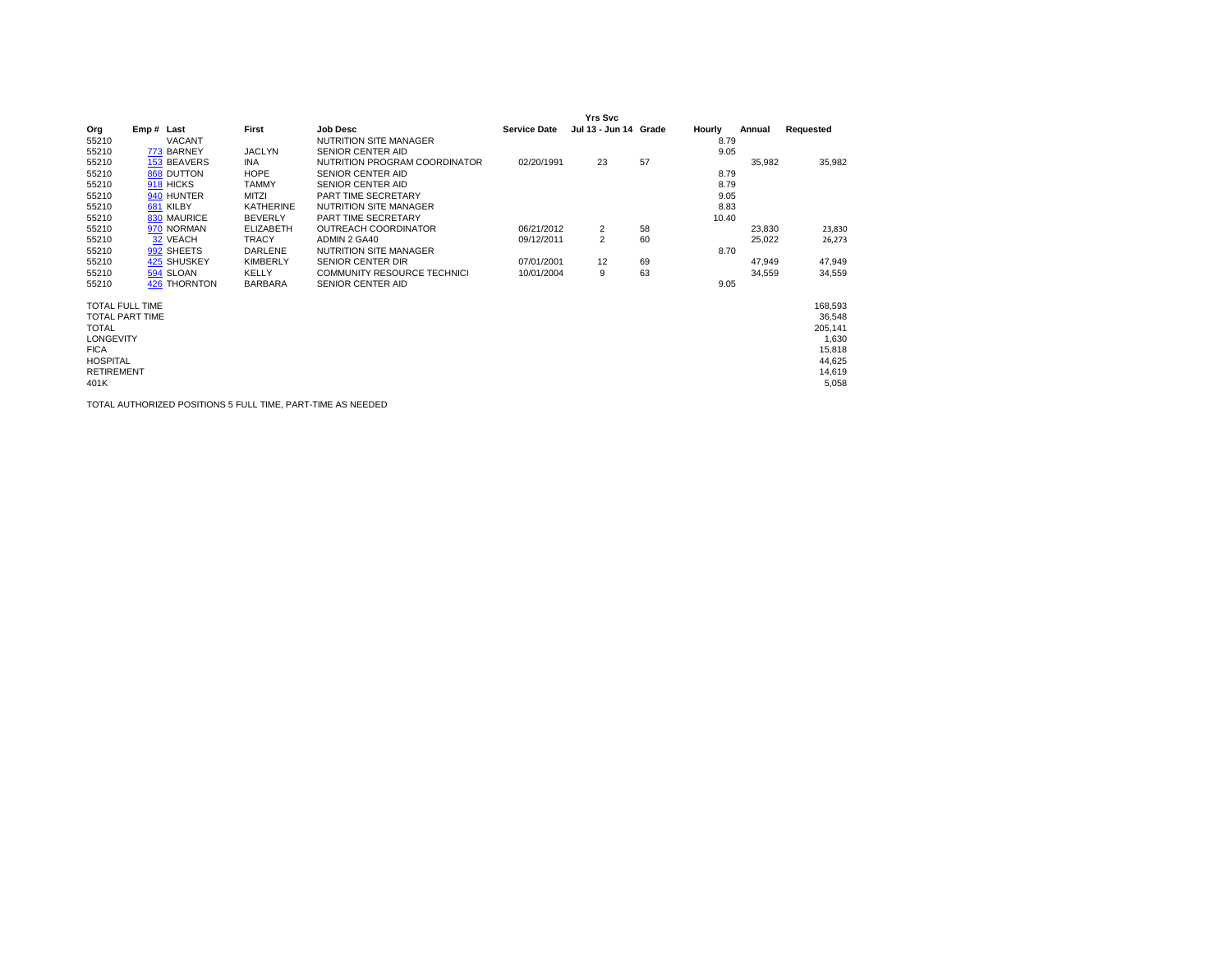|       |                         |                 |                                       |                     | <b>Yrs Svc</b>  |       |        |        |           |
|-------|-------------------------|-----------------|---------------------------------------|---------------------|-----------------|-------|--------|--------|-----------|
| Org   | Emp# Last               | First           | <b>Job Desc</b>                       | <b>Service Date</b> | Jul 13 - Jun 14 | Grade | Hourly | Annual | Requested |
| 55310 | 777 ANDERSON            | <b>REBEKAH</b>  | <b>INCOME MAINTENANCE CASEWRK II</b>  | 10/01/2007          | 6               | 63    |        | 33,455 | 33,455    |
| 55310 | 812 BELL                | <b>COLLEEN</b>  | <b>SOCIAL WORKER III</b>              | 03/24/2008          | 6               | 69    |        | 41,508 | 45,659    |
| 55310 | 169 BRAKE               | <b>MICHELLE</b> | SOCIAL WORKER III                     | 01/22/1998          | 16              | 69    |        | 49,430 | 49,430    |
| 55310 | 449 BREWER              | <b>BELINDA</b>  | <b>INCOME MAINT SUPERVISOR II</b>     | 11/01/2001          | 12              | 67    |        | 39,757 | 39,757    |
| 55310 | 986 BROWN               | <b>DANIELLE</b> | SOCIAL WORKER II                      | 10/29/2012          | $\mathbf{1}$    | 67    |        | 35,209 | 40,758    |
| 55310 | 789 BROWN               | <b>KIMBERLY</b> | SOCIAL WORKER III                     | 11/26/2007          | 6               | 69    |        | 45,659 | 45,659    |
| 55310 | 969 CORRELL             | AMY             | PROCESSING ASSISTANT III              | 05/29/2012          | $\overline{2}$  | 58    |        | 23,830 | 23,830    |
| 55310 | 573 DAVIS               | PAMELA          | SOCIAL WORKER II                      | 07/12/2004          | 9               | 67    |        | 41.504 | 41,504    |
| 55310 | 950 DRAUGHN             | <b>AUBREY</b>   | SOCIAL WORKER III                     | 01/09/2012          | 2               | 69    |        | 40.758 | 40,758    |
| 55310 | 162 FINNEY              | <b>REBECCA</b>  | <b>COUNTY DSS DIRECTOR</b>            | 09/18/1995          | 18              | 78    |        | 80,642 | 80,642    |
| 55310 | 697 FORREST             | <b>CHRISTY</b>  | <b>INCOME MAINTENANCE CASEWRK II</b>  | 07/31/2006          | $\overline{7}$  | 63    |        | 33,592 | 33,592    |
| 55310 | 813 FOSTER              | WENDY           | <b>INCOME MAINTENANCE CASEWRK II</b>  | 04/14/2008          | 6               | 63    |        | 30,414 | 33,455    |
| 55310 | 814 GOSS                | <b>GRAYSON</b>  | PROCESSING ASSISTANT 4                | 04/14/2008          | 6               | 60    |        | 27.105 | 29,816    |
| 55310 | 174 GREGORY             | <b>DONNA</b>    | <b>INCOME MAINTENANCE CASEWRK II</b>  | 06/08/1998          | 16              | 63    |        | 38,727 | 38,727    |
| 55310 | 782 HAMM                | <b>TERRI</b>    | ADMIN ASSISTANT I SOC SVC             | 01/15/2008          | 6               | 63    |        | 33,455 | 33,455    |
| 55310 | 710 HAYES               | <b>RUNELLA</b>  | <b>WORD PROCESSOR III</b>             | 10/13/2006          | $\overline{7}$  | 58    |        | 26,932 | 26,932    |
| 55310 | 672 HEFNER              | <b>KIMBERLY</b> | ADMIN ASSISTANT I SOC SVC             | 03/29/2006          | 8               | 63    |        | 34,006 | 34,006    |
| 55310 | 677 HICKERSON           | ANNIE           | SOCIAL WORK SUPERVISOR III            | 11/30/2006          | $\overline{7}$  | 73    |        | 49,542 | 49,542    |
| 55310 | <b>362 HILL</b>         | <b>MELISSA</b>  | SOCIAL WORK SUPERVISOR III            | 11/01/1994          | 19              | 73    |        | 54,497 | 54,497    |
| 55310 | 941 HUTCHENS            | <b>TONYA</b>    | <b>INCOME MAINTENANCE CASEWRK I</b>   | 09/22/2011          | $\overline{2}$  | 61    |        | 27,587 | 30,414    |
| 55310 | 967 JIMERSON            | <b>KIMBERLY</b> | SOCIAL WORK TECHNICIAN                | 05/14/2012          | 2               | 58    |        | 23,830 | 23,830    |
| 55310 | 741 JORDAN              | <b>LISA</b>     | CHILD SUPPORT AGENT II                | 03/15/2007          | $\overline{7}$  | 65    |        | 36,885 | 36,885    |
| 55310 | <b>787 LOWE</b>         | <b>JESSICA</b>  | <b>INCOME MAINTENANCE CASEWRK I</b>   | 07/07/2008          | 5               | 61    |        | 27,587 | 33,456    |
| 55310 | 989 LOWMAN              | <b>JAIMEE</b>   | SOCIAL WORKER II                      | 11/06/2012          | $\mathbf{1}$    | 69    |        | 35,209 | 40,758    |
| 55310 | <b>981 MANN</b>         | <b>JENNIFER</b> | SOCIAL WORKER II                      | 10/01/2012          | $\mathbf{1}$    | 67    |        | 35,209 | 40,758    |
| 55310 | 822 MCCULLOH            | <b>KAREN</b>    | <b>INCOME MAINTENANCE CASEWRK III</b> | 05/30/2008          | 6               | 65    |        | 33,532 | 36,885    |
| 55310 | 466 MCSWAIN             | <b>FELECIA</b>  | <b>INCOME MAINT SUPERVISOR II</b>     | 01/22/2002          | 12              | 67    |        | 40,666 | 40,666    |
| 55310 | 164 MYERS               | <b>TAMMY</b>    | LEAD CHILD SUPPORT AGENT              | 09/01/1987          | 26              | 66    |        | 47,077 | 47,077    |
| 55310 | 912 NELSON              | CARRIE          | SOCIAL WORKER III                     | 05/24/2010          | $\overline{4}$  | 69    |        | 40,758 | 40,758    |
| 55310 | 184 NESTOR              | <b>SUZANNE</b>  | SOCIAL WORKER III                     | 12/01/1993          | 20              | 69    |        | 49,430 | 51,902    |
| 55310 | 612 OLSON               | <b>TAMERA</b>   | <b>INCOME MAINTENANCE CASEWRK II</b>  | 01/24/2005          | 9               | 63    |        | 33,950 | 33,950    |
| 55310 | 252 PHELPS              | JULIE           | <b>INCOME MAINTENANCE CASEWRK III</b> | 02/01/1996          | 18              | 65    |        | 35,243 | 35,243    |
| 55310 | 15 PRIM                 | <b>SUSAN</b>    | PROCESSING ASSISTANT III              | 06/20/1988          | 26              | 58    |        | 32,218 | 32,218    |
| 55310 | 808 RAMROOP             | <b>SANGEETA</b> | SOCIAL WORK SUPERVISOR III            | 02/29/2008          | 6               | 73    |        | 54,496 | 54,496    |
| 55310 | <b>42 RIVERS</b>        | <b>HELEN</b>    | CHILD SUPPORT AGENT II                | 07/01/1999          | 14              | 65    |        | 36,885 | 36,885    |
| 55310 | <b>ROBERTSON</b><br>388 | <b>CHARLES</b>  | <b>ADMIN OFFICER I</b>                | 02/15/2001          | 13              | 67    |        | 45,875 | 45,875    |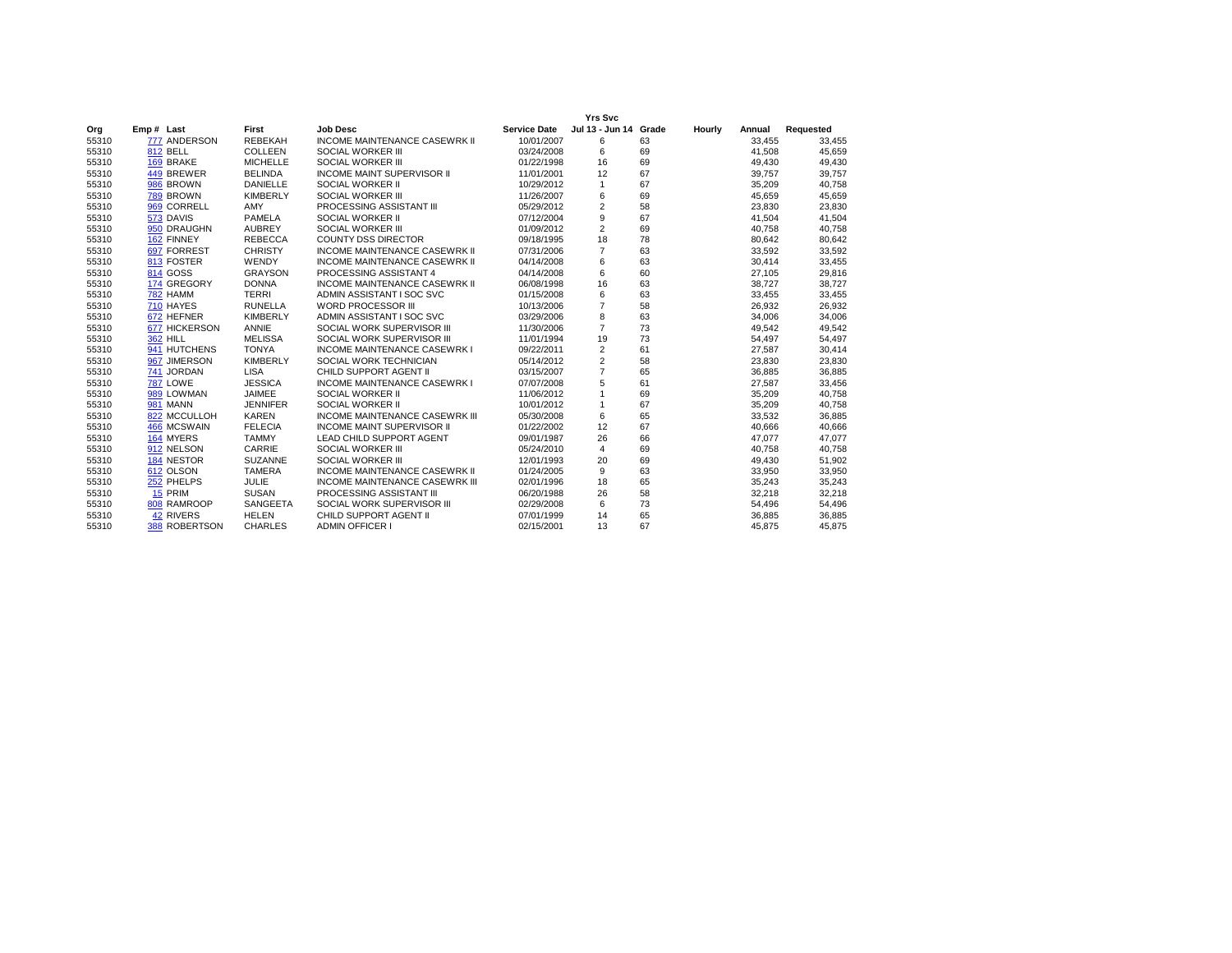|                   |                        |                 |                                      |                     | Yrs Svc               |    |        |        |           |
|-------------------|------------------------|-----------------|--------------------------------------|---------------------|-----------------------|----|--------|--------|-----------|
| Org               | Emp# Last              | First           | <b>Job Desc</b>                      | <b>Service Date</b> | Jul 13 - Jun 14 Grade |    | Hourly | Annual | Requested |
| 55310             | 995 SMITH              | <b>JACLYN</b>   | SOCIAL WORKER III                    | 01/04/2013          |                       | 69 |        | 38,817 | 40,758    |
| 55310             | 853 SPRINGER           | <b>COURTNEY</b> | SOCIAL WORKER III                    | 10/27/2008          | 5                     | 69 |        | 40.758 | 44,834    |
| 55310             | 840 TROXELL            | LEE.            | <b>INCOME MAINTENANCE CASEWRK II</b> | 09/15/2008          | 5                     | 63 |        | 30.414 | 33,455    |
| 55310             | 929 URIBE              | <b>ALISHA</b>   | SOCIAL WORKER III                    | 04/01/2011          | 3                     | 69 |        | 40.758 | 40,758    |
| 55310             | 786 WALTER             | JAYNE           | INCOME MAINTENANCE CASEWRK II        | 11/07/2007          | 6                     | 63 |        | 33.455 | 33,455    |
| 55310             | 316 WHITAKER           | WENDY           | <b>PROCESSING ASSISTANT III</b>      | 05/15/2000          | 14                    | 58 |        | 27.524 | 27,524    |
|                   |                        |                 | new position Child Support Agent II  |                     |                       |    |        |        | 33,532    |
|                   |                        |                 | on call                              |                     |                       |    |        |        | 9.200     |
|                   | <b>TOTAL FULL TIME</b> |                 |                                      |                     |                       |    |        |        | 1.701.046 |
|                   | <b>TOTAL PART TIME</b> |                 |                                      |                     |                       |    |        |        | 0         |
| <b>TOTAL</b>      |                        |                 |                                      |                     |                       |    |        |        | 1.701.046 |
| <b>LONGEVITY</b>  |                        |                 |                                      |                     |                       |    |        |        | 12.260    |
| <b>FICA</b>       |                        |                 |                                      |                     |                       |    |        |        | 131,068   |
| <b>HOSPITAL</b>   |                        |                 |                                      |                     |                       |    |        |        | 383.775   |
| <b>RETIREMENT</b> |                        |                 |                                      |                     |                       |    |        |        | 121,131   |
| 401K              |                        |                 |                                      |                     |                       |    |        |        | 51,031    |

TOTAL AUTHORIZED POSITIONS 42 FULL TIME, PART-TIME AS NEEDED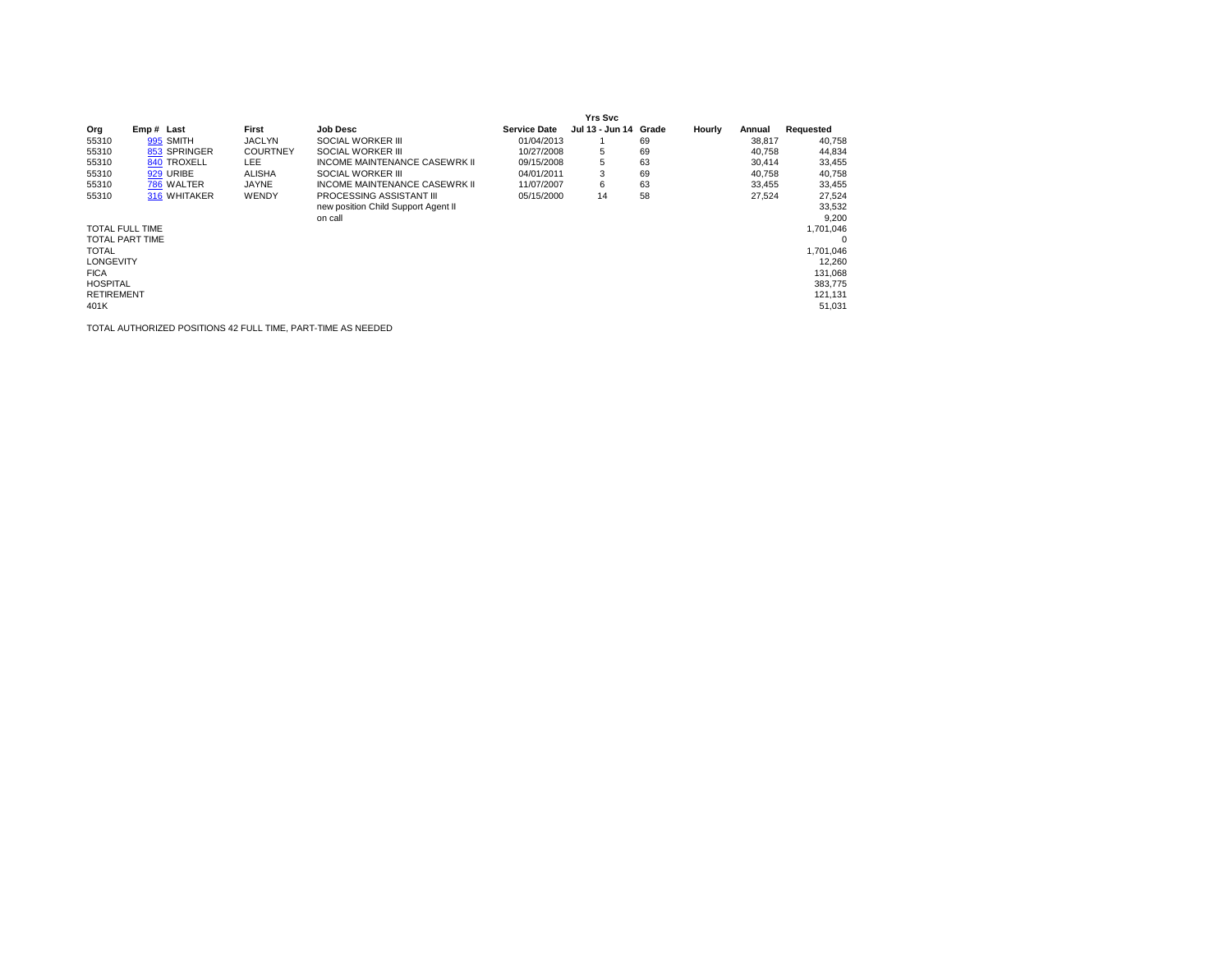|                                                                                                                                                     |                                                                                                                |                                                                                            |                                                                                                                                                                |                                                                                  | <b>Yrs Svc</b>                                    |                                  |        |                                                          |                                                                                 |
|-----------------------------------------------------------------------------------------------------------------------------------------------------|----------------------------------------------------------------------------------------------------------------|--------------------------------------------------------------------------------------------|----------------------------------------------------------------------------------------------------------------------------------------------------------------|----------------------------------------------------------------------------------|---------------------------------------------------|----------------------------------|--------|----------------------------------------------------------|---------------------------------------------------------------------------------|
| Org<br>55510<br>55510<br>55510                                                                                                                      | Emp# Last<br>894 CREWS<br>917 DOTSON<br>855 WRIGHT                                                             | First<br>CONNIE<br><b>DEBRA</b><br><b>NATALIE</b>                                          | <b>Job Desc</b><br>PROCESSING ASSISTANT III<br>ACCOUNTING TECHNICIAN IV<br><b>HEALTH DIRECTOR</b>                                                              | <b>Service Date</b><br>12/01/2009<br>09/01/2010<br>12/01/2008                    | Jul 13 - Jun 14 Grade<br>$\overline{4}$<br>3<br>5 | 58<br>65<br>80                   | Hourly | Annual<br>23,827<br>33,530<br>80,598                     | Requested<br>23,827<br>33,530<br>84,675                                         |
| <b>TOTAL FULL TIME</b><br><b>TOTAL PART TIME</b><br><b>TOTAL</b><br><b>LONGEVITY</b><br><b>FICA</b><br><b>HOSPITAL</b><br><b>RETIREMENT</b><br>401K |                                                                                                                |                                                                                            |                                                                                                                                                                |                                                                                  |                                                   |                                  |        |                                                          | 142,032<br>$\mathbf 0$<br>142,032<br>450<br>10,900<br>26,775<br>10,073<br>4,261 |
| 55511<br>55512                                                                                                                                      | TOTAL AUTHORIZED POSITIONS 53 FULL TIME, 1 PART-TIME<br>837 BALLARD<br>209 HICKS                               | <b>KIM</b><br><b>DONNA</b>                                                                 | PUBLIC HEALTH NURSE II<br>PUBLIC HEALTH NURSING SUPER I                                                                                                        | 07/01/2010<br>12/01/1997                                                         | 3<br>16                                           | 72<br>74                         |        | 54,259<br>63,086                                         | 54,259<br>63,086                                                                |
| <b>TOTAL FULL TIME</b><br><b>TOTAL PART TIME</b><br><b>TOTAL</b><br>LONGEVITY<br><b>FICA</b><br><b>HOSPITAL</b><br><b>RETIREMENT</b><br>401K        |                                                                                                                |                                                                                            |                                                                                                                                                                |                                                                                  |                                                   |                                  |        |                                                          | 117,345<br>$\Omega$<br>117,345<br>140<br>8,988<br>8,925<br>8,306<br>3,520       |
| 55512<br>55512<br>55512<br>55512<br>55512<br>55512                                                                                                  | TOTAL AUTHORIZED POSITIONS<br>958 BARKER<br>199 CORNATZER<br>221 JONES<br>219 MCMAHAN<br>938 MOCK<br>984 PEREZ | CHERYL<br><b>TONA</b><br><b>KAREN</b><br><b>REBECCA</b><br><b>RHONDA</b><br><b>JESSICA</b> | PROCESSING ASSISTANT III<br>PHYSICIAN EXTENDER I<br><b>INFORMATION PROCESS ASST 2</b><br>PHYSICAN EXTENDER II<br>PUBLIC HEALTH NURSE II<br>SPANISH INTERPRETOR | 02/20/2012<br>04/07/1998<br>10/07/1985<br>10/02/1995<br>09/30/2011<br>10/22/2012 | 2<br>16<br>28<br>18<br>2<br>$\mathbf{1}$          | 58<br>79<br>62<br>81<br>72<br>60 |        | 23,830<br>76,680<br>38,726<br>88,768<br>53,025<br>26,273 | 23,830<br>80,517<br>38,726<br>88,768<br>53,025<br>27,587                        |
| <b>TOTAL FULL TIME</b><br><b>TOTAL PART TIME</b><br><b>TOTAL</b><br>LONGEVITY<br><b>FICA</b><br><b>HOSPITAL</b><br><b>RETIREMENT</b><br>401K        |                                                                                                                |                                                                                            |                                                                                                                                                                |                                                                                  |                                                   |                                  |        |                                                          | 312,453<br>$\Omega$<br>312,453<br>3,070<br>24,138<br>71,400<br>22,307<br>9,374  |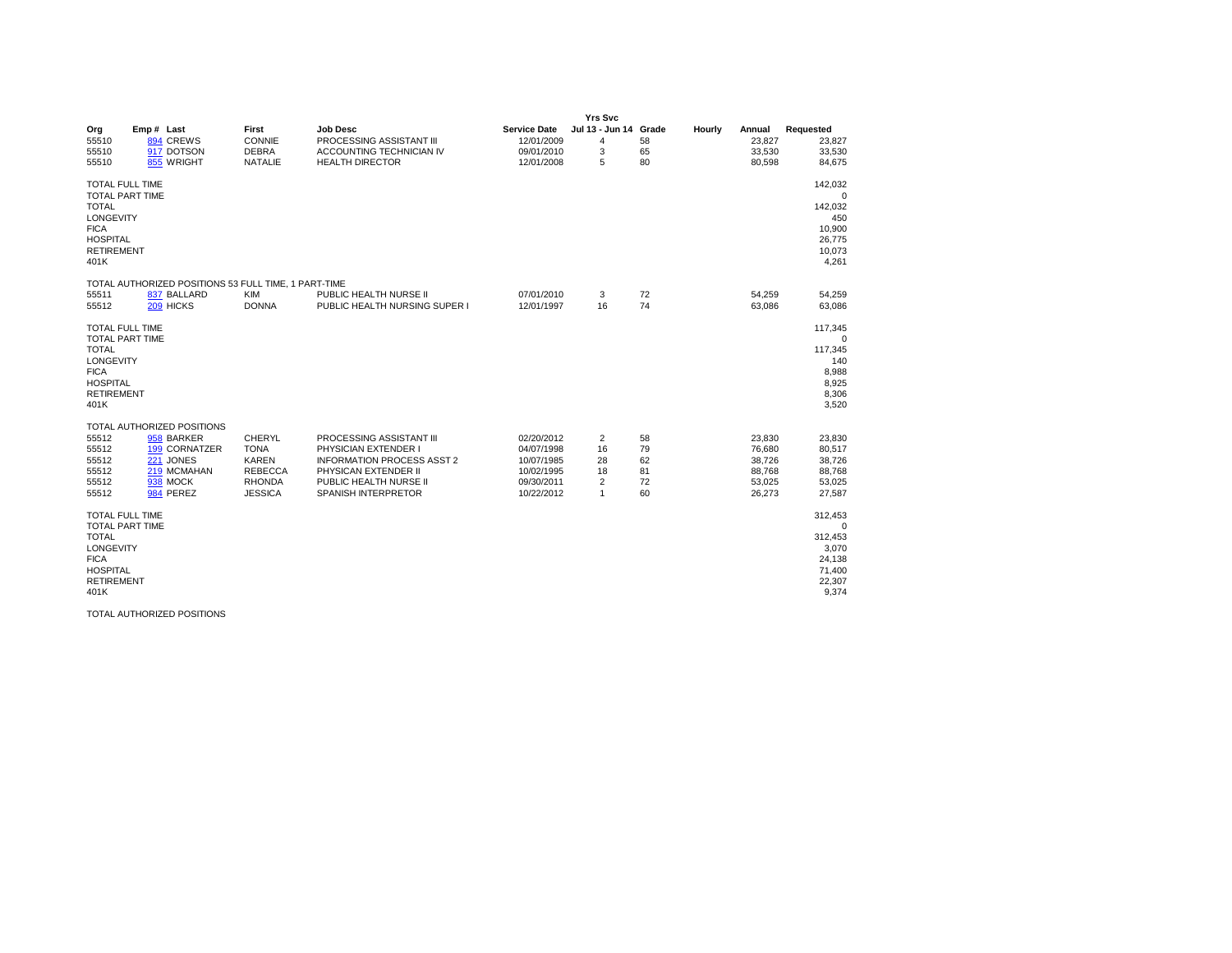|                        |                                          |                  |                                 |                     | <b>Yrs Svc</b>        |    |        |        |             |
|------------------------|------------------------------------------|------------------|---------------------------------|---------------------|-----------------------|----|--------|--------|-------------|
| Org                    | Emp# Last                                | First            | <b>Job Desc</b>                 | <b>Service Date</b> | Jul 13 - Jun 14 Grade |    | Hourly | Annual | Requested   |
| 55514                  | 456 BEAN                                 | <b>MARCELLA</b>  | PROCESSING ASSISTANT 4          | 12/03/2001          | 12                    | 60 |        | 30,318 | 30,318      |
| 55514                  | 645 BINKLEY                              | <b>DEBRA</b>     | PUBLIC HEALTH NURSE II          | 09/26/2005          | 8                     | 72 |        | 56,838 | 56,838      |
| 55514                  | 927 BREWER                               | <b>MARY</b>      | PUBLIC HEALTH NURSE II          | 04/01/2011          | 3                     | 72 |        | 54,123 | 54,123      |
| 55514                  | 619 BYRD                                 | <b>HEATHER</b>   | PUBLIC HEALTH NURSE II          | 04/05/2005          | 9                     | 72 |        | 56,838 | 56,838      |
| 55514                  | 380 CARTER                               | <b>SHILOH</b>    | COMM HEALTH TECHNICIAN          | 07/01/2001          | 12                    | 56 |        | 25,325 | 25,325      |
| 55514                  | 979 CASTLE                               | <b>COURTNEY</b>  | COMM HEALTH TECHNICIAN          | 09/10/2012          | $\mathbf{1}$          | 56 |        | 21,614 | 21,614      |
| 55514                  | 961 DUTY                                 | KATHERINE        | PUBLIC HEALTH NURSE II          | 03/30/2012          | 2                     | 70 |        | 54,123 | 54,123      |
| 55514                  | <b>960 GUY</b>                           | KATHLEEN         | PUBLIC HEALTH NURSE II          | 03/12/2012          | $\overline{2}$        | 70 |        | 54,123 | 54,123      |
| 55514                  | 857 HALLMAN                              | <b>SHARON</b>    | COMM HEALTH TECHNICIAN          | 12/30/2008          | 5                     | 56 |        | 21,612 | 23,775      |
| 55514                  | 210 HURT                                 | <b>CHRISTINA</b> | PUBLIC HEALTH NURSING SUPER I   | 08/13/1999          | 14                    | 74 |        | 64.452 | 64,452      |
| 55514                  | 213 MCDEVITT                             | <b>VIRGINIA</b>  | PUBLIC HEALTH NURSE II          | 05/23/1991          | 23                    | 72 |        | 61,848 | 61,848      |
| 55514                  | 928 PENLAND                              | <b>SHERRY</b>    | COMM HEALTH TECHNICIAN          | 04/01/2011          | 3                     | 56 |        | 21,612 | 21,612      |
| 55514                  | 713 SHERRILL                             | <b>TANYA</b>     | <b>PROCESSING ASSISTANT III</b> | 09/29/2006          | $\overline{7}$        | 58 |        | 33.592 | 33,592      |
| 55514                  | 715 SIMMONS                              | <b>NANCY</b>     | DATA ENTRY OPERATOR II          | 11/01/2006          | $\overline{7}$        | 58 |        | 26,933 | 26,933      |
| 55514                  | 205 SPRY                                 | <b>MELISSA</b>   | PUBLIC HEALTH NURSING DIR I     | 01/12/1996          | 18                    | 77 |        | 71,291 | 71,291      |
| 55514                  | 257 TALLEY                               | PEGGY            | PRACTICAL NURSE II              | 11/17/1997          | 16                    | 62 |        | 35,129 | 35,129      |
| 55514                  | 562 WOOTEN                               | ANGELA           | SOCIAL WORKER III               | 06/01/2004          | 10                    | 69 |        | 45,725 | 47,076      |
|                        | vacant                                   |                  | PUBLIC HEALTH NURSE III         |                     |                       |    |        |        | 56,972      |
|                        | vacant                                   |                  | PUBLIC HEALTH NURSE II          |                     |                       |    |        |        | 54,123      |
|                        | vacant                                   |                  | COMM HEALTH TECHNICIAN          |                     |                       |    |        |        | 21,614      |
| <b>TOTAL FULL TIME</b> |                                          |                  |                                 |                     |                       |    |        |        | 871,719     |
| <b>TOTAL PART TIME</b> |                                          |                  |                                 |                     |                       |    |        |        | $\mathbf 0$ |
| <b>TOTAL</b>           |                                          |                  |                                 |                     |                       |    |        |        | 871.719     |
| <b>LONGEVITY</b>       |                                          |                  |                                 |                     |                       |    |        |        | 4,810       |
| <b>FICA</b>            |                                          |                  |                                 |                     |                       |    |        |        | 67,054      |
| <b>HOSPITAL</b>        |                                          |                  |                                 |                     |                       |    |        |        | 169,575     |
| <b>RETIREMENT</b>      |                                          |                  |                                 |                     |                       |    |        |        | 61,971      |
| 401K                   |                                          |                  |                                 |                     |                       |    |        |        | 26,152      |
|                        |                                          |                  |                                 |                     |                       |    |        |        |             |
| 55515                  | TOTAL AUTHORIZED POSITIONS<br>201 MANSON | <b>CATHY</b>     | <b>NUTRITIONIST III</b>         | 06/14/1993          | 21                    | 68 |        | 51,384 | 51,384      |
|                        |                                          |                  |                                 |                     |                       |    |        |        |             |
| <b>TOTAL FULL TIME</b> |                                          |                  |                                 |                     |                       |    |        |        | 51,384      |
| <b>TOTAL PART TIME</b> |                                          |                  |                                 |                     |                       |    |        |        | $\Omega$    |
| <b>TOTAL</b>           |                                          |                  |                                 |                     |                       |    |        |        | 51,384      |
| <b>LONGEVITY</b>       |                                          |                  |                                 |                     |                       |    |        |        | 650         |
| <b>FICA</b>            |                                          |                  |                                 |                     |                       |    |        |        | 3,981       |
| <b>HOSPITAL</b>        |                                          |                  |                                 |                     |                       |    |        |        | 8,925       |
| <b>RETIREMENT</b>      |                                          |                  |                                 |                     |                       |    |        |        | 3,679       |
| 401K                   |                                          |                  |                                 |                     |                       |    |        |        | 1,542       |
|                        |                                          |                  |                                 |                     |                       |    |        |        |             |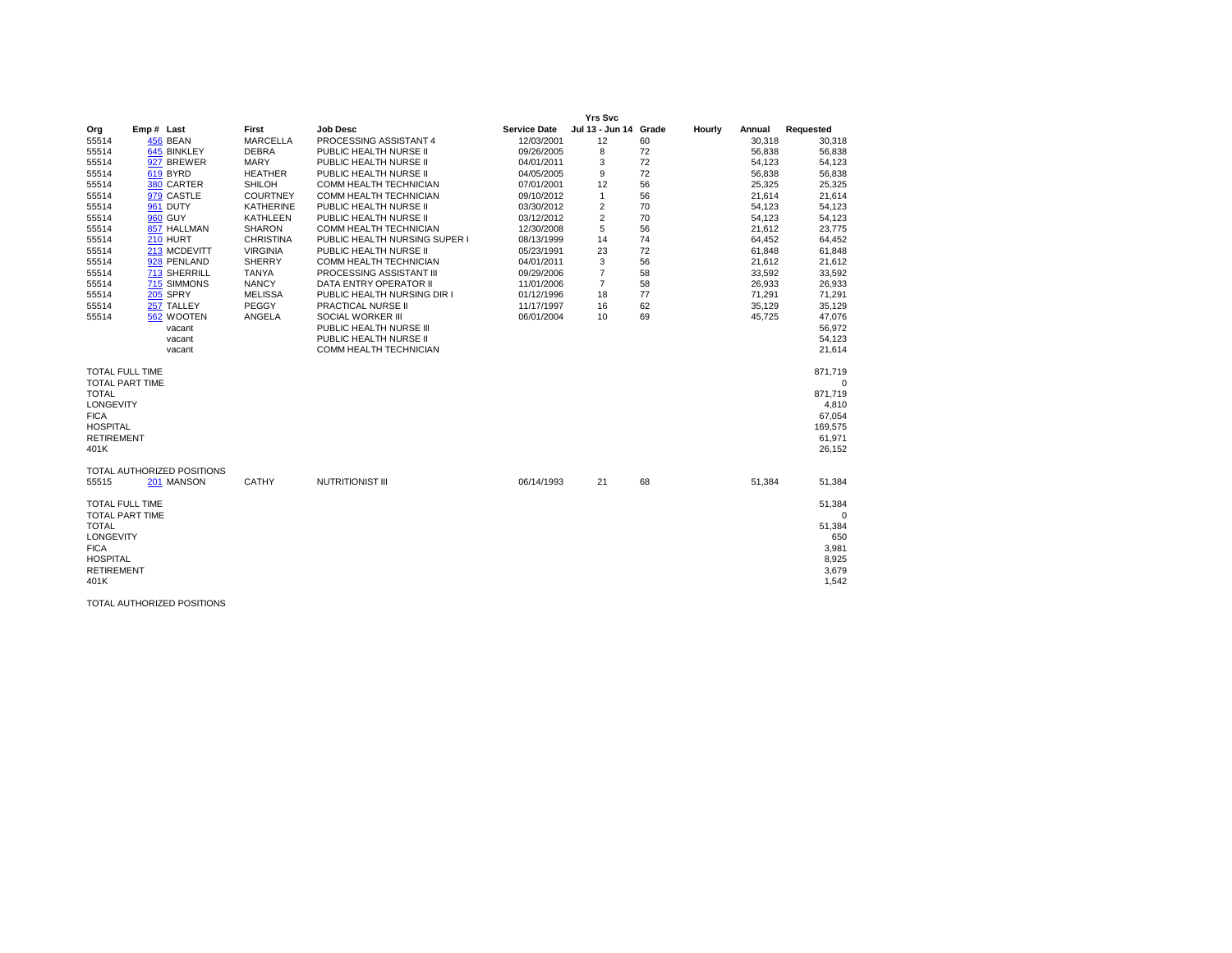|                                                                                                                                                     |                                                                                                    |                                                             |                                                                                                            |                                                               | <b>Yrs Svc</b>                                           |                         |        |                                      |                                                                              |
|-----------------------------------------------------------------------------------------------------------------------------------------------------|----------------------------------------------------------------------------------------------------|-------------------------------------------------------------|------------------------------------------------------------------------------------------------------------|---------------------------------------------------------------|----------------------------------------------------------|-------------------------|--------|--------------------------------------|------------------------------------------------------------------------------|
| Org<br>55516<br>55516<br>55516                                                                                                                      | Emp# Last<br>937 MCDANIEL<br>965 SWAIM<br>581 WHITAKER                                             | First<br><b>STEPHANIE</b><br><b>DEBRA</b><br><b>CYNTHIA</b> | <b>Job Desc</b><br>PROCESSING ASSISTANT III<br><b>MEDICAL LAB TECHNICIAN I</b><br>PROCESSING ASSISTANT III | <b>Service Date</b><br>09/28/2011<br>05/14/2012<br>08/02/2004 | Jul 13 - Jun 14<br>$\overline{2}$<br>$\overline{2}$<br>9 | Grade<br>58<br>62<br>58 | Hourly | Annual<br>23,827<br>28,966<br>28.519 | Requested<br>23,827<br>28,966<br>28,519                                      |
| <b>TOTAL FULL TIME</b><br><b>TOTAL PART TIME</b><br><b>TOTAL</b><br><b>LONGEVITY</b><br><b>FICA</b><br><b>HOSPITAL</b><br><b>RETIREMENT</b><br>401K |                                                                                                    |                                                             |                                                                                                            |                                                               |                                                          |                         |        |                                      | 81,312<br>$\mathbf 0$<br>81,312<br>110<br>6,229<br>8,925<br>5,757<br>2,439   |
| 55520<br>55520<br>55520<br>55520                                                                                                                    | TOTAL AUTHORIZED POSITIONS<br>1025 ARROYO-ENCIZO VERONICA<br>897 IRWIN<br>984 PEREZ<br>421 YELLICK | <b>MANDI</b><br><b>JESSICA</b><br><b>MARY</b>               | PROCESSING ASSISTANT 4<br><b>NUTRITIONIST II</b><br>SPANISH INTERPRETOR<br><b>NUTRITIONIST III</b>         | 03/25/2013<br>12/31/2009<br>10/22/2012<br>11/13/2001          | 1<br>$\overline{4}$<br>$\mathbf{1}$<br>12<br>5           | 60<br>66<br>60<br>68    |        | 25,022<br>41,368<br>26,273<br>46,513 | 26,273<br>41,368<br>27,587<br>46,513                                         |
| <b>TOTAL FULL TIME</b><br><b>TOTAL PART TIME</b><br><b>TOTAL</b><br><b>LONGEVITY</b><br><b>FICA</b><br><b>HOSPITAL</b><br><b>RETIREMENT</b><br>401K |                                                                                                    |                                                             |                                                                                                            |                                                               |                                                          |                         |        |                                      | 141,741<br>$\Omega$<br>141,741<br>660<br>10,894<br>26,775<br>10,068<br>4,252 |
| 55521<br>55521<br>55521                                                                                                                             | TOTAL AUTHORIZED POSITIONS<br>512 CARTER<br>720 IRELAND<br>625 WALKER                              | PETRA<br><b>MARTHA</b><br>COLEEN                            | COMM HEALTH TECHNICIAN<br>COMM HEALTH TECHNICIAN<br>COMM HEALTH TECHNICIAN                                 | 03/13/2003<br>12/01/2006<br>04/29/2005                        | 11<br>$\overline{7}$<br>9                                | 56<br>56<br>56          |        | 25,426<br>24,634<br>25,092           | 25,426<br>24,634<br>25,092                                                   |
| <b>TOTAL FULL TIME</b><br><b>TOTAL PART TIME</b><br><b>TOTAL</b><br><b>LONGEVITY</b><br><b>FICA</b><br><b>HOSPITAL</b><br><b>RETIREMENT</b><br>401K |                                                                                                    |                                                             |                                                                                                            |                                                               |                                                          |                         |        |                                      | 75,152<br>$\Omega$<br>75,152<br>1,040<br>5,829<br>35,700<br>5,387<br>2,255   |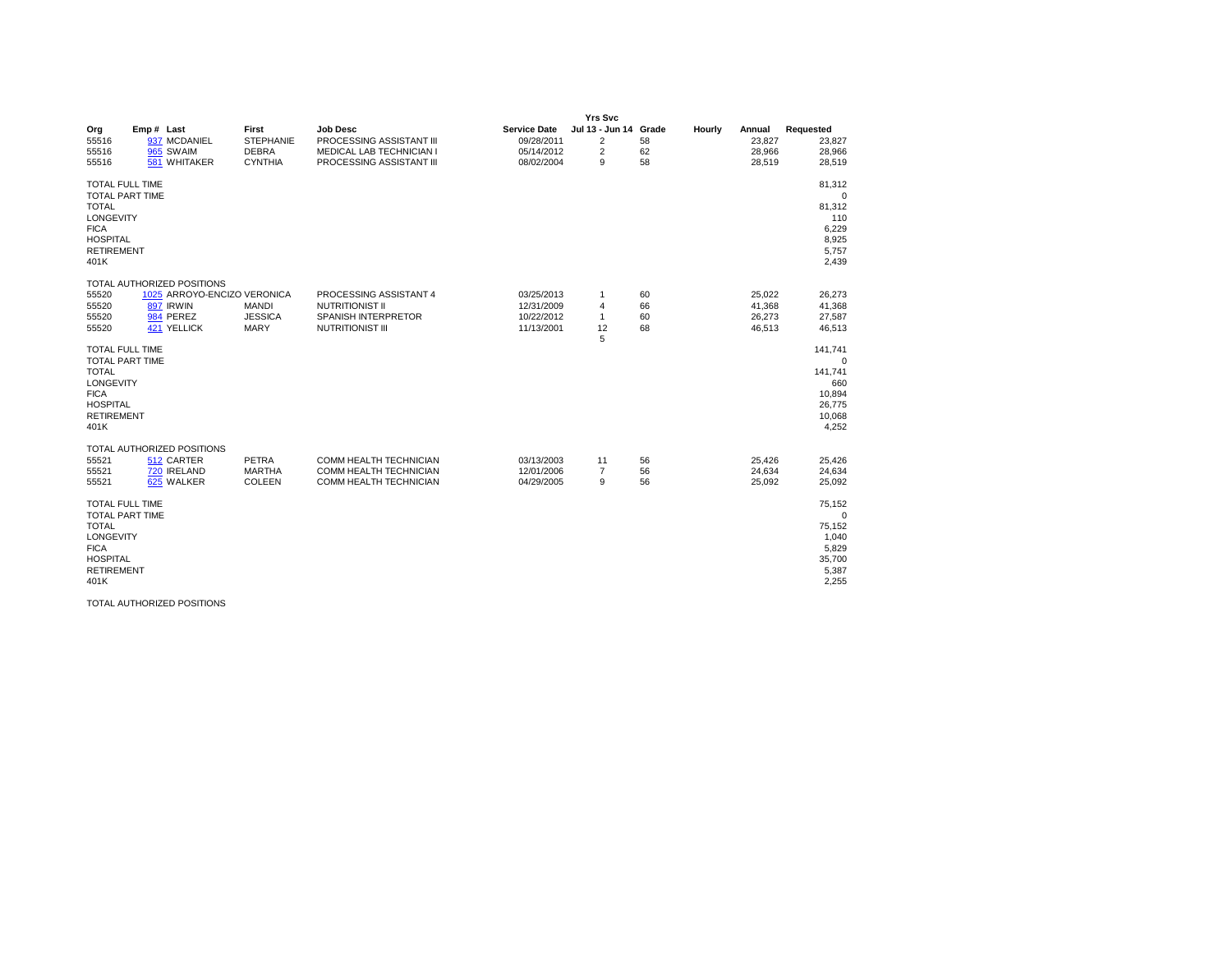|                                                                                                                                              |                                                                                    |                                                                                              |                                                                                                                                                                            |                                                                                           | <b>Yrs Svc</b>                                                             |                            |        |                                                          |                                                                           |
|----------------------------------------------------------------------------------------------------------------------------------------------|------------------------------------------------------------------------------------|----------------------------------------------------------------------------------------------|----------------------------------------------------------------------------------------------------------------------------------------------------------------------------|-------------------------------------------------------------------------------------------|----------------------------------------------------------------------------|----------------------------|--------|----------------------------------------------------------|---------------------------------------------------------------------------|
| Org<br>55531<br>55531<br>55531<br>55531<br>55531                                                                                             | Emp# Last<br>893 DAYWALT<br>481 LAKEY<br>254 LANIER<br>818 MITCHELL<br>728 NATIONS | First<br><b>ANDREW</b><br><b>TRACIE</b><br><b>BONNIE</b><br><b>BRITTANY</b><br><b>ROBERT</b> | <b>Job Desc</b><br>ENVIRONMENTAL HEALTH SPECIAL<br>ENVIRONMENTAL HEALTH SUPERV I<br>PROCESSING ASSISTANT 4<br>ENVIRONMENTAL HEALTH SPECIAL<br>ENVIRONMENTAL HEALTH SPECIAL | <b>Service Date</b><br>10/30/2009<br>07/01/2002<br>12/07/1987<br>05/30/2008<br>12/28/2006 | Jul 13 - Jun 14 Grade<br>$\overline{4}$<br>11<br>26<br>6<br>$\overline{7}$ | 67<br>70<br>60<br>67<br>67 | Hourly | Annual<br>40,664<br>49,430<br>35,128<br>40,758<br>44,835 | Requested<br>40,664<br>49,430<br>35,128<br>44,905<br>44,835               |
| TOTAL FULL TIME<br><b>TOTAL PART TIME</b><br><b>TOTAL</b><br>LONGEVITY<br><b>FICA</b><br><b>HOSPITAL</b><br><b>RETIREMENT</b><br>401K        |                                                                                    |                                                                                              |                                                                                                                                                                            |                                                                                           |                                                                            |                            |        |                                                          | 214,962<br>0<br>214,962<br>1,780<br>16,581<br>44,625<br>15,324<br>6,449   |
| 55536                                                                                                                                        | TOTAL AUTHORIZED POSITIONS<br><b>898 PATTI</b>                                     | <b>BRANDI</b>                                                                                | PUBLIC HEALTH EDUCATOR SPECIAL                                                                                                                                             | 12/30/2009                                                                                | 4                                                                          | 65                         |        | 31,933                                                   | 31,933                                                                    |
| <b>TOTAL FULL TIME</b><br>TOTAL PART TIME<br><b>TOTAL</b><br>LONGEVITY<br><b>FICA</b><br><b>HOSPITAL</b><br><b>RETIREMENT</b><br>401K        |                                                                                    |                                                                                              |                                                                                                                                                                            |                                                                                           |                                                                            |                            |        |                                                          | 31,933<br>0<br>31,933<br>140<br>2,454<br>8,925<br>2,268<br>958            |
| 55542                                                                                                                                        | TOTAL AUTHORIZED POSITIONS<br>203 ANGELL                                           | LUANN                                                                                        | PUBLIC HEALTH NURSE II                                                                                                                                                     | 08/03/1994                                                                                | 19                                                                         | 72                         |        | 57,221                                                   | 57,221                                                                    |
| <b>TOTAL FULL TIME</b><br><b>TOTAL PART TIME</b><br><b>TOTAL</b><br>LONGEVITY<br><b>FICA</b><br><b>HOSPITAL</b><br><b>RETIREMENT</b><br>401K |                                                                                    |                                                                                              |                                                                                                                                                                            |                                                                                           |                                                                            |                            |        |                                                          | 57,221<br>$^{\circ}$<br>57,221<br>620<br>4,425<br>8,925<br>4,089<br>1,717 |
| 55543                                                                                                                                        | TOTAL AUTHORIZED POSITIONS<br>Delete position                                      |                                                                                              | <b>Practical Nurse II</b>                                                                                                                                                  |                                                                                           |                                                                            | 62                         |        | 27,587                                                   | 28,966                                                                    |
| <b>TOTAL FULL TIME</b><br>TOTAL PART TIME<br><b>TOTAL</b><br>LONGEVITY<br><b>FICA</b><br><b>HOSPITAL</b><br><b>RETIREMENT</b><br>401K        |                                                                                    |                                                                                              |                                                                                                                                                                            |                                                                                           |                                                                            |                            |        |                                                          | 28,966<br>$\mathbf 0$<br>28,966<br>50<br>2,220<br>8,925<br>2,051<br>869   |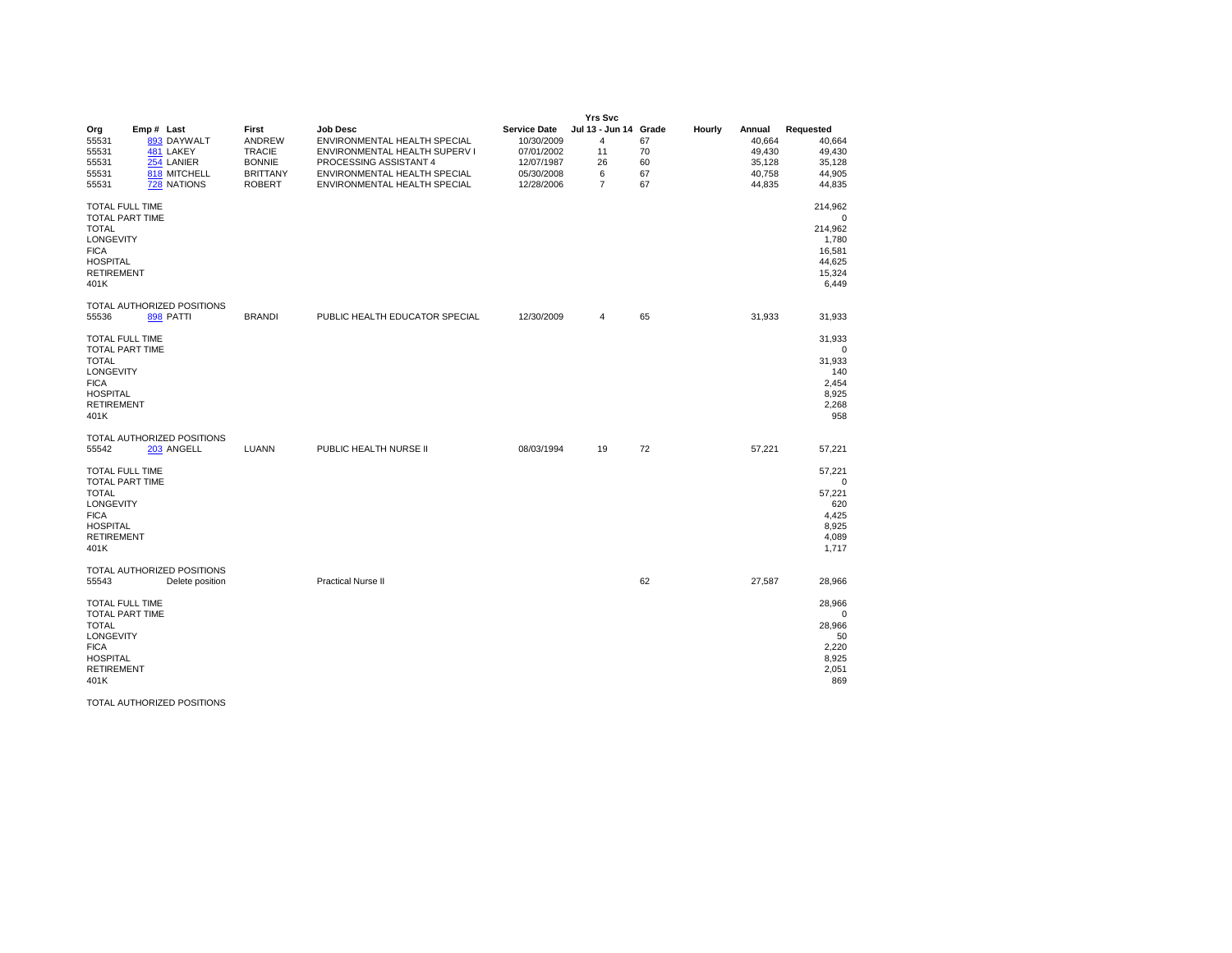|                                                                                                                                                     |                                            |                        | <b>Yrs Svc</b>                            |                                   |                            |    |        |                  |                                                                            |  |  |
|-----------------------------------------------------------------------------------------------------------------------------------------------------|--------------------------------------------|------------------------|-------------------------------------------|-----------------------------------|----------------------------|----|--------|------------------|----------------------------------------------------------------------------|--|--|
| Org<br>55544                                                                                                                                        | Emp# Last<br>670 MENA                      | First<br><b>YADIRA</b> | <b>Job Desc</b><br>SPANISH INTERPRETOR II | <b>Service Date</b><br>03/01/2006 | Jul 13 - Jun 14 Grade<br>8 | 63 | Hourly | Annual<br>34,006 | Requested<br>34,006                                                        |  |  |
| <b>TOTAL FULL TIME</b><br><b>TOTAL PART TIME</b><br><b>TOTAL</b><br><b>LONGEVITY</b><br><b>FICA</b><br><b>HOSPITAL</b><br><b>RETIREMENT</b><br>401K |                                            |                        |                                           |                                   |                            |    |        |                  | 34,006<br>0<br>34,006<br>260<br>2,621<br>8,925<br>2,423<br>1,020           |  |  |
| 55545                                                                                                                                               | TOTAL AUTHORIZED POSITIONS<br>908 MATTHEWS | <b>LISA</b>            | PROGRAMMING ASSISTANT 4                   | 04/01/2010                        | 4                          | 60 |        | 26,270           | 26,270                                                                     |  |  |
| TOTAL FULL TIME<br><b>TOTAL PART TIME</b><br><b>TOTAL</b><br>LONGEVITY<br><b>FICA</b><br><b>HOSPITAL</b><br><b>RETIREMENT</b><br>401K               |                                            |                        |                                           |                                   |                            |    |        |                  | 26,270<br>$\Omega$<br>26,270<br>140<br>2,020<br>8,925<br>1,867<br>788      |  |  |
| 55547                                                                                                                                               | TOTAL AUTHORIZED POSITIONS<br>WALLACE      | <b>RYANNE</b>          | PUBLIC HEALTH NURSE II                    | 04/08/2013                        | $\mathbf{1}$               | 72 |        | 51,676           | 54,260                                                                     |  |  |
| <b>TOTAL FULL TIME</b><br><b>TOTAL PART TIME</b><br><b>TOTAL</b><br>LONGEVITY<br><b>FICA</b><br><b>HOSPITAL</b><br><b>RETIREMENT</b><br>401K        |                                            |                        |                                           |                                   |                            |    |        |                  | 54,260<br>$\mathbf 0$<br>54,260<br>50<br>4,155<br>8,925<br>3,840<br>1,628  |  |  |
| 55548                                                                                                                                               | TOTAL AUTHORIZED POSITIONS<br>794 ANGIE    | <b>KATHY</b>           | PUBLIC HEALTH NURSE II                    | 12/31/2007                        | 6                          | 72 |        | 51,901           | 51,901                                                                     |  |  |
| <b>TOTAL FULL TIME</b><br><b>TOTAL PART TIME</b><br><b>TOTAL</b><br>LONGEVITY<br><b>FICA</b><br><b>HOSPITAL</b><br><b>RETIREMENT</b><br>401K        |                                            |                        |                                           |                                   |                            |    |        |                  | 51,901<br>$\mathbf 0$<br>51,901<br>200<br>3,986<br>8,925<br>3,684<br>1,557 |  |  |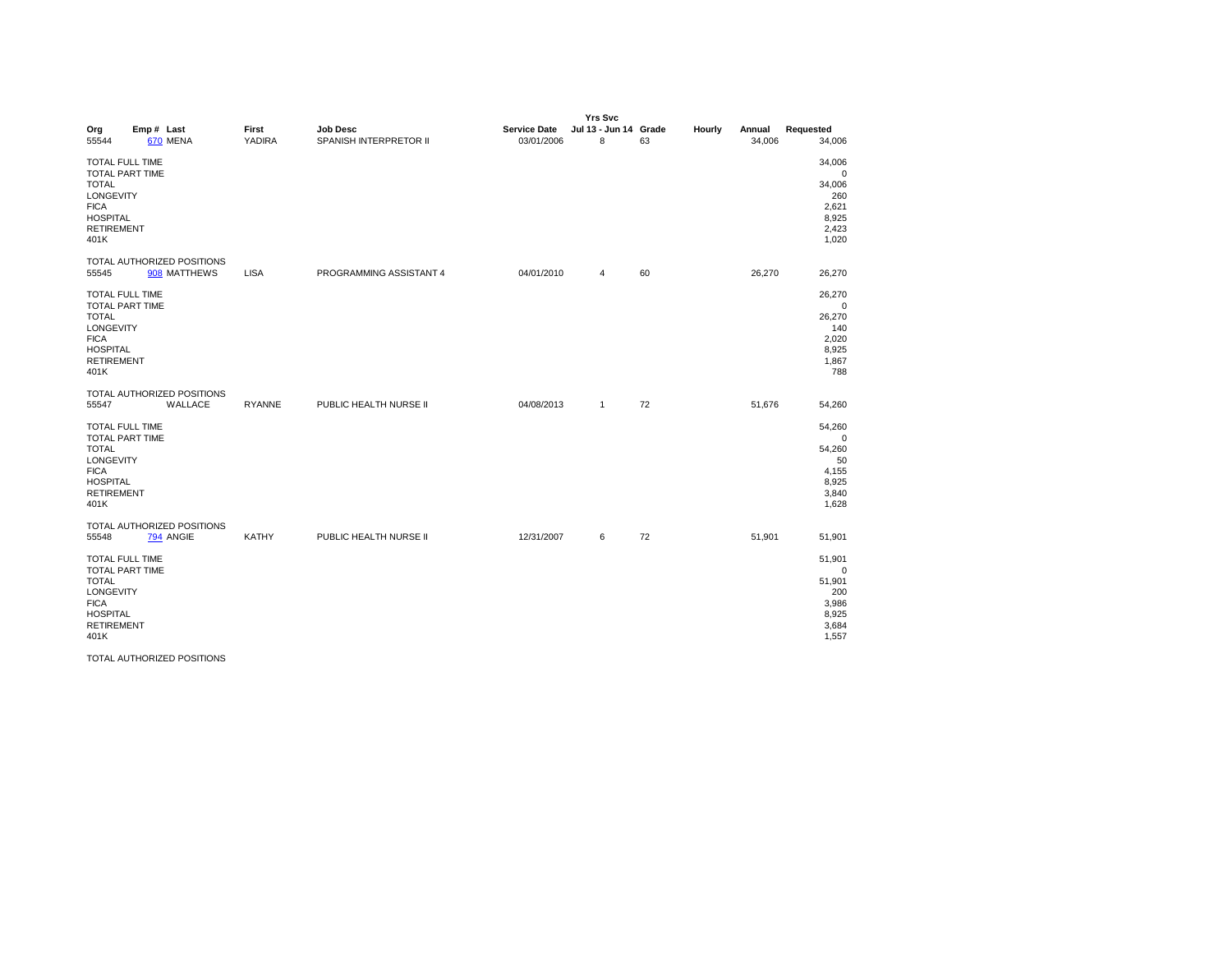|                        |                 |                  |                              |                     | <b>Yrs Svc</b>        |    |        |        |           |
|------------------------|-----------------|------------------|------------------------------|---------------------|-----------------------|----|--------|--------|-----------|
| Org                    | Emp# Last       | First            | <b>Job Desc</b>              | <b>Service Date</b> | Jul 13 - Jun 14 Grade |    | Hourly | Annual | Requested |
| 56110                  | 971 ABBOTT      | <b>ALEXANDER</b> | PART TIME LIBRARY ASST. I    |                     |                       |    | 7.32   |        |           |
| 56110                  | 470 BARBEE      | <b>JOE</b>       | <b>LIBRARIAN</b>             | 12/11/2006          | $\overline{7}$        | 68 |        | 42,699 | 42,699    |
| 56110                  | 988 BRZESCINSKI | <b>MARISSA</b>   | PART TIME LIBRARY ASST. I    |                     |                       |    | 8.32   |        |           |
| 56110                  | 936 CARTER      | <b>ANNA</b>      | PART TIME LIBRARY PAGE       |                     |                       |    | 7.32   |        |           |
| 56110                  | 609 CARTNER     | ABBEY            | PART TIME LIBRARY PAGE       |                     |                       |    | 7.32   |        |           |
| 56110                  | 605 CLARIDGE    | <b>CYNDA</b>     | PART TIME LIBRARY ASSISTANT  |                     |                       |    | 8.57   |        |           |
| 56110                  | 307 DARNALL     | <b>JOANNA</b>    | PART TIME LIBRARY ASST. I    |                     |                       |    | 9.41   |        |           |
| 56110                  | 949 DRAYER      | AMY              | PART TIME LIBRARY ASST. I    |                     |                       |    | 12.12  |        |           |
| 56110                  | 523 FISHER      | <b>DOROTHY</b>   | PART TIME LIBRARY ASST. I    |                     |                       |    | 9.56   |        |           |
| 56110                  | 1023 JACOB      | <b>WHITLEY</b>   | PART TIME LIBRARY ASST. I    |                     |                       |    | 8.32   |        |           |
| 56110                  | 666 HINKLE      | <b>GENEVIEVE</b> | PART TIME LIBRARY ASSISTANT  |                     |                       |    | 8.83   |        |           |
| 56110                  | 737 JEFFERIES   | <b>SHERRI</b>    | PART TIME LIBRARY ASST. I    |                     |                       |    | 8.83   |        |           |
| 56110                  | 966 KEEBLE      | <b>MAGGIE</b>    | PART TIME LIBRARY ASSISTANT  |                     |                       |    | 11.62  |        |           |
| 56110                  | 537 MCALLISTER  | <b>JANE</b>      | <b>LIBRARY DIRECTOR</b>      | 12/27/2005          | 8                     | 74 |        | 52,019 | 52,019    |
| 56110                  | 265 NEWMAN      | <b>ELLEN</b>     | SENIOR ADMIN SUPPORT SPEC 37 | 07/08/1996          | 17                    | 62 |        | 35,129 | 35,129    |
| 56110                  | 948 POLLARD     | <b>PATRICIA</b>  | PART TIME LIBRARY ASST. I    |                     |                       |    | 8.32   |        |           |
| 56110                  | 264 ROBELLO     | ANNETTE          | <b>LIBRARY ASSOCIATE</b>     | 11/01/1990          | 23                    | 60 |        | 33,455 | 33,455    |
| 56110                  | 275 TORPY       | <b>BARBARA</b>   | <b>LIBRARY ASSOCIATE</b>     | 04/03/2000          | 14                    | 60 |        | 30,270 | 30,270    |
| 56110                  | 689 WHITTAKER   | <b>JULIE</b>     | <b>LIBRARIAN</b>             | 04/16/2012          | 2                     | 68 |        | 38,817 | 38,817    |
| 56110                  | 903 WILLIAMS    | <b>CEDRIC</b>    | PART TIME LIBRARY ASST. I    |                     |                       |    | 8.32   |        |           |
| <b>TOTAL FULL TIME</b> |                 |                  |                              |                     |                       |    |        |        | 232,389   |
| <b>TOTAL PART TIME</b> |                 |                  |                              |                     |                       |    |        |        | 94,461    |
| <b>TOTAL</b>           |                 |                  |                              |                     |                       |    |        |        | 326,850   |
| <b>LONGEVITY</b>       |                 |                  |                              |                     |                       |    |        |        | 2,310     |
| <b>FICA</b>            |                 |                  |                              |                     |                       |    |        |        | 25,181    |
| <b>HOSPITAL</b>        |                 |                  |                              |                     |                       |    |        |        | 53,550    |
| <b>RETIREMENT</b>      |                 |                  |                              |                     |                       |    |        |        | 23,272    |
| 401K                   |                 |                  |                              |                     |                       |    |        |        | 6,972     |

TOTAL AUTHORIZED POSITIONS 6 FULL TIME, PART-TIME AS NEEDED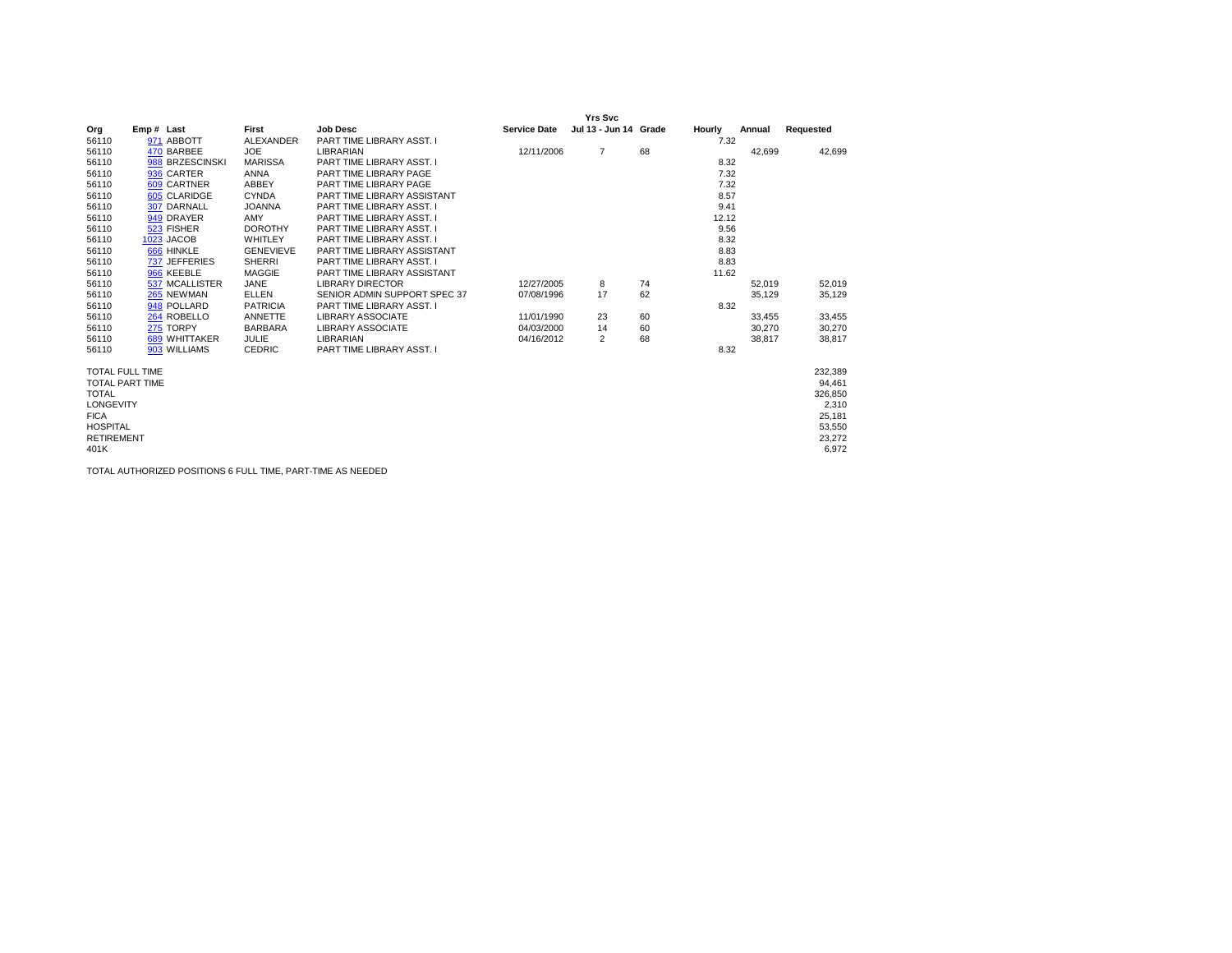|                        |                |                |                                              |                     | <b>Yrs Svc</b>  |       |        |        |           |
|------------------------|----------------|----------------|----------------------------------------------|---------------------|-----------------|-------|--------|--------|-----------|
| Org                    | Emp# Last      | First          | <b>Job Desc</b>                              | <b>Service Date</b> | Jul 13 - Jun 14 | Grade | Hourly | Annual | Requested |
| 57010                  | 571 LAMBERT    | <b>RAYMOND</b> | UTILITIES DIRECTOR                           | 06/14/2004          | 10              | 71    |        | 63.667 | 65,259    |
| 57010                  | 171 MCCLAMROCK | <b>MELANIE</b> | UTILITY CUSTOMER ACCTS SPEC                  | 10/15/1990          | 23              | 63    |        | 38,858 | 38,858    |
| 57010                  | 615 MILLER     | <b>JOSIE</b>   | PART TIME UTIL CUST SVC SPEC                 |                     |                 |       | 13.20  |        |           |
| 57010                  | 339 ROBERSON   | PAMELA         | UTILITY CUSTOMER ACCTS SPEC<br>certification | 08/07/2000          | 13              | 61    |        | 31.863 | 31,863    |
| <b>TOTAL FULL TIME</b> |                |                |                                              |                     |                 |       |        |        | 135,980   |
| <b>TOTAL PART TIME</b> |                |                |                                              |                     |                 |       |        |        | 15,000    |
| <b>TOTAL</b>           |                |                |                                              |                     |                 |       |        |        | 150,980   |
| <b>LONGEVITY</b>       |                |                |                                              |                     |                 |       |        |        | 1,500     |
| <b>FICA</b>            |                |                |                                              |                     |                 |       |        |        | 11,665    |
| <b>HOSPITAL</b>        |                |                |                                              |                     |                 |       |        |        | 26,775    |
| <b>RETIREMENT</b>      |                |                |                                              |                     |                 |       |        |        | 10.780    |
| 401K                   |                |                |                                              |                     |                 |       |        |        | 4,079     |
|                        |                |                |                                              |                     |                 |       |        |        |           |

TOTAL AUTHORIZED POSITIONS 3 FULL TIME, PART-TIME AS NEEDED